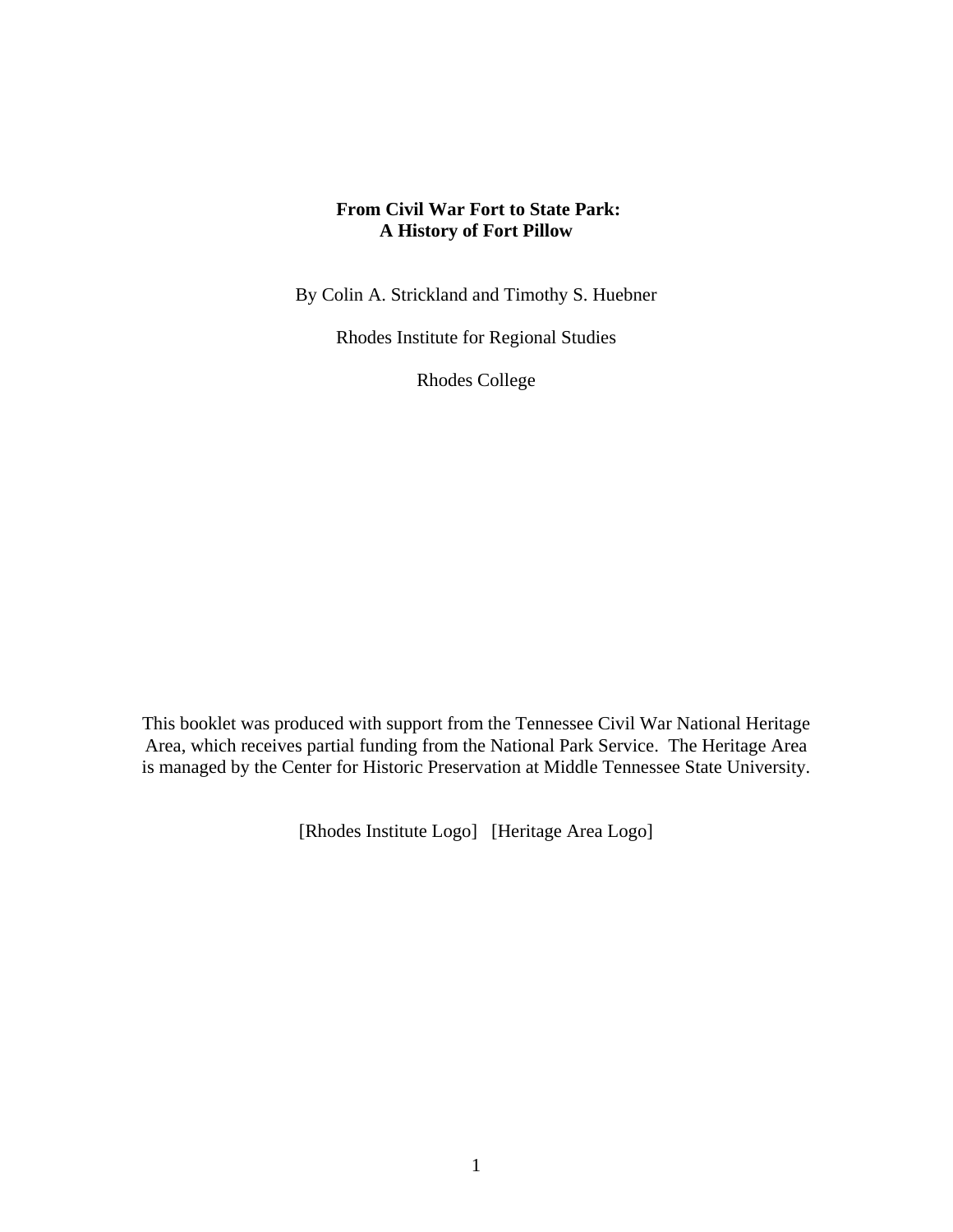Located along the Mississippi River in Lauderdale County, Tennessee, is one of the most controversial battlefields of the American Civil War. On April 12, 1864, 1,500 Confederate troops under General Nathan B. Forrest seized control of the fort from 600 Union soldiers, under the command of Major Lionel F. Booth, in one of the bloodiest assaults of the war. Nearly half of the Union force perished, including the fort's two ranking officers. Soldiers of the United States Colored Troops (USCT) suffered a stunning casualty rate of 64 percent.

 The Confederates won the battle that day, but the controversy over what happened and why began almost immediately—and has continued to this day.<sup>1</sup> In 1865, Confederate supporters defended the actions of their soldiers. Unionists termed the assault a massacre and Northern Republican politicians successfully cited the massacre as another reason that the United States should take harsher military action against the Confederacy. For newly emancipated African Americans, the words Fort Pillow became a rallying cry for enlistment and raised their determination to fight even more doggedly against the Confederate foe. The U. S. Army even implemented fairer treatment of its black troops in reaction to the deaths and heroism of its soldiers at Fort Pillow.

 The controversy also impacted the preservation of the battlefield, which was abandoned and forgotten for decades. Fort Pillow State Historical Area is a recent park, dedicated in 1971, and only in our generation has a search for the whole story of Fort Pillow become a goal for both historians and visitors to the site. This booklet is designed

 $\overline{a}$ 

<sup>&</sup>lt;sup>1</sup> Marcus A. Hill, "Fort Pillow and Its History: A Study of Subjectivity," MA Thesis, Memphis State University, 1990; John Cimprich and Robert C. Mainfort, Jr., "The Fort Pillow Massacre: A Statistical Note," *Journal of American History* 76(1989): 830-837 and "Fort Pillow Revisited: New Evidence About an Old Controversy," *Civil War History* 28(1982): 293-306; for the entire story of Fort Pillow, see John Cimprich, *Fort Pillow, A Civil War Massacre, And Public Memory* (Baton Rouge: Louisiana State University Press, 2005).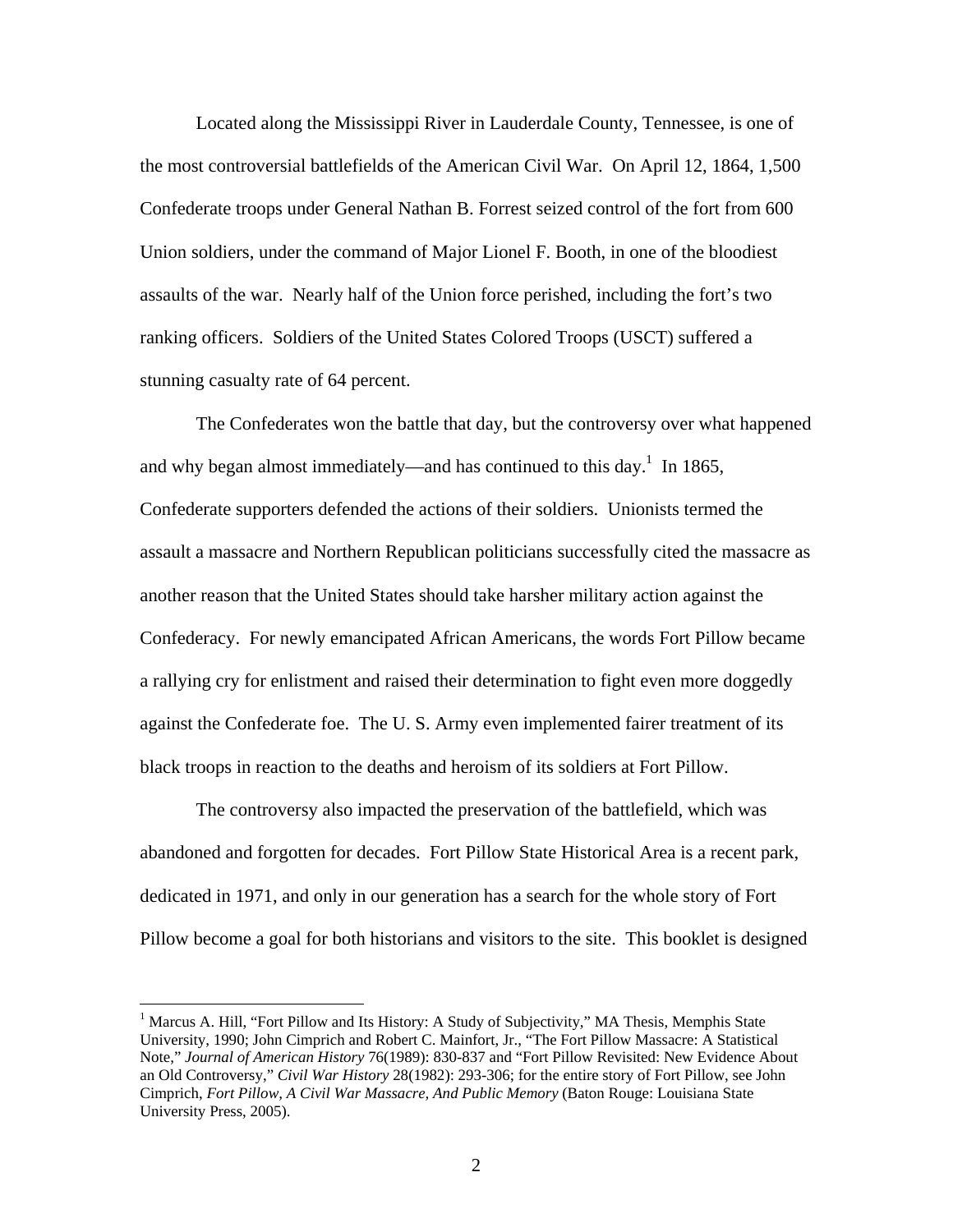to meet today's needs for an accurate and complete history of Fort Pillow and its significance during the American Civil War.

### The Deeper History of the Fort Pillow Area

 Fort Pillow sits atop the First Chickasaw Bluff along the Mississippi River in Lauderdale County, Tennessee. This bluff has played a significant role in the military history of the Lower Mississippi Valley since the time of the first Native American inhabitants. Its proximity to the river and high elevation made it a prime location for surveying wild game and to look for any river traffic. Four hundred years ago, the Chickasaws occupied the region stretching from the Mississippi River to the Tennessee-Cumberland divide and from the Ohio River to northern Alabama. Chickasaw men were expert hunters, swimmers, and warriors who shaved the sides of their heads so as to have a crest of hair left on the top. Women cleared land, raised crops, and gathered firewood and food for the community, while men hunted or fought. $^{2}$ 

 During the sixteenth, seventeenth, and eighteenth centuries, European expansion into the New World brought military expeditions and traders into increasingly regular contact with the Chickasaws. Hernando De Soto's Spanish expedition came in the 1540s. In early 1682, Robert Cavalier de la Salle's French expedition came upon the Chickasaw Bluffs, established a crude stockade at an undetermined spot on the Chickasaw Bluffs, near the confluence of the Hatchie and Mississippi rivers, and named it Fort Prudhomme after one of La Salle's men who went missing for several days.

The Chickasaws proved to be adept negotiators and good traders, traits that became handy once they had to deal with the American government in the late eighteenth

 $\frac{1}{2}$ <sup>2</sup> Arrell M. Gibson, *The Chickasaw* (Norman, OK: University of Oklahoma Press, 1971), 6-7.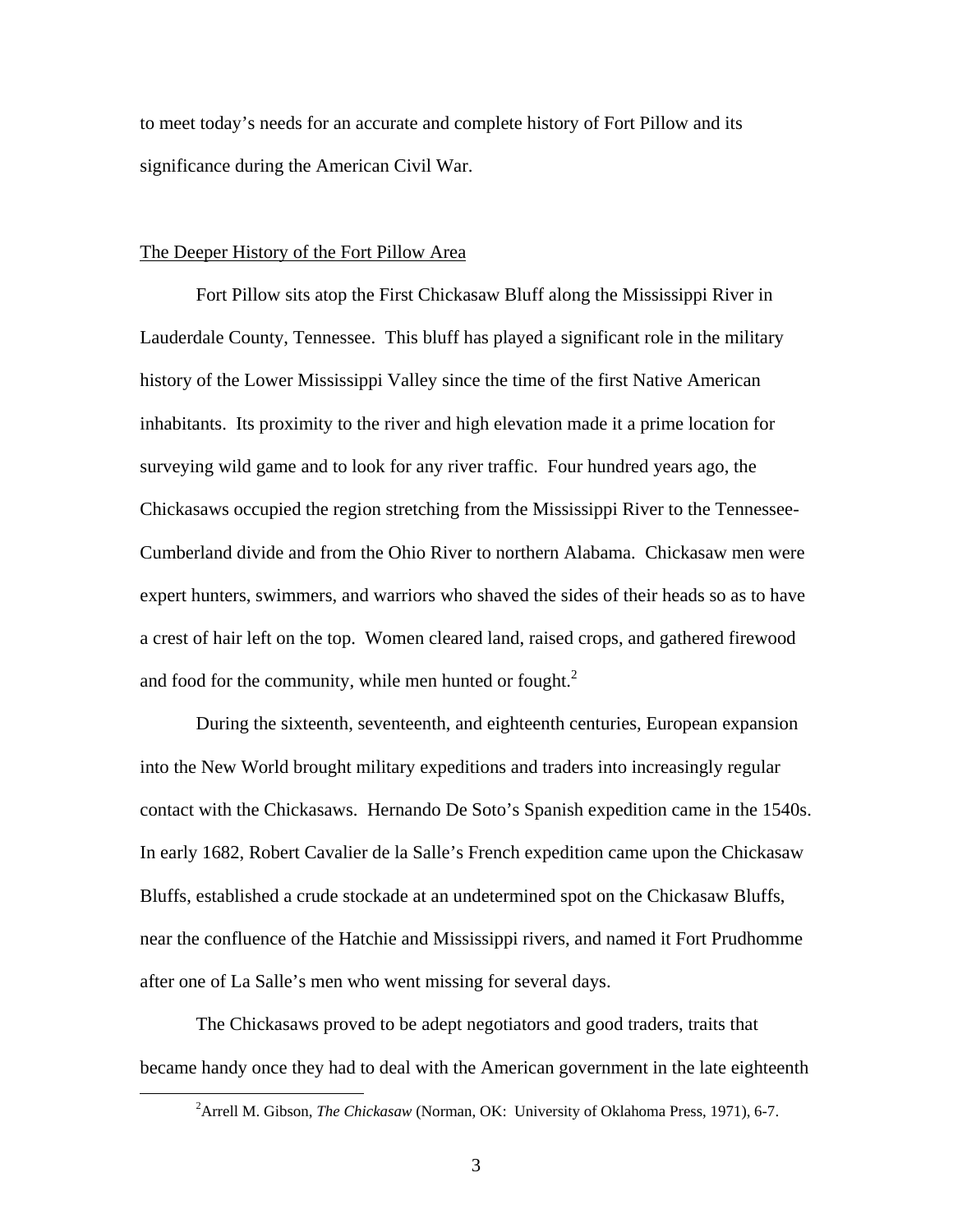century. In 1785 Congress passed a resolution providing for the appointment of commissioners to negotiate treaties with the Indian tribes. On January 10, 1786, at Hopewell, South Carolina, American commissioners met with representatives of the Chickasaw Nation and drafted the Treaty of Hopewell, which allied the Chickasaws with the United States during its continuing struggle with Spain for control of the lower Mississippi Valley. By the end of 1795, the U.S. had prevailed over Spain, and government officials turned their attention to the Chickasaws' vast landholdings in Tennessee. Economic coercion and intimidation forced the Chickasaws to cede all of their remaining Tennessee lands in 1818. The land grab did not end there. The Chickasaw era on the First Bluff came to an end in 1837 when the U.S. claimed all the land once owned by the Chickasaw Nation and forced the remaining members of the tribe onto reservations west of the Mississippi River.<sup>3</sup>

### Fulton's Early History and the Coming of the Civil War

 The first town of the First Chickasaw Bluff was Fulton, created by land speculators in 1827. With 760 acres of land, the speculators divided Fulton into lots and sold them at auction.<sup>4</sup> Fulton's population reached 600 inhabitants by the summer of 1829 and farmers established cotton plantations nearby to take advantage of Fulton's river location.<sup>5</sup> An epidemic of either cholera or yellow fever struck in the autumn of 1829, and the town slowly faded away over the next two years, with about 200

 $\frac{1}{3}$ Gibson, *The Chickasaws*, 75-80, 102-106.

<sup>4</sup> *The Goodspeed History of Tennessee: Lauderdale, Tipton, Haywood, and Crockett Counties,* (Nashville: The Goodspeed Publishing Company, 1887), 804.

 <sup>5</sup> Kate Johnston Peters, ed., *Lauderdale County From Earliest Times* (Ripley: Sugar Hill Lauderdale County Library, 1957), 4.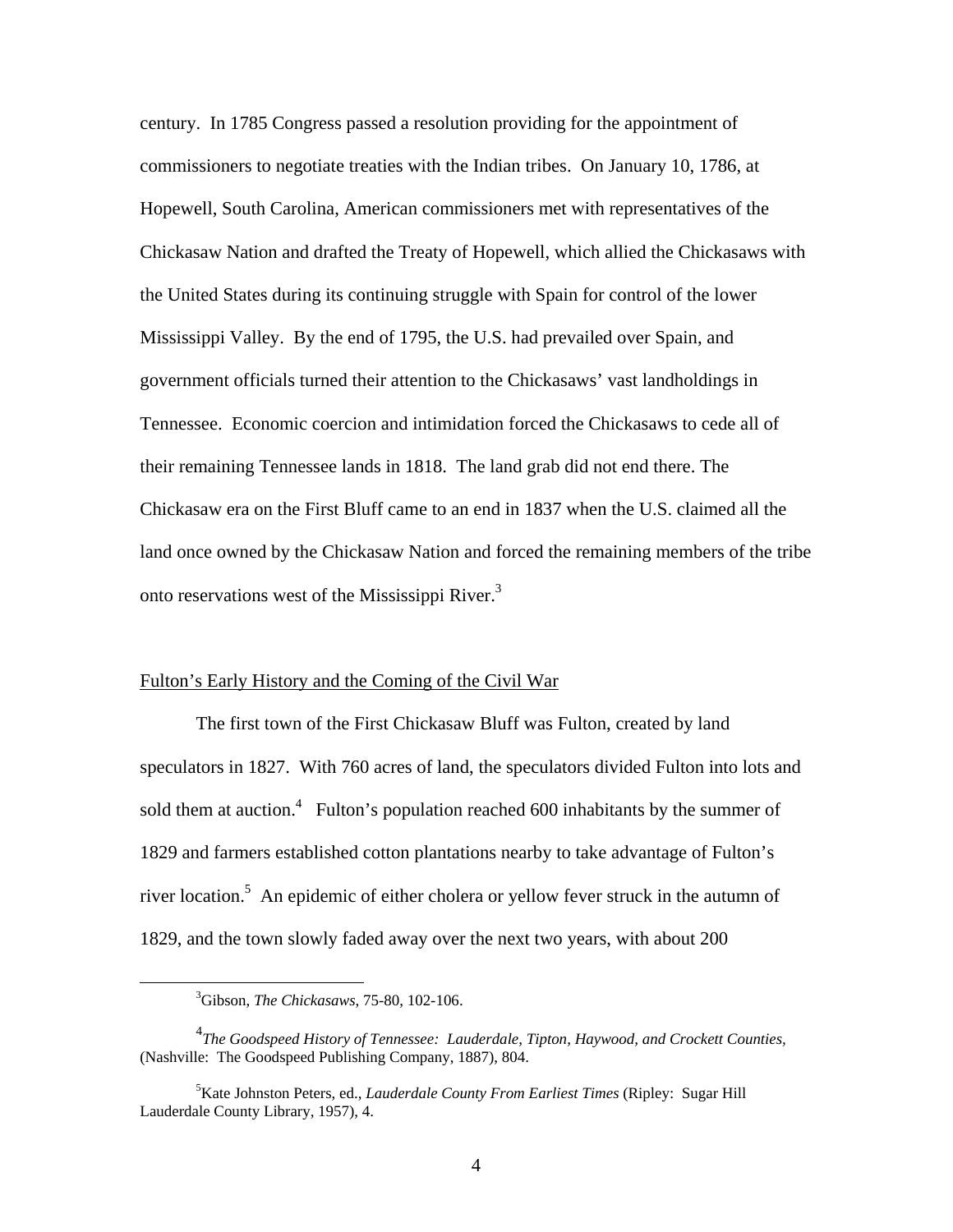inhabitants dying from disease and another 200 abandoning the village due to the lack of commercial activity.<sup>6</sup>

 As a river-oriented commercial center, Fulton had some serious challenges: the river channel near the town was difficult to navigate, and two islands split the flow of the Mississippi directly across from Fulton, so that pilots were advised to steer a westward course around them to avoid running aground, further diverting river traffic from the town.<sup>7</sup> Due to this unfortunate natural barrier and the epidemic which claimed two-thirds of its population, Fulton would remain small and unimportant compared to its competitors, Randolph and Memphis, to the south. The shifting course of the Mississippi River has claimed most of historic Fulton, but scattered residences, churches, and an old cemetery remain.

The specter of Civil War haunted the First Chickasaw Bluff, as well as the entire state, as secessionist rhetoric heated up in  $1860-1861$ .<sup>8</sup> On June 8, 1861, Tennessee held a popular referendum to support the May 6 declaration of secession made by Governor Isham G. Harris and the General Assembly. Two-thirds of those who voted favored secession and joining the Confederacy; the percentage was even higher in Lauderdale County, where the vote was 763 to 7 in favor of secession. $9$ 

6 *Ibid*.

 $\overline{a}$ 

 $7$ Edward F. Williams, "Early Memphis and Its River Rivals: Fulton, Randolph, and Fort Pickering," *West Tennessee Historical Society Papers* 22 (1968), 14. Flour Island is also known as Island No. 34, named by Zadock Cramer in his early nineteenth-century guide for travelers on the Mississippi River entitled *The Navigator.* 

<sup>8</sup> Charles L. Lufkin, *Secession and West Tennessee Unionism 1860-1861* (Ann Arbor: University Microfilms International, 1988), 57.

<sup>9</sup> Mary Emily Campbell, *The Attitude of Tennesseans Toward the Union: 1847-1861* (New York: Vantage Press, 1961), 294. In 1860, Lauderdale County had a population of 7559, 2854 of whom (about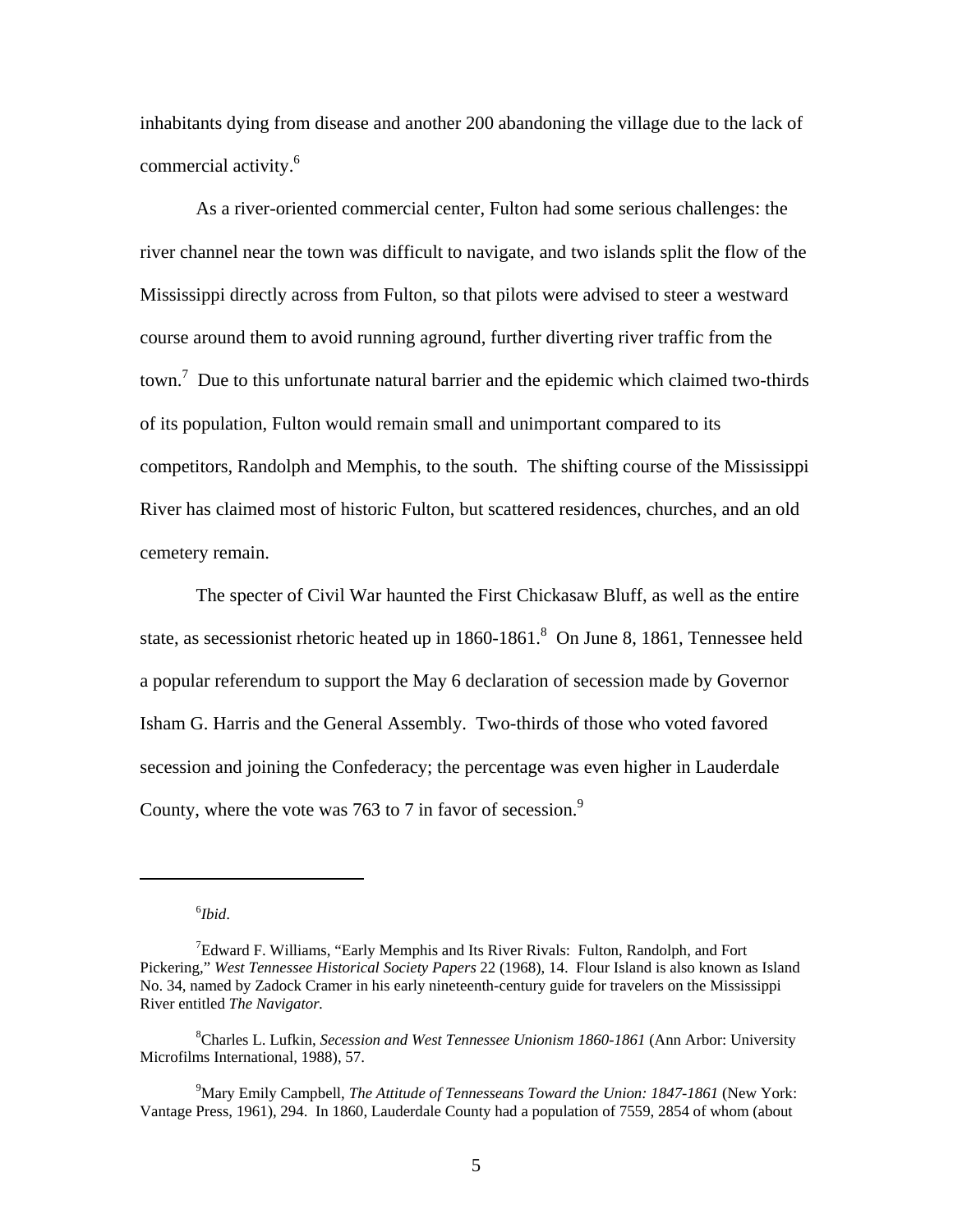### The Confederate Fort, 1861-1862

Following Tennessee's secession from the United States, Confederate officials quickly looked for good locations to fortify the Mississippi River against the federal navy. During May and June of 1861, Colonel Patrick Cleburne of the1st Arkansas State Troops constructed a small fortification on the First Chickasaw Bluff.<sup>10</sup> Confederate Brigadier General Gideon J. Pillow next ordered the construction of a much larger bluff fort. A large sandbar in the middle of the river forced all traffic to pass within close proximity to the Tennessee shore at this point, so all river traffic could be regulated from this position on the bluff. Fulton, just downriver, served as an important center for receiving goods to be used at the fort.

Pillow's fort, built largely by slave labor, was an earthen structure with three lines of defense against an attack by land, designed to be defended by a garrison of 15,000 troops. The most exterior line of defense stretched from the bank of Cold Creek (a stream that empties into the river half a mile north of the fort) to the Mississippi itself, creating nearly two miles of trench with a ditch in front. A second earthwork, right in front of the fort on the land side, was situated along the crest of a hill and covered about two acres of land. Finally, closest to the river, the fort itself stretched in an irregular semicircle from the Cold Creek river bluff to the Mississippi River bluff. The distance between the two ends of the horseshoe was about seventy yards, while the length of the horseshoe itself was about 120 yards. The earthen wall, or parapet, of the fort measured

 <sup>38%)</sup> were slaves. U.S. Census Office, *A Compendium of the Ninth Census* (Washington, D.C.: Government Printing Office, 1872; repr., N.Y.: Arno Press, 1976), 90-91.

<sup>&</sup>lt;sup>10</sup> Robert C. Mainfort, Jr., *Archaeological Investigations at Fort Pillow State Historical Area: 1976-1978* (Nashville: Division of Archaeology, Tennessee Department of Conservation, 1980), 2.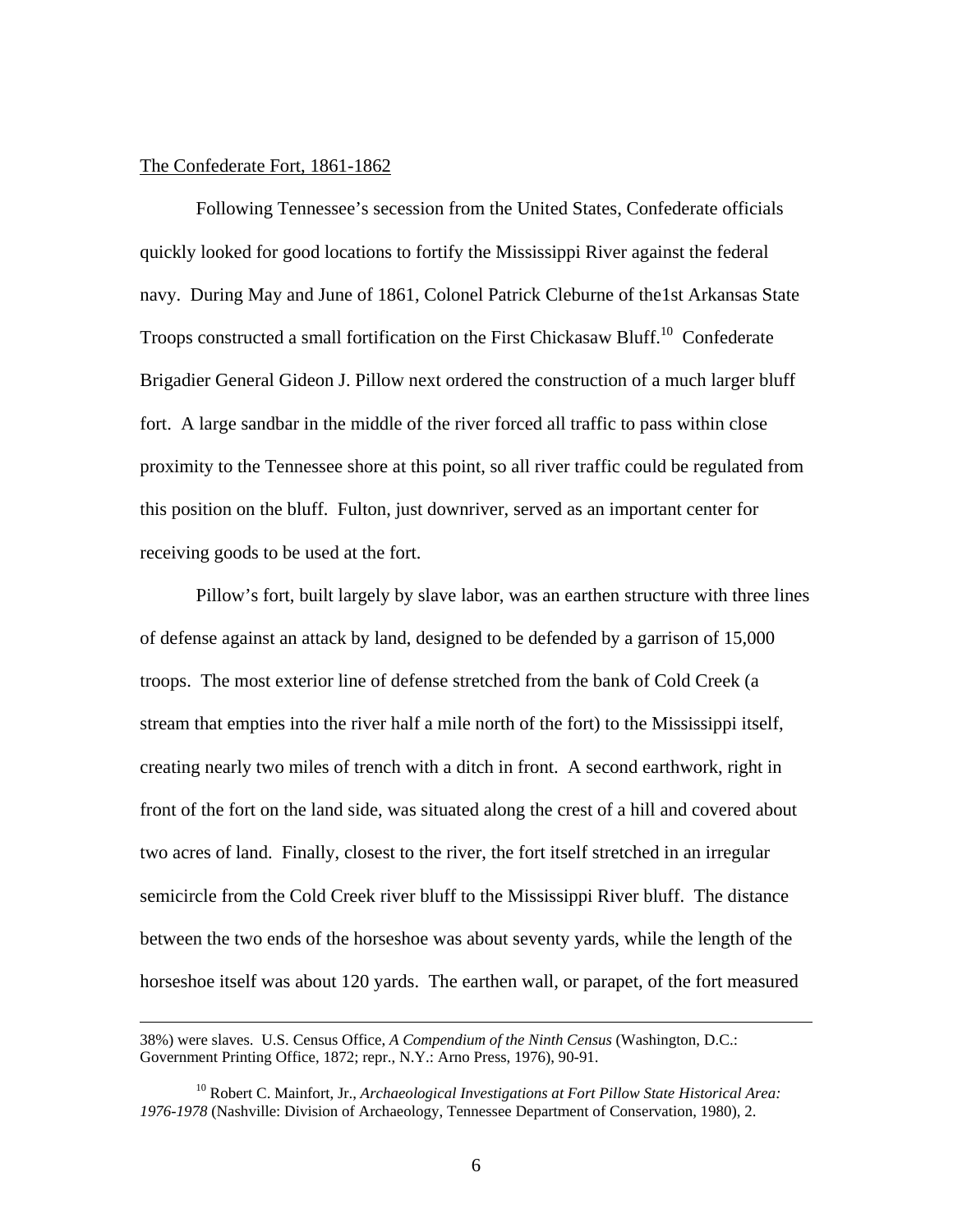six feet high and six feet thick with a flat top. $^{11}$ 

Slave laborers created another ditch twelve feet wide and eight feet deep in front of the parapet. East of this parapet, along the bank of Cold Creek, the land gradually descended into the crescent-shaped Cold Creek Ravine. Yet another ravine existed to the south of the fort, with the deepest portion located about 450 feet from the parapet. It contained a series of irregular knolls with varying elevations, some as high as the walls of the fort itself, which would prove to be one of its tragic flaws. Workers cut down all trees in the immediate vicinity to provide clear views of all approaches. Above and below the face of the bluff, around seventy-five yards from each end of the embankment, the Confederates constructed rifle pits for defending the fort from attacks on either side and for providing cover for sharpshooters to fire upon the enemy.<sup>12</sup>

When work on the fort was completed in early 1862, Confederates named it after General Pillow. Born in Williamson County, Tennessee, in 1806, Pillow graduated from Nashville University in 1827 and began practicing law in Columbia, Tennessee. At the outbreak of the Mexican War, President James K. Polk commissioned Pillow a brigadier general in charge of a brigade of Tennesseans. Later promoted to major general, he contributed to the capture of Mexico City and returned to the United States as a renowned soldier and military leader. Confederate President Jefferson Davis commissioned him a brigadier general at the outbreak of the Civil War.  $^{13}$ 

<sup>&</sup>lt;sup>11</sup>John Allen Wyeth, *That Devil Forrest: Life of General Nathan Bedford Forrest* (Baton Rouge: Louisiana State University Press, 1959), 309-312.

<sup>&</sup>lt;sup>12</sup> Ibid., 309-312.

<sup>13</sup> Ed Frank, "Pillow, Gideon Johnson," *Tennessee Encyclopedia of History and Culture*, Carroll Van West, et al, eds., (Nashville: Tennessee Historical Society, 1998), 735; Nathaniel C. Hughes, Jr., and Roy P. Stonesifer, *The Life and Wars of Gideon J. Pillow* (Chapel Hill: University of North Carolina Press, 1993.)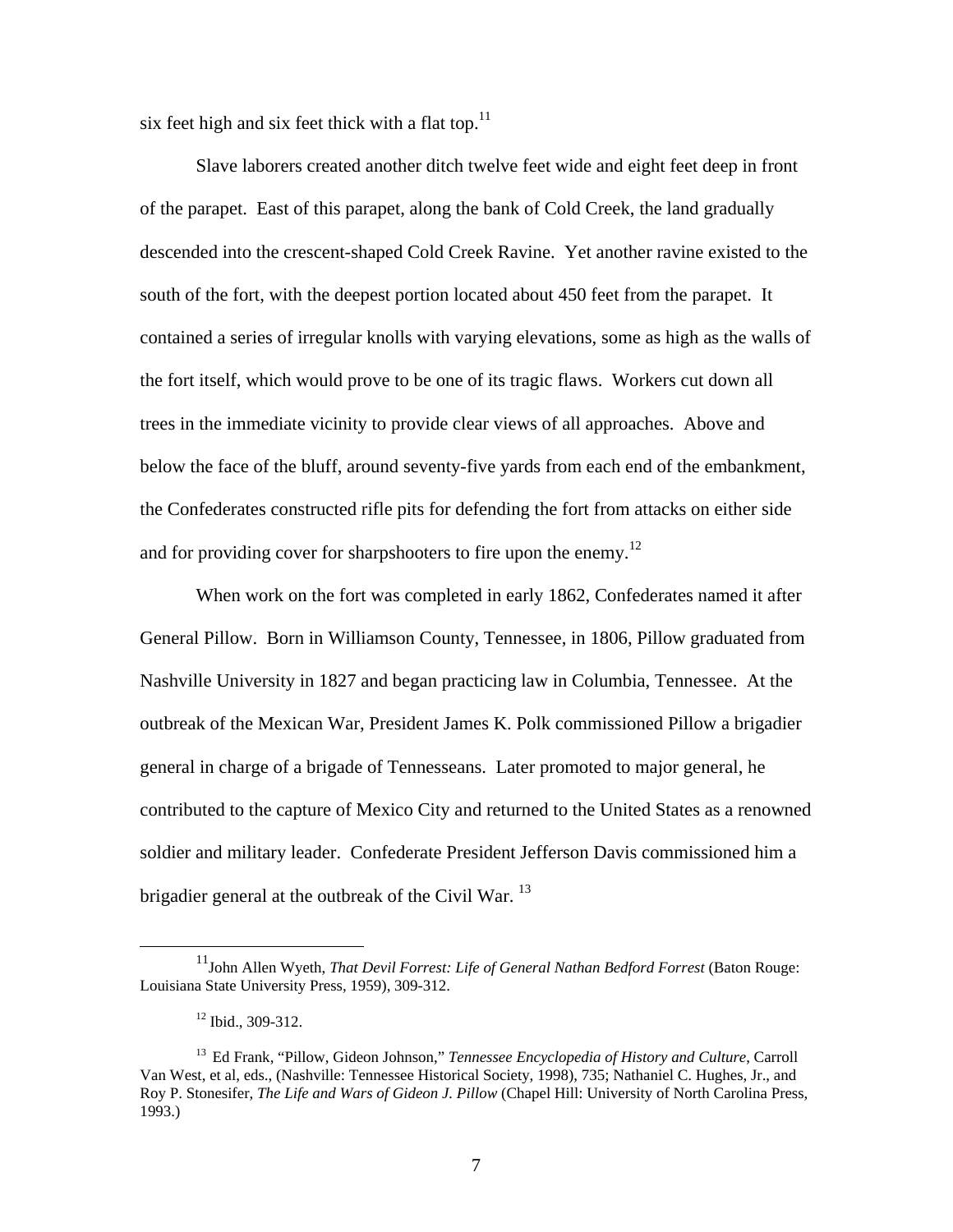On March 25, 1862, the Confederate high command ordered John B. Villepigue, an officer praised for "industry, ability, and professional skill,"<sup>14</sup> to assume control over Fort Pillow. These orders required him to make a detailed report on the condition of the fort. He observed that the river battery was in a prime location for firing upon Union naval traffic on the Mississippi for two to three miles in either direction, making the fort useful in disrupting such traffic. The topography on the other side of the fort proved to be much more problematic. Brig. General Villepigue found it impossible to construct any line of entrenchments that would enable a small force of men to defend the fort against a large number of attackers. The already existing trenches were so poorly located and constructed that it would take a large number of guns, in addition to the recommended 15,000 troops, to man it properly.<sup>15</sup>

In response to General Villepigue's report, Major Jeremy F. Gilmer, head of the Confederate States Engineer Corps, visited Fort Pillow during the last week of March 1862. Gilmer designed a smaller fort, designed to require a minimum of 5,000 soldiers for its defense. General Villepigue ordered its construction,<sup>16</sup> but he argued that fewer troops would be insufficient to defend the fort. He also recommended that at least twenty guns be installed on this line of defense and two additional companies of cavalry be sent to the fort to aid in its defense. Along with these requests, he petitioned for another 15,000 pounds of powder to be used in the fort's cannons: twenty-eight 32-pounders, four

<sup>16</sup>Mainfort, 2.

 $\overline{a}$ 

<sup>&</sup>lt;sup>14</sup>U.S. Government, *War of the Rebellion, A Compilation of the Official Records of the Union and Confederate Armies,* 128 vols, Washington, D.C.: U.S. Government Printing Office, 1880-1901, Vol. 10, Series I, Part II, 363. (All future reference to the *Official Records* will be cited as *O.R*.)

<sup>&</sup>lt;sup>15</sup>O.R., Vol. 10, Series I, Part II, 394-396.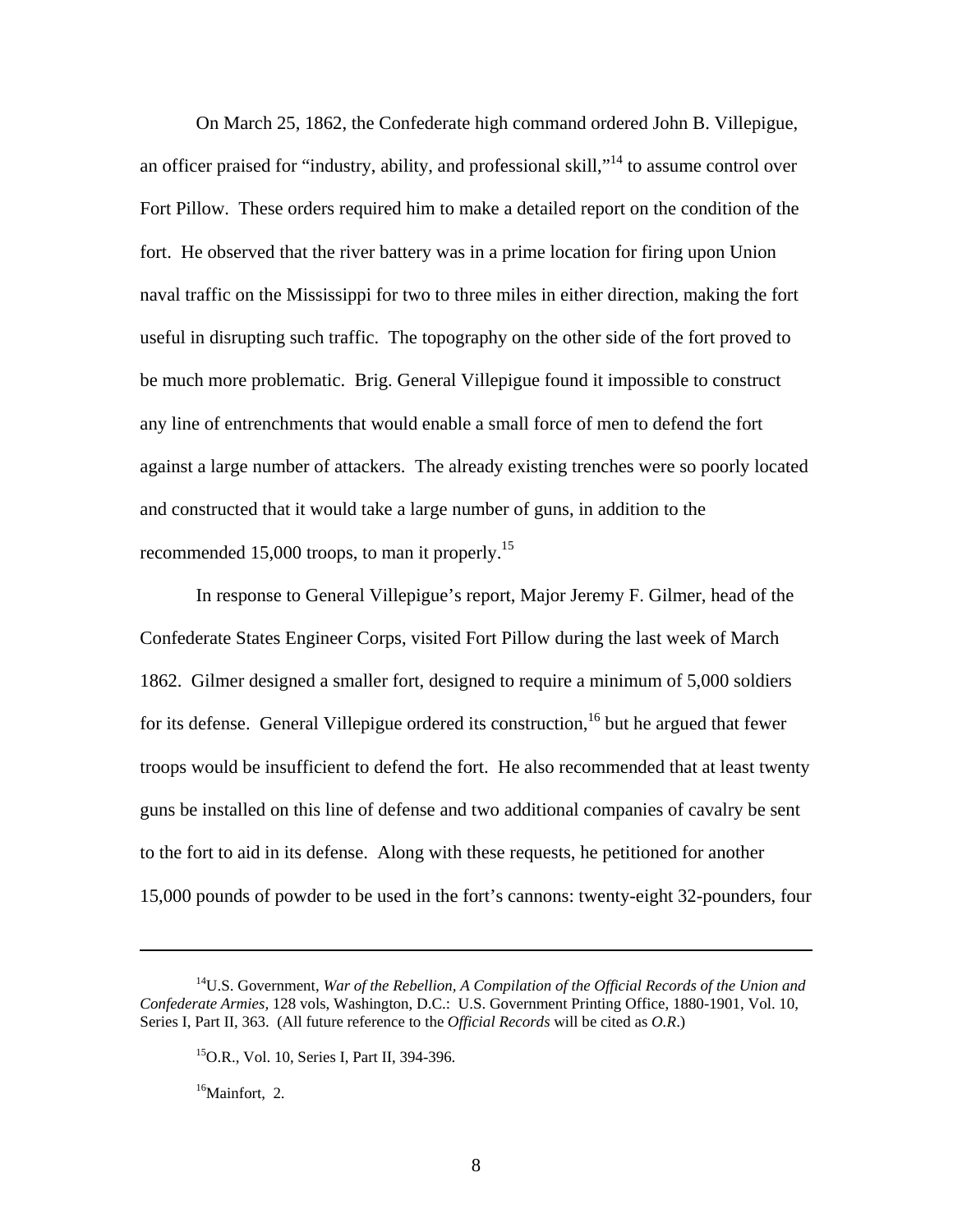10-inch columbiads, and three 8-inch columbiads. Villepigue also created a thorough report of each regiment and battalion stationed at the fort, including their training, discipline, arms, and needs. $17$ 

## The Battle for the Mississippi River and Plum Point Bend

The Mississippi River was a major transportation artery during the Civil War; controlling the river was a strategic goal for both sides. In early 1862, the Union command set out to capture important Confederate river strongholds. Their victories at Forts Henry and Donelson on the Tennessee and Cumberland rivers in February 1862, as well as preparations for the Shiloh campaign, caused the Confederates to abandon their Mississippi River fortifications at Columbus, Kentucky. On April 7, 1862, Union gunboats captured 7,000 Confederates on Island No. 10, an island fortress in the middle of the Mississippi River near New Madrid, Missouri. This important victory opened the Mississippi River for Union gunboats to travel south toward Fort Pillow, the last Confederate stronghold separating the Union navy from Memphis, which had become a thriving commercial center of great importance.<sup>18</sup>

At the same time, the Union navy began to press from the south. Union Admiral David Farragut also led a massive attack on New Orleans at the mouth of the Mississippi River during April 1862. By April 29, 1862, New Orleans, the Confederacy's largest city and gateway to the Mississippi River, lay in Union hands. With the exception of Mobile Bay, the Union navy now controlled the Gulf of Mexico from Key West to the

 $17$ Ibid.

<sup>&</sup>lt;sup>18</sup>Howard P. Nash, Jr., *A Naval History of the Civil War* (Cranbury, N.J.: A. S. Barnes and Company, 1972), 116-118; Larry .J. Daniel and Lynn N. Brock, *Island No. 10: Struggle for the Mississippi Valley* (Tuscaloosa: University Press of Alabama, 1996).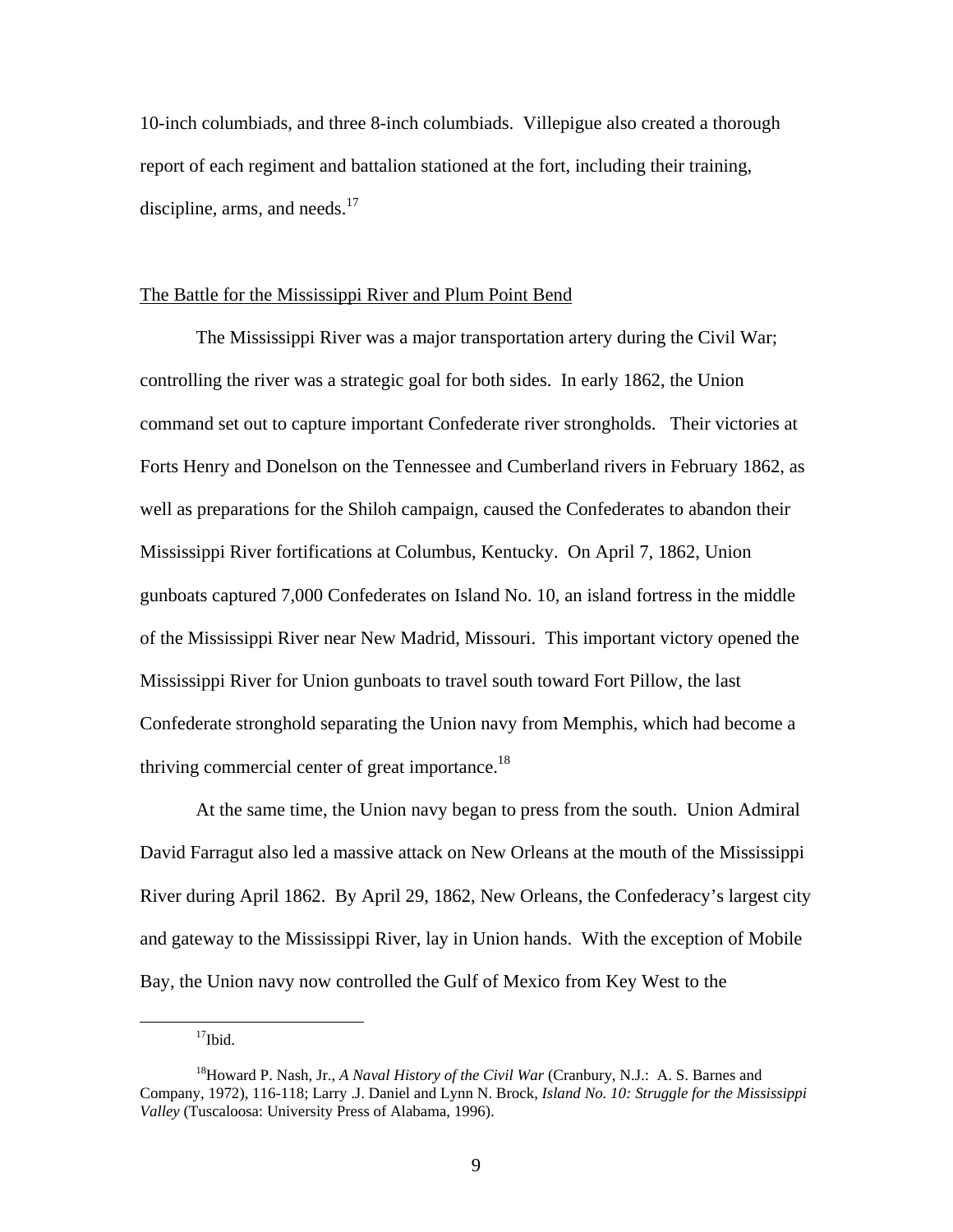Mississippi River, effectively ending any Confederate hope of supplying their troops from the water.<sup>19</sup> The dual raids on Island No. 10 and New Orleans during April of 1862 revealed President Abraham Lincoln's policy of attacking various Confederate outposts along the Mississippi River simultaneously, stretching the Confederate river defenses out across hundreds of river miles, making it impossible to defend their largest outposts.<sup>20</sup>

By early May 1862, Union gunboats regularly bombarded Fort Pillow, where the Confederate River Defense Fleet was stationed. While General Villepigue hurriedly tried to improve the fortifications at Fort Pillow, the Confederate and Union navies engaged each other for the first time during the Civil War on May 10, 1862, at Plum Point Bend, a mere four miles upriver from Fort Pillow. The fleet, headed by Captain James E. Montgomery, set out to destroy the Union ironclad *Cincinnati,* under Commander Roger N. Stembel, which protected the gunboats while they were attacking Fort Pillow. The Confederate vessels that took part in the attack included the *General Bragg*, the *General Sterling Price*, the *Sumter,* the *General Earl Van Dorn*, the *General Jeff Thompson,* the Colonel Lovell, the *General Beauregard*, and the *Little Rebel*<sup>21</sup> All had been commercial vessels before the war and had been converted into steam rams with the addition of iron and timber to their bows. $^{22}$ 

As soon as the *Cincinnati* sighted the Confederate fleet sailing her way, she

<sup>&</sup>lt;sup>19</sup>H. Allen Gosnell, *Guns on the Western Waters: The Story of River Gunboats in the Civil War* (Baton Rouge.: Louisiana State University Press, 1949), 83-84.

<sup>&</sup>lt;sup>20</sup>James M. McPherson, *Battle Cry of Freedom: The Civil War Era* (New York: Oxford University Press, 1988), 415-421.

<sup>21</sup>Thomas J. Scharf, *History of the Confederate States Navy* (New York: Rogers & Sherwood, 1887), 252.

<sup>&</sup>lt;sup>22</sup>John D. Milligan, *Gunboats Down the Mississippi* (Annapolis, Md.: United States Naval Institute, 1965), 65.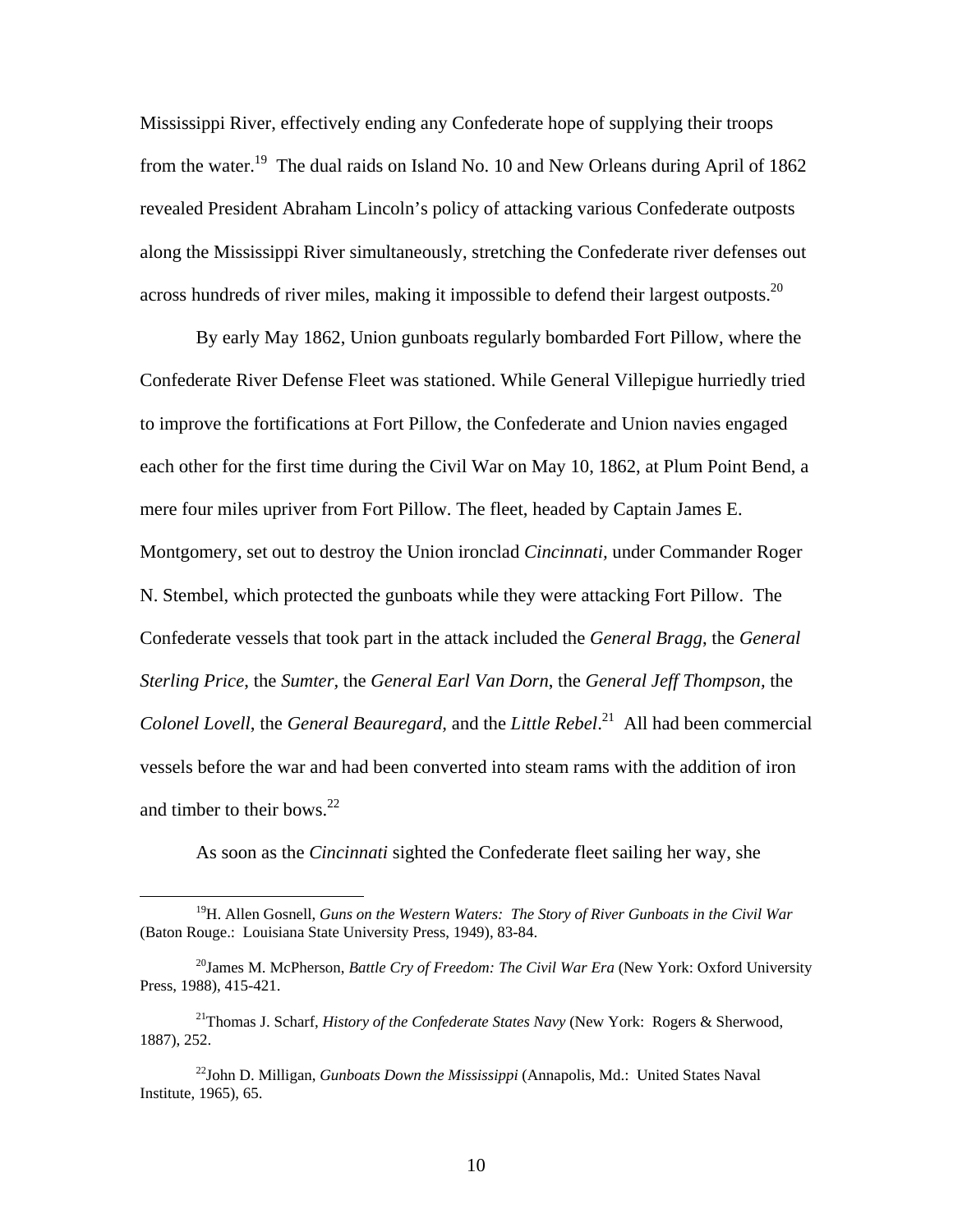opened fire upon it, while the gunboats shelling Fort Pillow did the same. The *General Bragg* rammed the *Cincinnati* on the starboard bow, and one of the *General Bragg's* sharpshooters also and wounded Commander Stembel on board the *Cincinnati*. Soon thereafter, Union gunfire shot out the *General Bragg's* tiller ropes, and she drifted downriver. The *General Sterling Price* quickly rammed the *Cincinnati* aft of the starboard midship, dismantling her rudder, which allowed the *General Sumter* to ram the *Cincinnati* for a third time. Meanwhile, the *Mound City* closed in to assist the *Cincinnati*, but she was rammed by the *General Earl Van Dorn*. This collision bore a hole four feet deep into the *Mound City's* starboard forward quarter. As more Union gunboats with superior cannonry approached, Captain James Montgomery retreated to Fort Pillow.<sup>23</sup>

Union gunboat commanders claimed to have inflicted heavy damage on the Confederate vessels, but Commander Montgomery reported no serious damage. Two Confederate sailors were killed and one wounded, compared to five wounded for the Union. The *Cincinnati* and *Mound City* sustained significant damage and were sent upriver for repairs, putting them out of commission for a few valuable weeks. The Plum Point Bend engagement thus temporarily stalled the Union advance down the Mississippi River. It would prove to be a mere delay, however, as a new Union plan to capture Fort Pillow and advance downriver to Memphis had already been drafted.<sup>24</sup>

Union reconnaissance after the Battle of Plum Point Bend found that a combined assault of infantry and gunboats approaching Fort Pillow from Cold Creek would render guns from the Confederate river battery useless and provide a window for taking the fort.

11

 <sup>23</sup>*O. R*. ,Vol. 23, Series I, 55-57.

<sup>&</sup>lt;sup>24</sup>Bern Anderson, *By Sea and By River: The Naval History of the Civil War* (New York: Knopf, 1962), 107-110.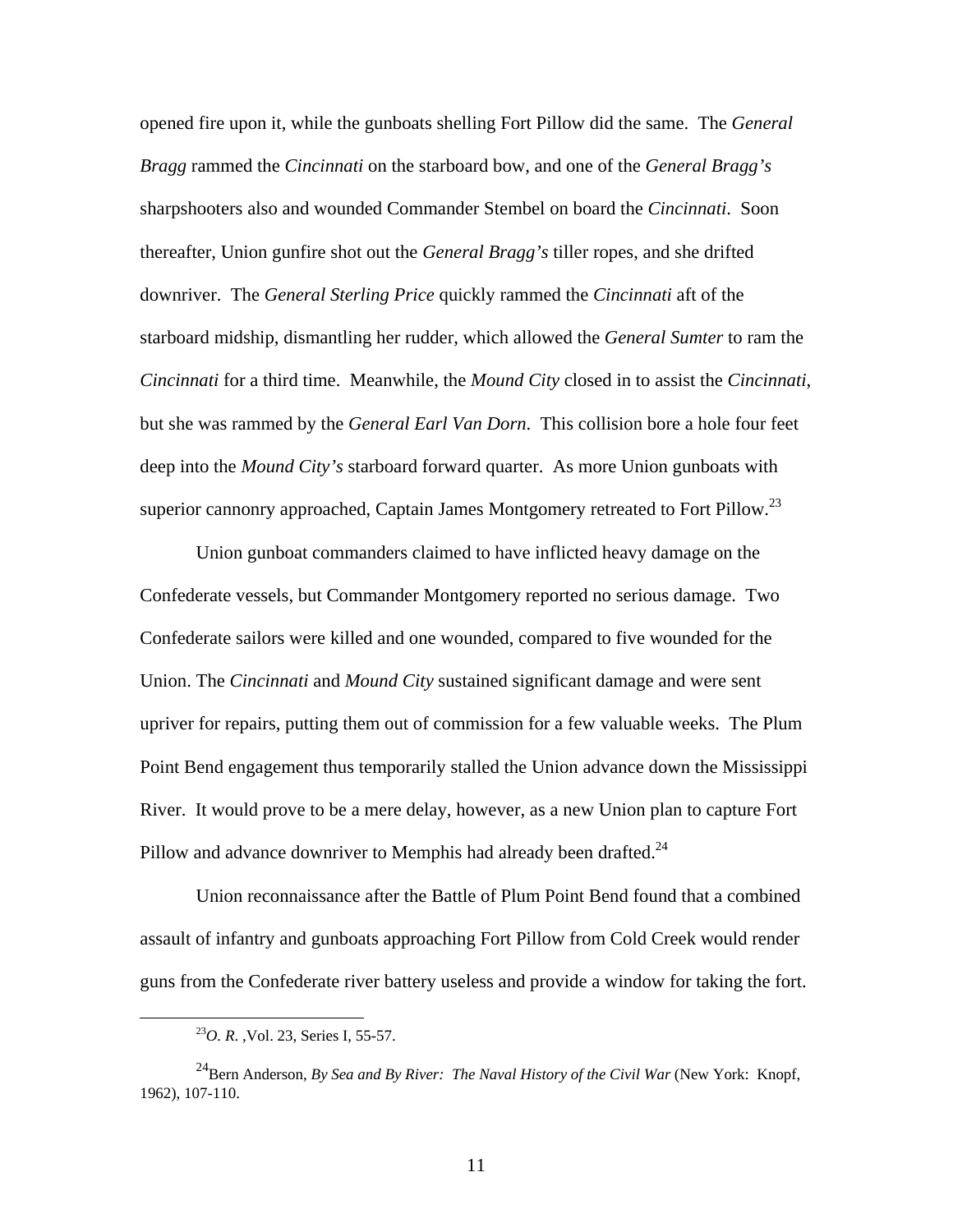Union forces planned to attack on June 5, 1862. In the meantime, General G. T. Beauregard, Commanding General of Confederate forces in West Tennessee, ordered the evacuation of the fort by May 30, completely unaware of the Union plan to attack a week later. Writing from Corinth on May 28, 1862, Beauregard ordered Brigadier General J. B. Villepigue to dismantle the river battery, destroy all government property including guns, cannon, and ammunition, and move his forces to Grenada, Mississippi. Beauregard wished to bring the Union forces into the interior where the distance between them and supply lines would be greatest, and he viewed the evacuation of Fort Pillow as bait to draw the troops in. When Union forces arrived at Fort Pillow on June 5, they found the place deserted and the river battery completely dismantled.<sup>25</sup> The retreating Confederates abandoned nineteen pieces of artillery, including two 128-pounders, in their haste.<sup>26</sup>

Once Island No. 10, New Orleans, and Fort Pillow had been captured, the Union navy steamed upriver and downriver simultaneously to trap the Confederate navy and capture additional outposts. On June 6, 1862, five Union ironclads and four rams met the remaining vessels of the Confederate River Defense Fleet from Fort Pillow on the Mississippi River outside of Memphis. Confederate supporters from Memphis lined the fourth Chickasaw Bluff to watch the battle and cheer on their side, but they were soon silenced when all but one Confederate vessel was destroyed or captured. The battle for Memphis lasted less than two hours, and a Union detachment soon marched into the city to raise the stars and stripes. An important center for distribution and communication, Memphis became one of the Union's main outposts for future naval operations on the

 <sup>25</sup>*O.R.*, Vol. 10, Series I, Part I, 900-903.

<sup>26</sup>Robert. C. Mainfort, Jr., "A Folk Art Map of Fort Pillow," *West Tennessee Historical Society Papers* 40 (1986): 73-81.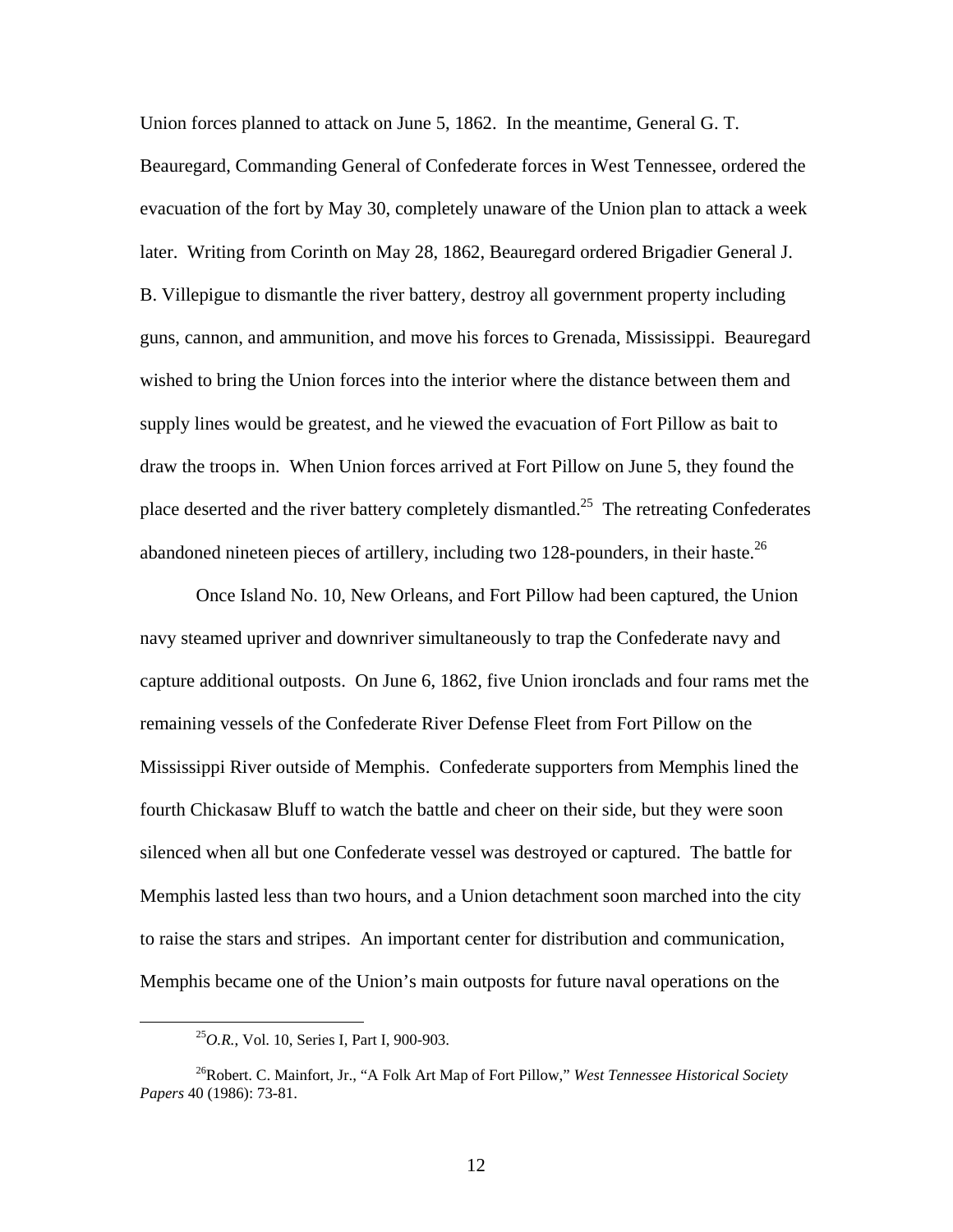Mississippi River.

The remaining Confederate river stronghold was Vicksburg, Mississippi, which the Union navy failed to capture during the summer of 1862. The Union's gains from February to May had been many, however, as the Union navy to conquered 50,000 square miles of territory, 1,000 miles of navigable rivers, two state capitals, and the Confederacy's largest city. Southern morale declined with the fall of every Mississippi River outpost, and on July 4, 1863, Vicksburg finally fell after a year- long Union siege, effectively ending the Confederacy's use of the Mississippi River and completing what has been called "the most important northern strategic victory of the war."<sup>27</sup>

### The Emancipation Proclamation and African-American Soldiers

As soon as the Civil War began, slaves and free blacks recognized that the conflict had the potential to disrupt slavery and possibly bring about its downfall. Slaves who lived near Union lines in the Confederacy provided essential information to the Union army about the lay of the land, the location of roads, the loyalties of local whites, and the preparations and movements of nearby Confederate forces. Some slaves escaped to Union lines, and many of those with Confederate owners were put to work for the Union as contraband of war.

Some African Americans wanted to fight for the Union, and abolitionists such as Frederick Douglass persistently pushed for black enlistment. Rhode Island raised the first African-American artillery regiment in the North on August 4, 1862, but they were

 <sup>27</sup>McPherson, *Battle Cry of Freedom,* 421-422, 637-638.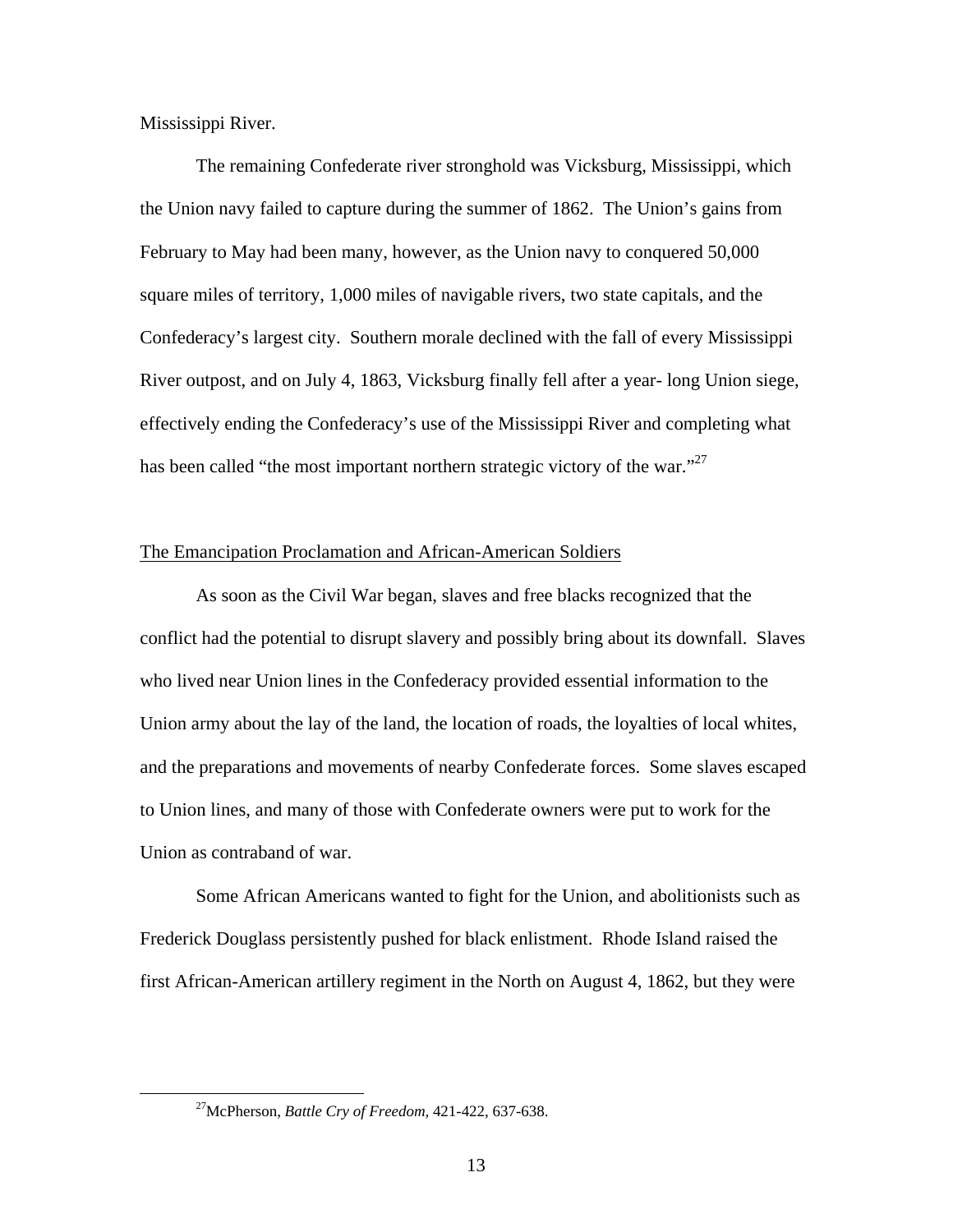not officially recognized by Washington.<sup>28</sup> In the South and West, black regiments organized in Kansas, Louisiana, and the South Carolina Sea Islands during the summer of 1862, but the government also refused to acknowledge them.

 Aware of the manifold contributions of African Americans to the Union war effort, President Abraham Lincoln nonetheless proceeded cautiously, wary of alienating slaveholding Unionists in the Border States and in Union-occupied areas. On January 1, 1863, he issued the Emancipation Proclamation freeing all slaves in states or parts of states in rebellion against the Union and paving the way for the formal abolition of slavery after the war. The proclamation did not apply to Border States that had remained loyal to the Union or to areas within the Confederacy that were already under Union control. In an agreement with Tennessee's Unionist military governor, Andrew Johnson, Lincoln exempted Tennessee, most of which was under Union control, from the Proclamation.

 Regarding the issue of black military service, the Emancipation Proclamation stated that former slaves were to be received into the armed service, and thus began the enlistment of African-American troops into the Federal army and navy.<sup>29</sup> African Americans were often relegated to labor battalions so as to free up white soldiers for combat duty. During 1863, President Lincoln realized the need for these soldiers to fight on the front lines alongside white soldiers, as the Union ranks were dwindling.<sup>30</sup> In May 1863 the War Department created the Bureau of Colored Troops to help raise black

<sup>&</sup>lt;sup>28</sup>Benjamin Quarles, *The Negro in the Civil War*, (Boston: Little, Brown, and Company, 1953), 185.

<sup>29</sup>John Hope Franklin, *The Emancipation Proclamation* (Garden City, N.Y.: Doubleday & Company, Inc.,1963), 104, 138,150.

<sup>30</sup>McPherson, *Battle Cry of Freedom,* 563-564.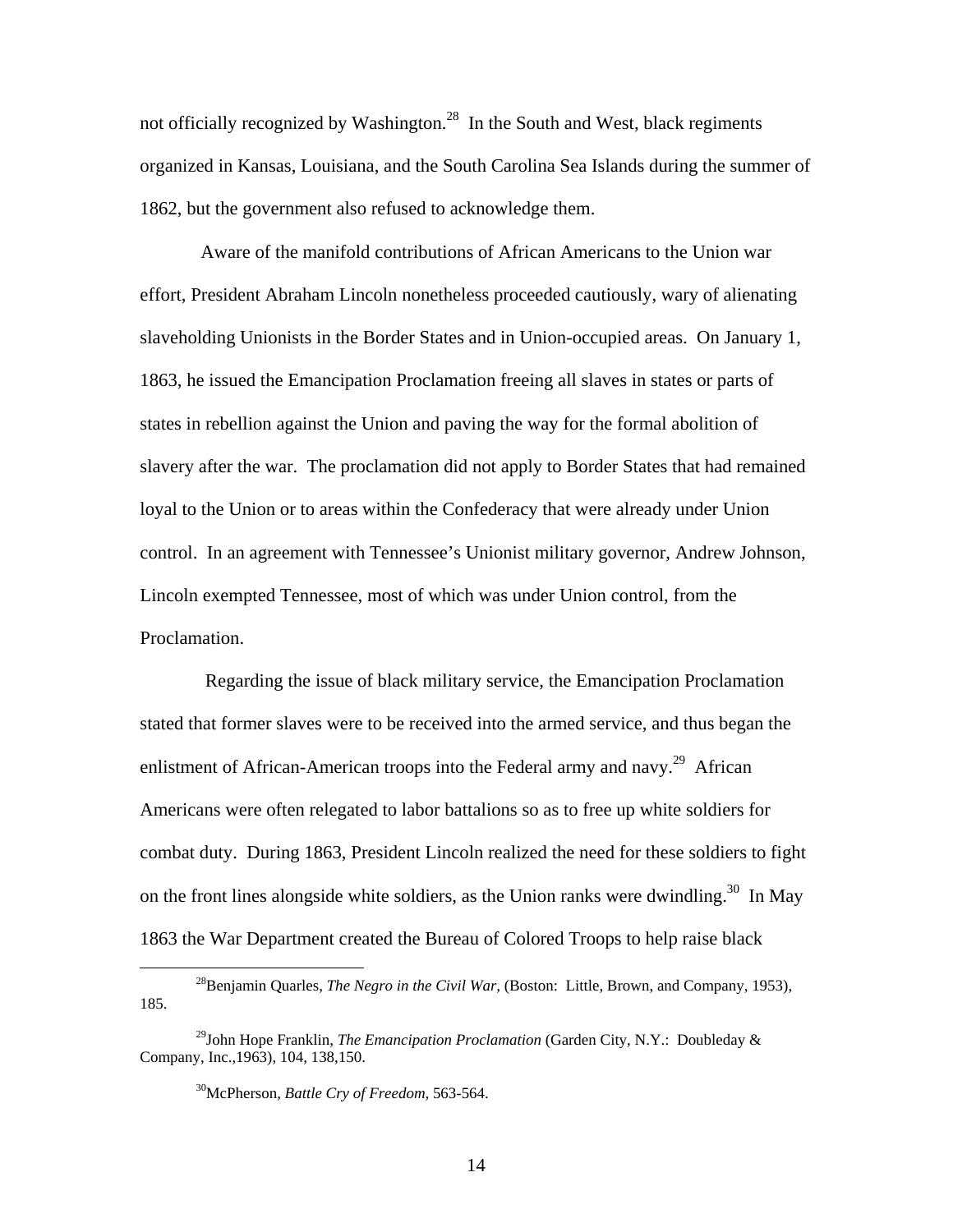troops and secure officers for their regiments. Officers were usually white and appointed based on personal proficiency and demonstrated ability.<sup>31</sup> Competition for these officer positions was stiff, as nine thousand men applied for commissions and only 2,400 were granted.<sup>32</sup>

 African Americans proved their ability and dedication as soldiers from 1863 until the end of the Civil War in 1865, fighting alongside their white counterparts. Despite their success on the battlefield, many in the North opposed the inclusion of African Americans in the armed forces.<sup>33</sup> During this time African Americans not only struggled for equal combat duty but also for equal pay. This goal was realized on June 15, 1864, when Congress finally enacted legislation granting equal pay to African-American soldiers, spurred in part by the outcry over the atrocities committed against black soldiers at Fort Pillow.<sup>34</sup>

The Confederate States of America refused to acknowledge African Americans in the Union army as soldiers. Stated policy recognized black prisoners of war as rebellious slaves who would be returned to their masters, put to work in military camps, sold into slavery, or even executed. President Jefferson Davis had the power to put captured white officers of black regiments on trial before military tribunals with execution standing as

 <sup>31</sup>Dudley Taylor Cornish, *The Sable Arm: Negro Troops in the Union Army, 1861-1865* (New York: Longmans, Green, and Company, 1956), 226-228.

 <sup>32</sup>Joseph T. Glatthaar, *Forged in Battle: The Civil War Alliance of Black Soldiers and White Office* (London: The Free Press, 1990), 39.

<sup>33</sup>Hondon B. Hargrove, *Black Union Soldiers in the Civil War* (Jefferson, N.C.: McFarland & Company, Inc., 1988), 161-162.

<sup>34</sup>James M. McPherson, *The Negro's Civil War* (New York: Pantheon Books, 1965), 200-202; Derek W. Frisby, "'Remember Fort Pillow!' Politics, Atrocity Propaganda, and the Evolution of Hard War" in Gregory J. Urwin, ed., *Black Flag Over Dixie: Racial Atrocities and Reprisals in the Civil War* (Carbondale, Ill.: Southern Illinois University Press, 2004), 123.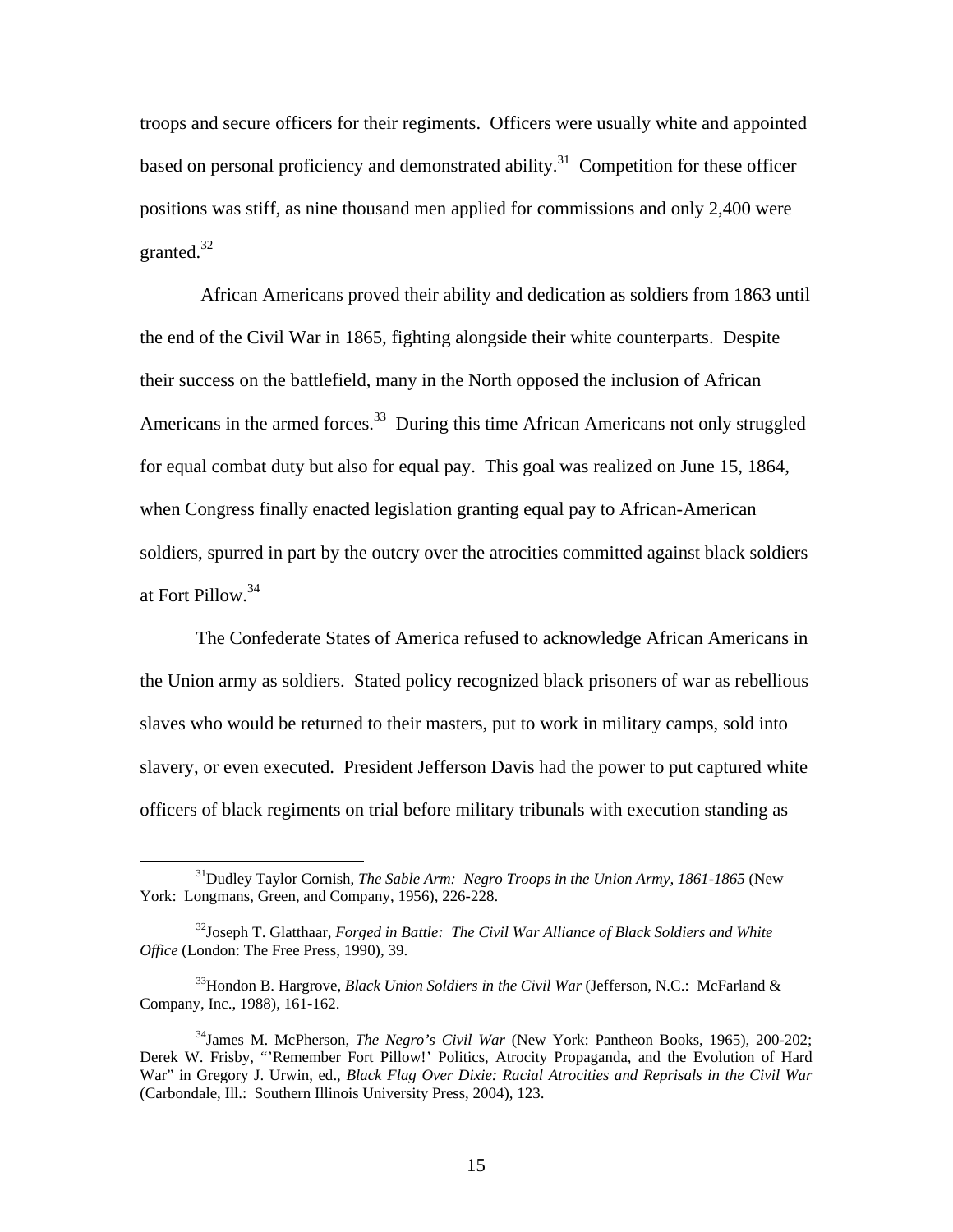the most severe punishment.<sup>35</sup> Many white southerners feared that armed African Americans would incite slave rebellions in the Confederacy and despised the idea of fighting against their former slaves. This Confederate view of African-American soldiers would manifest itself at Fort Pillow on April 12, 1864.

#### The Union Fort, 1862-1864

After the Confederates abandoned Fort Pillow in May of 1862, Union troops did not immediately occupy it. Their primary concern was launching a full-scale assault on Memphis. After Union forces took Memphis, they returned to Fort Pillow, posting some patrol boats to make sure Confederate forces did not reoccupy the fort. In September 1862, the  $52<sup>nd</sup>$  Indiana Volunteers occupied Fort Pillow and would remain until January 1864. During this one and one-half year assigned, the Indiana volunteers were joined by the  $32<sup>nd</sup>$  Iowa, the 178<sup>th</sup> New York, and various companies of the  $2<sup>nd</sup>$  Illinois Cavalry.<sup>36</sup>

 These regiments sought to use Fort Pillow as a recruiting station for Tennessee Unionists and runaway slaves interested in taking up arms for the Federal cause. The Union army also used the fort as a port for trading cotton in West Tennessee. Cotton commanded a high price during the war, and local residents traded cotton with the Union military for goods impossible to find locally. Union soldiers also confiscated horses, pigs, food, and other goods from the local population to prevent their use by guerilla forces in the interior of West Tennessee. These raids enraged those sympathetic to the

<sup>&</sup>lt;sup>35</sup> James D. Lockett, "The Lynching Massacre of Black and White Soldiers at Fort Pillow, Tennessee, April 12, 1864," *Western Journal of Black Studies*, 22 (1998): 84-93, 85.

<sup>&</sup>lt;sup>36</sup>Robert C Mainfort and Patricia E. Coats, eds., "Soldiering at Fort Pillow, 1862-1864: An Excerpt From the Civil War Memoirs of Addison Sleeth," *West Tennessee Historical Society Papers* 36 (1982): 72-90, 72.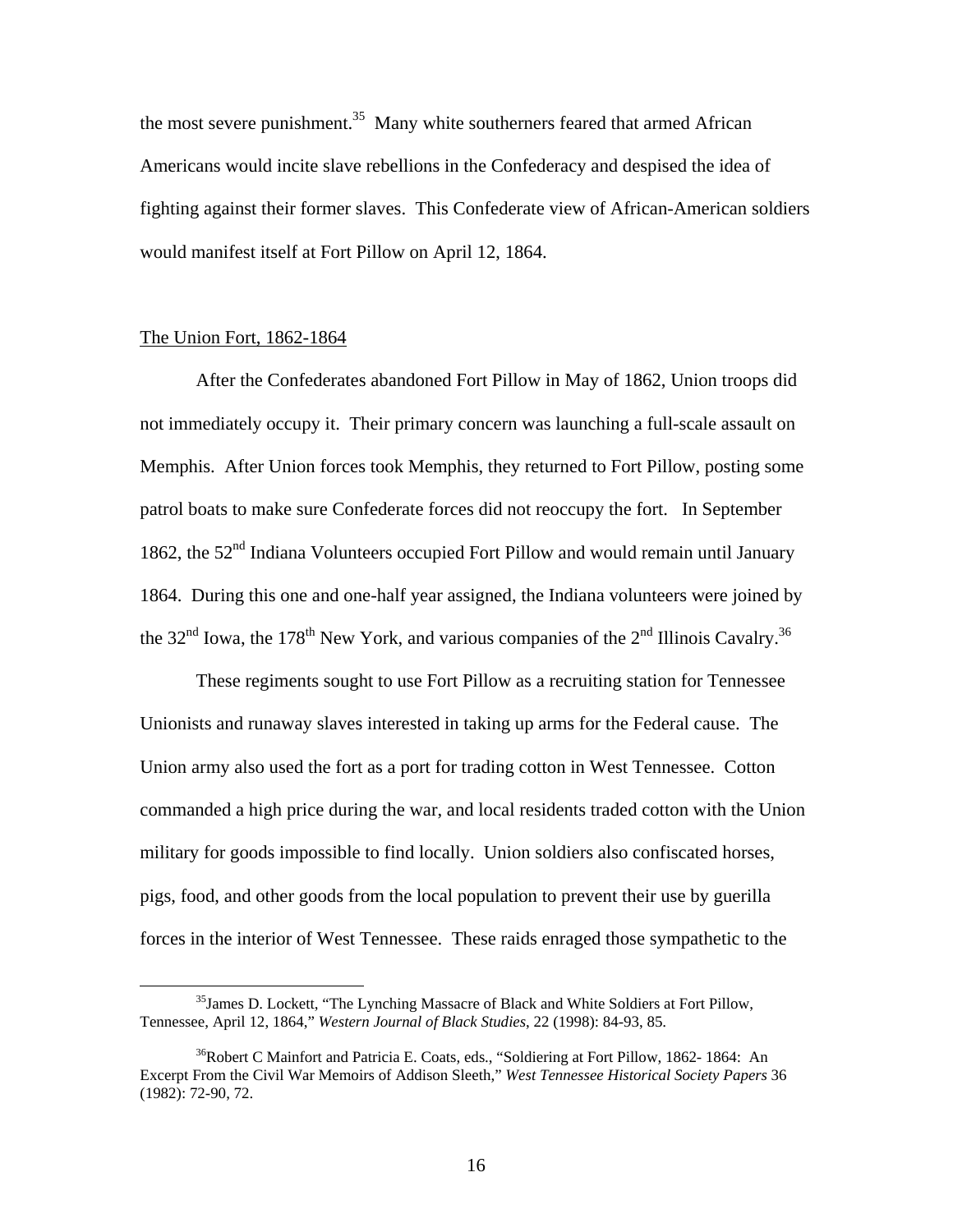Confederate cause and the local Confederate population had little good will toward the garrison at Fort Pillow. Union soldiers also fought off Confederate conscription forces and scouts in the area trying to recruit soldiers and supplies. The nearby town of Fulton regained some importance as the  $52<sup>nd</sup>$  Indiana Volunteers moved there for a period of a month in the fall of 1862. While in Fulton, they lived in private homes, confiscated supplies, and led expeditions to break up guerilla fighters in the area.<sup>37</sup>

In January 1864, after two years of occupying Fort Pillow, the  $52<sup>nd</sup>$  Indiana Volunteers, the 178<sup>th</sup> New York, and the  $32<sup>nd</sup>$  Iowa received orders to rejoin the  $16<sup>th</sup>$ Army Corps at Vicksburg, Mississippi. General William T. Sherman directed that Fort Pillow be abandoned so its troops could join his campaign in Mississippi. Major General Stephen A. Hurlbut, commander of the Memphis District, however, found the site too important to abandon. After transferring the garrison, Hurlbut assigned the  $13<sup>th</sup>$ Tennessee Cavalry, commanded by Major William F. Bradford, to the fort on February 8, 1864.38 Bradford used Fort Pillow to try to recruit Unionist Tennesseans to bring his force to full strength while disrupting Confederate guerilla bands in the area. Described by Hurlbut, as "a good officer, though not of much experience," Bradford was a native Tennessean who could convince neutral or Unionist West Tennesseans to take up arms for the Federal cause.<sup>39</sup> Many of these men were deserters from the Confederate army and found that they would be safer fighting for the Union than being caught by

 <sup>37</sup>Lonnie E. Maness, "Fort Pillow Under Confederate and Union Control," *West Tennessee Historical Society Papers* 38 (1984): 84-98, 91-93.

 $38$ Frisby, 104-131, 107.

<sup>39</sup> *O.R.*, Vol. 32, Series I, Part I, 556.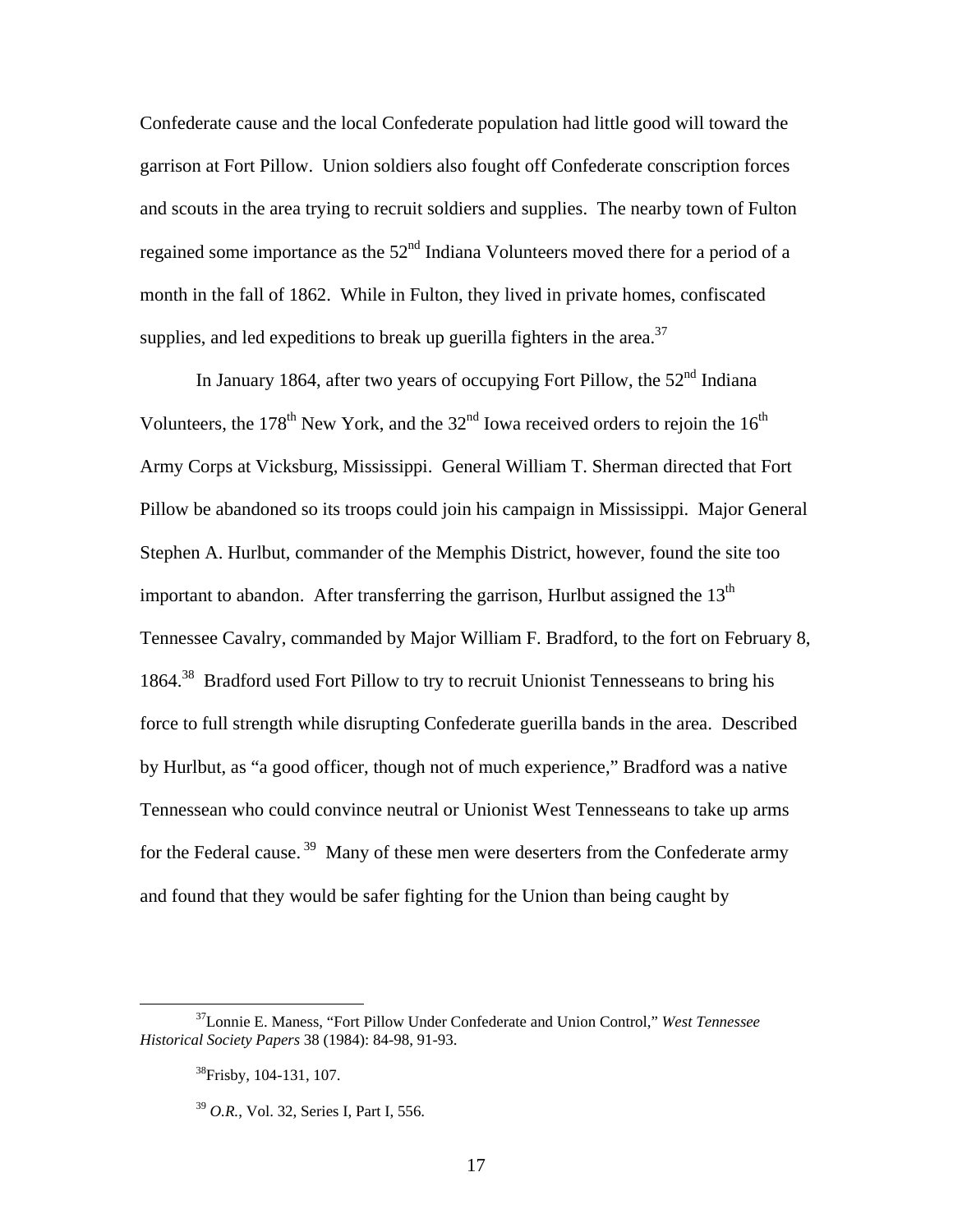Confederates searching for deserters.<sup>40</sup>

 While recruiting, the 13th also earned a poor reputation among Confederate supporters, who viewed federal troops as traitors to their state and to the Confederate cause at large. Throughout West Tennessee, tensions between Union and Confederate supporters ran high, often resulting in violent confrontations. $41$ 

 Responding to pleas for help from the pro-Confederate population in West Tennessee, Major General Nathan B. Forrest, the Confederate cavalry commander for West Tennessee and North Mississippi, returned to Jackson, Tennessee, to reorganize his command. A superb cavalry officer and military strategist, Forrest was known to be unflinching under fire. Born in Chapel Hill, Tennessee in 1821, Forest as a young man gained wealth and notoriety as a slavetrader; on the eve of the Civil War he had become a prominent Memphis citizen and city alderman. Forrest feared that ex-slaves who fought for the Union army would instigate rebellions throughout the South, causing chaos and anarchy.<sup>42</sup> His view of Tennessee Unionists was equally harsh, as he thought of these "Home-Made Yankees" as traitorous. By arming African Americans, Tennessee Unionists were contributing to an all-out attack on the South, in Forrest's view.

Moved by stories of plunder at the hands of the "renegade Tennesseans," he decided to attack Fort Pillow, not solely for revenge but also to acquire needed horses and supplies. He planned to break his command into two parts to attack supply depots at

1

<sup>40</sup>Maness, 84-98, 93.

<sup>&</sup>lt;sup>41</sup>Charles L. Lufkin, "'Not Heard From Since April 12, 1864' [the Fort Pillow Massacre]: The Thirteenth Tennessee Cavalry, U.S.A," *Tennessee Historical Quarterly* 45, no. 2 (1986): 133-151.

<sup>&</sup>lt;sup>42</sup> Frisby, 108; Lockett, 84-93, 85; Court Carney, "The Contested Image of Nathan Bedford Forrest," *Journal of Southern History* 67 (2001): 602.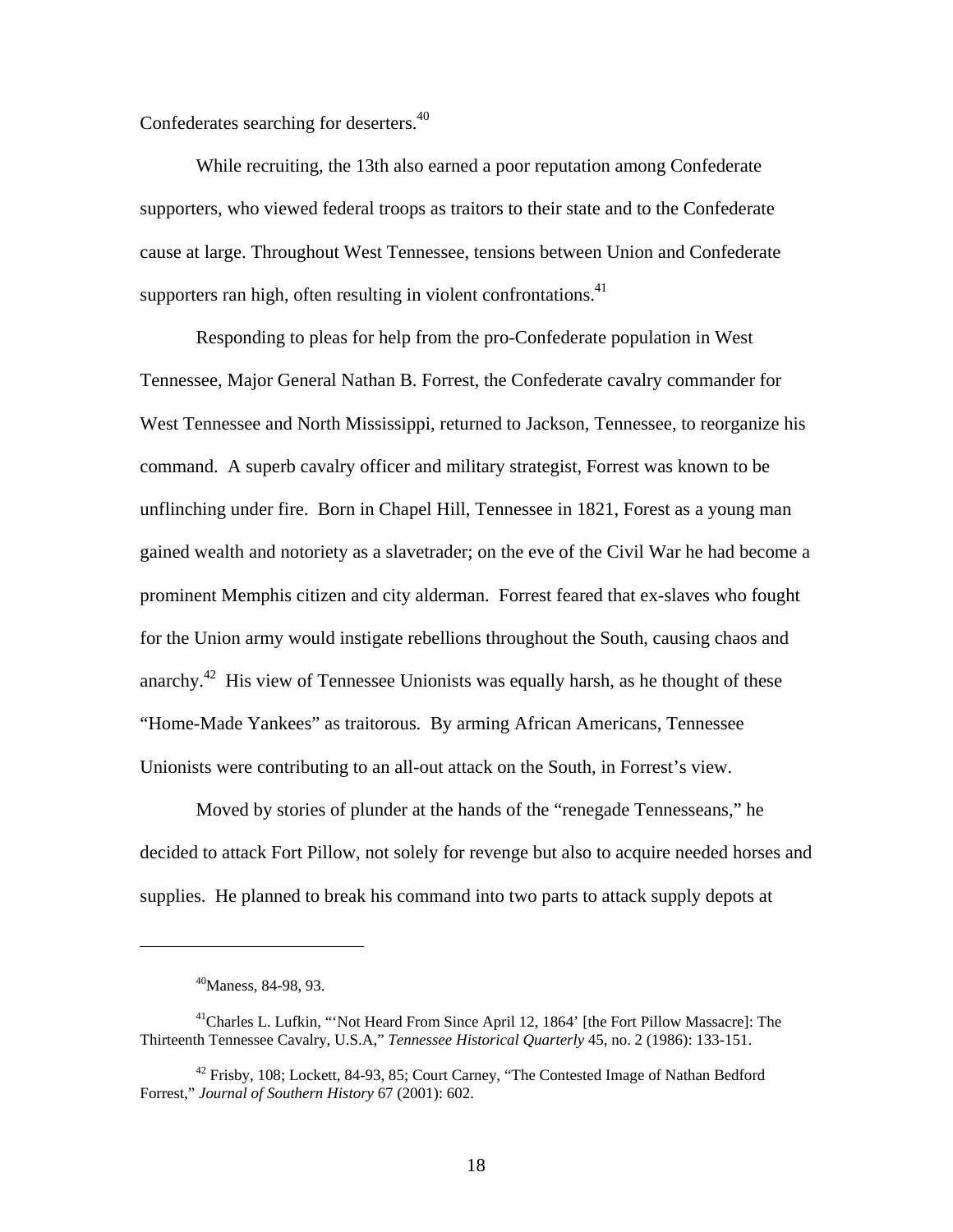Paducah, Kentucky, and Union City, Tennessee, before moving toward Fort Pillow. He personally led 2,500 men from Colonel Abraham Buford's division into Paducah on March 25, 1864, where they raided the supply depot, burned docks and the railyard, and obtained needed horses, food, and medical supplies. A small force attacked the Union forces at nearby Fort Anderson, but were driven back with heavy casualties. Forrest ordered no other attack on the stronghold. The other group, consisting of 475 men from the 7<sup>th</sup> Tennessee Cavalry, arrived at Union City on March 24, 1864, led by Colonel W. L. Duckworth. The Union forces initially repulsed their attack, but after Duckworth sent a flag of truce and used deception to inflate the size of his force, Colonel Isaac Hawkins, the Union commander, surrendered. He quickly realized his mistake, as his forces were superior in number and reinforcements were merely six hours away in the nearby Union stronghold at Cairo, Illinois.<sup>43</sup>

 On March 28, 1864, General Hurlbut, responding to Forrest's campaign in West Tennessee, placed Major Lionel F. Booth, commander of the First Battalion, First Alabama Siege Artillery (an African American command), in charge of Fort Pillow. His second in command, Major William F. Bradford of the  $13<sup>th</sup>$  Tennessee Cavalry, was to "confer freely" with Booth regarding any major decisions. This contradictory order, which required Booth to consult with a lower-ranking officer, created confusion at Fort Pillow that would have dire consequences. Hurlbut, unconvinced that Forrest would attack, stated, "I think Forrest's check at Paducah will not dispose him to try the river again….Nevertheless, act promptly in putting the work in perfect order and the post into

 $43$ Frisby, 108.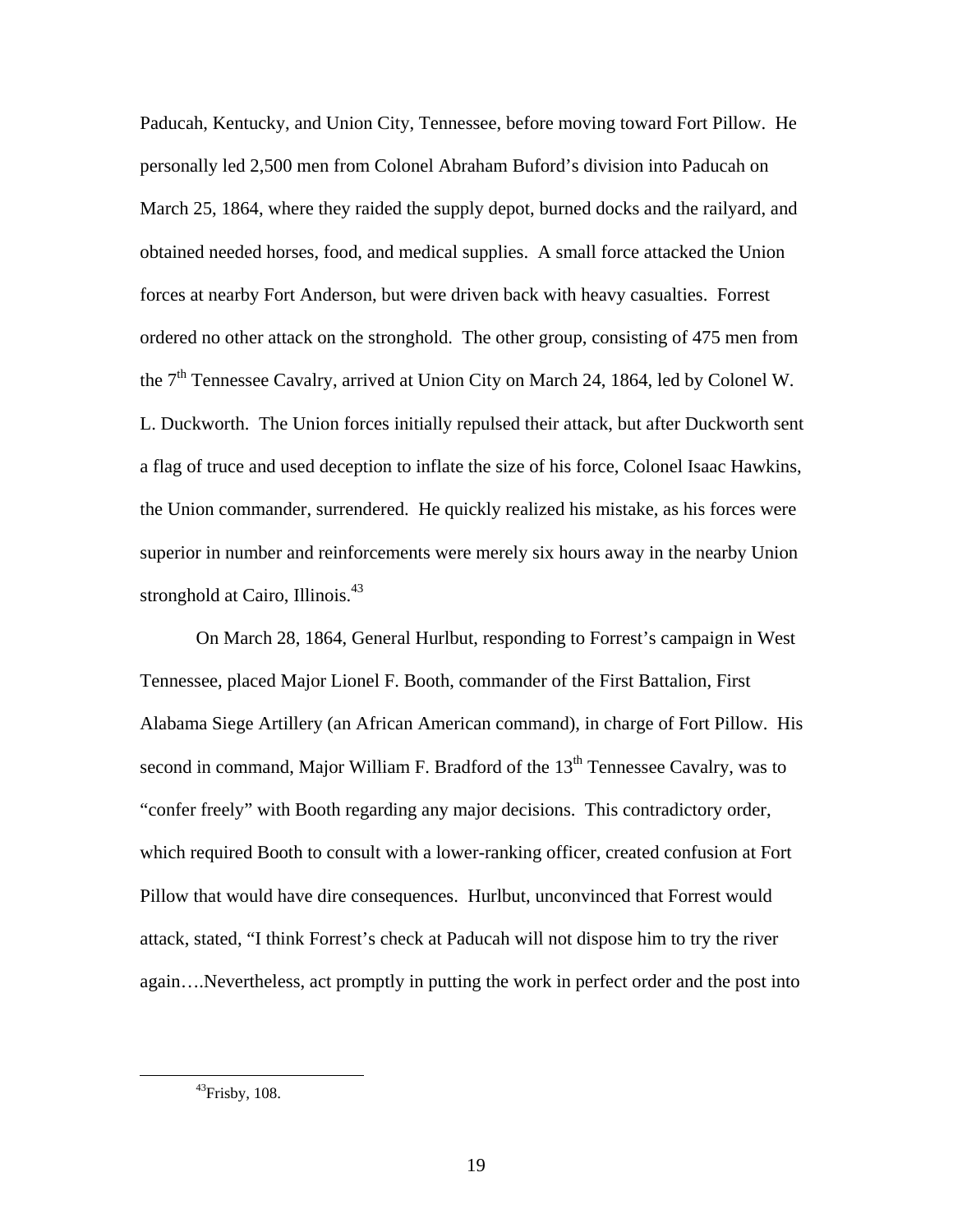its strongest defense."44 General William T. Sherman, well aware of Forrest's goal of distracting Union forces in West Tennessee to prevent them from attacking Generals Joseph Johnston and Robert E. Lee in the East, wrote Hurlbut on April 9, "The object of Forrest's move is to prevent our concentration as against Johnston, but we must not permit it."<sup>45</sup> Clearly, a unified consensus as to Forrest's plans for Fort Pillow did not exist among Union leaders in the region.

 On April 3, 1864, Major Booth reported to General Hurlbut, "Everything seems to be very quiet within a radius of from 30 to 40 miles around, and I do not think any apprehensions need be felt or fears entertained in reference to this place being attacked or even threatened. I think it perfectly safe."<sup>46</sup> The garrison at the fort then consisted of the First Batallion, Sixth United States Heavy Artillery (African American), one section of Company D, Second United States Light Artillery (African American), and the First Battalion, Thirteenth Tennessee Cavalry. Fort Pillow had a total of between 585 and 605 troops, about equally divided between whites and blacks.<sup>47</sup> Six fieldpieces existed at the fort: two six-pounders, two twelve-pounder howitzers, and two ten-pounder Parrotts. The *New Era*, a 157-ton, wooden-hulled steamer was stationed on the Mississippi River near the fort. A converted river ferry 137 feet long and 30 feet wide, it contained three 24 pound howitzers on both the port and starboard sides. This boat could provide cover fire

 <sup>44</sup>*O.R..*, Vol. 32, Series I, Part I, 556.

<sup>45</sup>Brian Steel Wills, *The Confederacy's Greatest Cavalryman: Nathan Bedford Forrest* (Lawrence, Kan.: University Press of Kansas, 1992), 178.

<sup>46</sup>*O.R.*, Vol. 32, Series I, Part I, 557.

<sup>47</sup>Wyeth, 313; Cimprich and Mainfort, 830-837.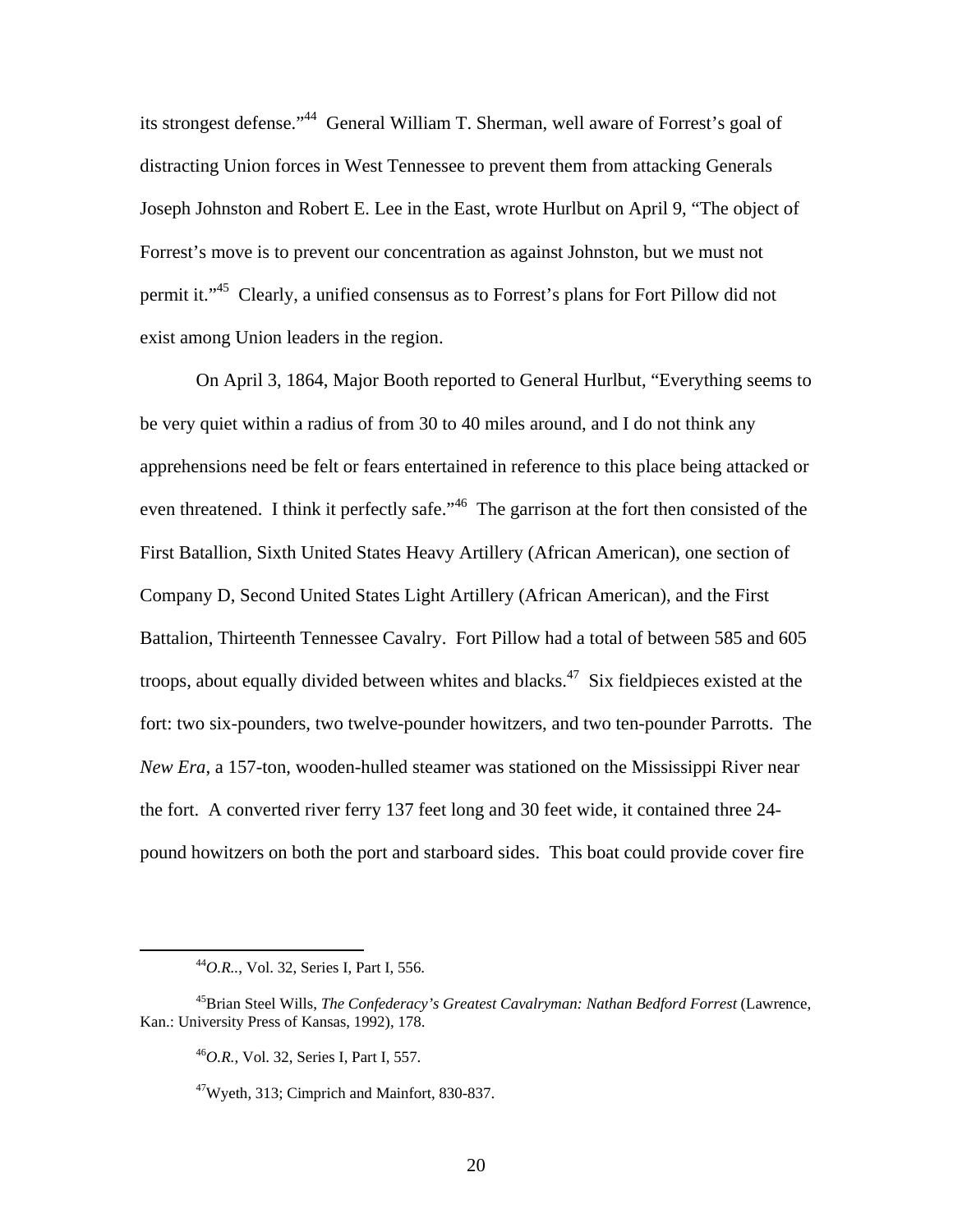in the event of a Confederate attack.<sup>48</sup>

 Responding to orders from Major General Nathan B. Forrest, General James R. Chalmers with a force consisting of Colonel Robert McCulloch's brigade and Colonel T. H. Bell's brigade moved on the night of April 11, 1864, toward Fort Pillow. The Confederates marched through the night from Brownsville, Tennessee, a distance of more than forty miles, so as to arrive at Fort Pillow by daybreak on April 12, where they would be met by General Forrest. They managed to secure a guide, W. J. Shaw, who had recently been arrested and held prisoner at Fort Pillow. Shaw had escaped the night of the 11th and, having knowledge of the inner works at the fort, aided McCulloch's brigade in securing dominant positions for its attack. $49$ 

# The Battle of Fort Pillow: April 12, 1864

 Col. Robert McCulloch's brigade arrived at the outskirts of Fort Pillow around 6 a.m. on the morning of April 12, 1864. The main garrison at the fort had only been awake a short time, and the men were preparing for roll call and breakfast when they heard the first sounds of muskets firing. The Confederates captured the entire outer line of defense with little resistance, as the Federals quickly abandoned the trenches and fell back to the main fortification. Still waiting on General Forrest's arrival, the Confederate forces sought to gain strategic locations for attacking the fort. As reported by Brigadier General James R. Chalmers, commanding the First Division of Forrest's Cavalry, "McCulloch's brigade moved down the Fulton road to Gaines' farm; thence north to the

 <sup>48</sup>Richard L. Fuchs, *An Unerring Fire: The Massacre at Fort Pillow* (Mechanicsburg: Stackpole Books, 2002), 49.

 $49$ Wyeth, 314.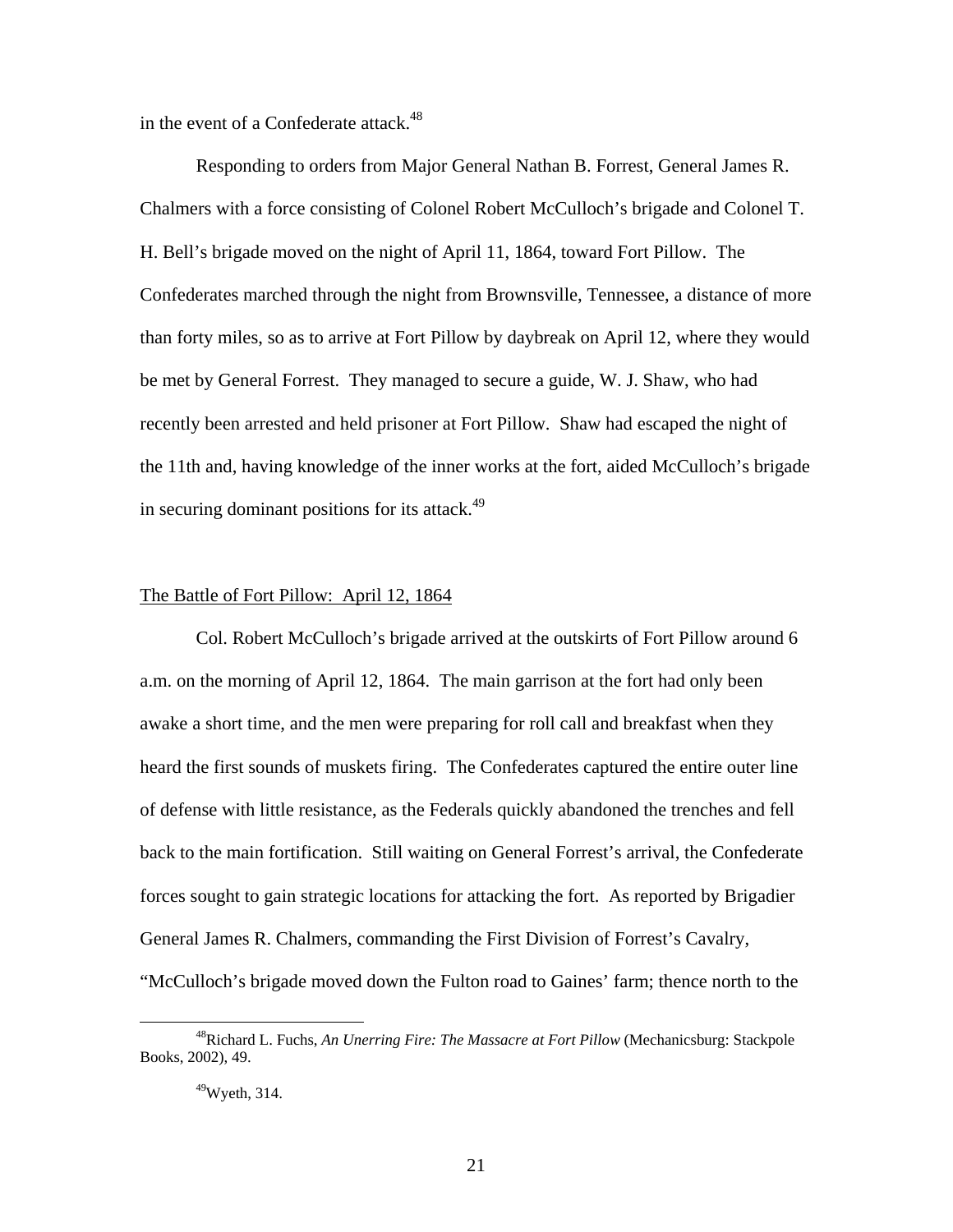fort on a road running parallel with the Mississippi River; Wilson's regiment, of Bell's brigade, moved on the direct road from Brownsville to Fort Pillow, and Colonel Bell with Barteau's and Russell's regiments moved down Coal Creek to attack the fort in the rear."50

 Companies D and E of the Union's Thirteenth Tennessee Cavalry engaged the Confederate forces quickly surrounding Fort Pillow. By about 8 a.m., the men of the Thirteenth retreated to the innermost fortification along with the rest of the Union garrison. Confederate sharpshooters took advantage of the hilly terrain littered with logs and stumps and unleashed a barrage of fire on the fort. The Union soldiers had to expose their heads and shoulders to fire out into the woods toward the Confederates, so they made easy targets for the sharpshooters, who focused their fire on Union officers. Adjutant Mack J. Leaming of the Thirteenth Tennessee Cavalry reported, "We suffered pretty severely in the loss of commissioned officers by the unerring aim of the rebel sharp shooters, and among this loss I have to record our post commander, Major L. F. Booth, who was killed almost instantly by a musket-ball through the breast."<sup>51</sup>

At 9 a.m., immediately after Major Booth's death, Major Bradford took command of the fort. A group of non-combatants, including women and children, boarded the steamer *Liberty* at this time and left. Meanwhile, the Confederate advance toward the fort continued. Despite continuous lobbing of five-inch shells by the Union *New Era* on the Mississippi River, the Confederates managed to come within 250 yards of the fort and hold their position. At 11 a.m., General Forrest arrived on the scene with a detachment of troops, bringing the total Confederate force to 1,500. Forrest reported:

 <sup>50</sup> *O.R.*, Vol. 32, Series I, Part I, 620-621.

<sup>51</sup> *O.R.*, Vol. 32, Series I, Part I, 559.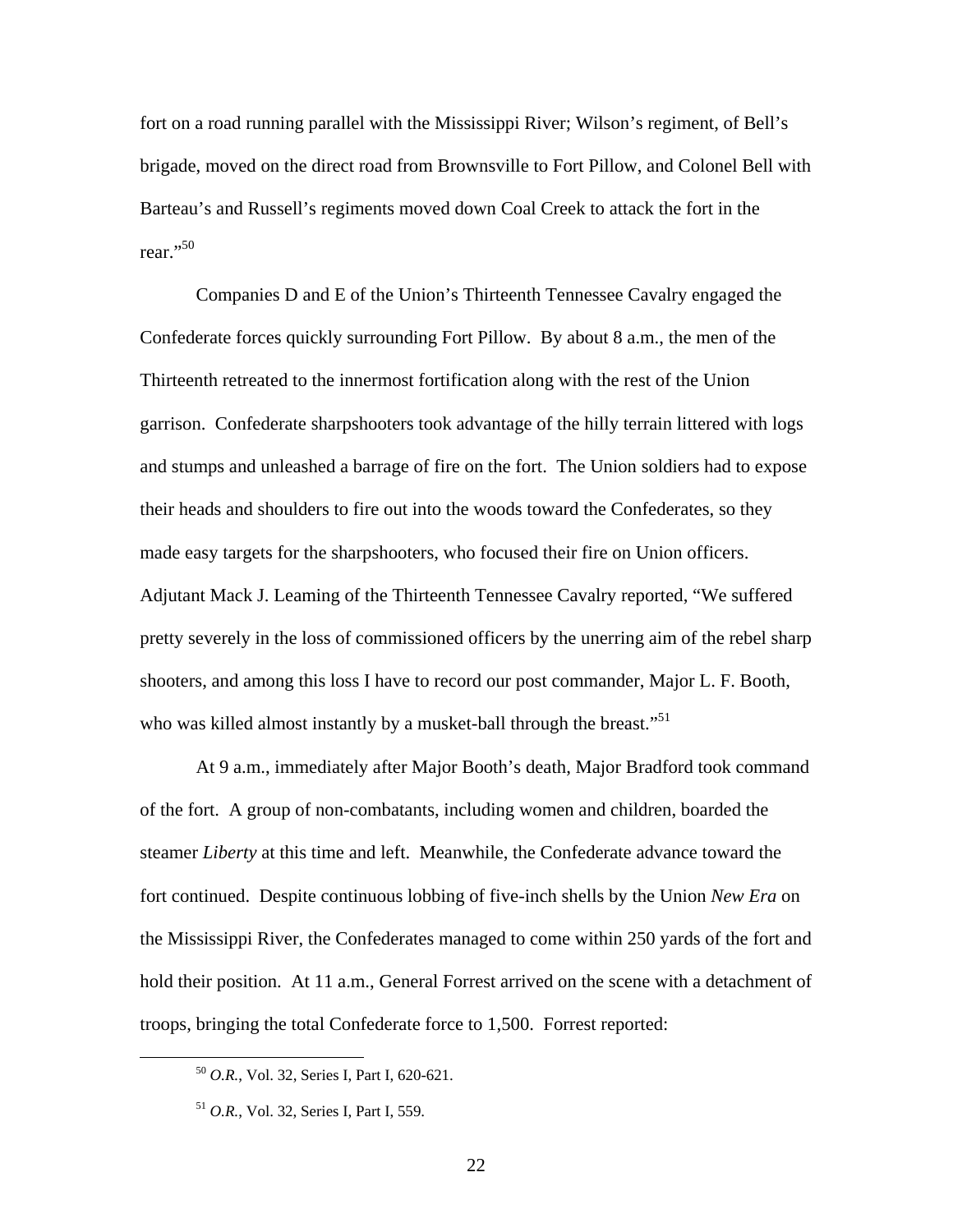Assuming command, I ordered General Chalmers to advance his lines and gain position on the slope, where our men would be perfectly protected from the heavy fire of artillery and musketry, as the enemy could not depress their pieces so as to rake the slopes, nor could they fire on them with small-arms except by mounting the breast-works and exposing themselves to the fire of our sharpshooters, who, under cover of stumps and logs, forced them to keep down inside the works. After several hours' hard fighting the desired position was gained, not, however, without considerable loss. Our main line was now within an average distance of 100 yards from the fort, and extended from Coal [Cold] Creek on the right to the bluff, or bank, of the Mississippi River on the left.<sup>52</sup>

Adjutant Leaming, inside the Union fort, reported this Confederate advance:

At about 11 a.m. the rebels made a second determined assault on our works, and were again successfully repulsed with severe loss. They succeeded, however, in getting possession of two rows of barracks running parallel to the south side of the fort and distant about one hundred and fifty yards. The barracks had previously been ordered to be destroyed, but after severe loss on our part in the attempt to execute the order our men were compelled to retire without accomplishing the desired end, save only to the row nearest to the fort. From these barracks the enemy kept up a murderous fire on our men despite all our efforts to dislodge him. Owing to the close proximity of these buildings to the fort, and to the fact that they were on considerably lower ground, our artillery could not be sufficiently depressed to destroy them or even render them untenable for the enemy.<sup>53</sup>

 After the Confederates gained this position, General Forrest surveyed the area around the fort. While assessing the situation, federal fire killed his horse, and Forrest was badly bruised in the fall. Captain Charles W. Anderson, adjutant general on the staff, advised General Forrest to dismount and survey the enemy's position on foot, but Forrest merely replied that he was "just as apt to be hit one way as another, and that he could see better where he was." His reconnaissance complete, Forrest decided to concentrate his troops in the ravines, where they would be protected from Federal fire, and along the high

 <sup>52</sup>*O.R*,*,* Vol. 32, Series I, Part I, 614.

<sup>53</sup>*O.R*,*,* Vol. 32, Series I, Part I, 559.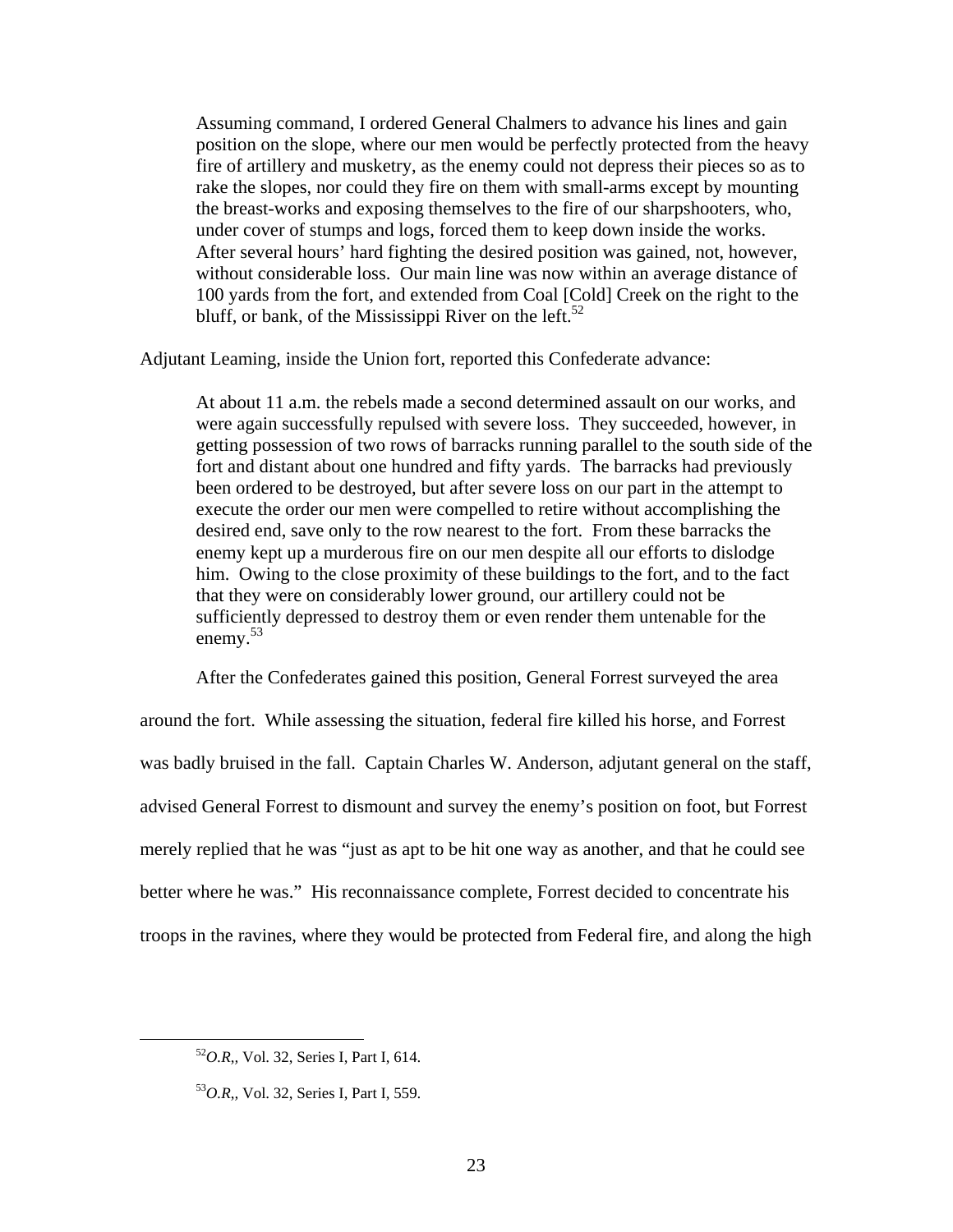ground surrounding the fort, where their "unerring fire" could continue its deadly toll.<sup>54</sup>

 Taking control of the ravine on the Cold Creek side of the fort, about seventy-five yards from the innermost fortification, would not be easy. The Confederates would have to make a two-to-three-hundred-yard rush to get into the ravine, exposing themselves to severe danger, as numerous hilltops and depressions would slow their advance. Artillery and small arms from the east and north faces of the parapet would have a clear shot at them for the duration of their advance. Despite the risk, Forrest ordered Colonel C. R. Barteau and Colonel T. H. Bell to advance their troops into the ravine. Protected by sharpshooters, Barteau and Bell's men managed to take this position, with a small number of casualties inflicted by the Union artillery.<sup>55</sup> This advance completely surrounded the fort, with Barteau's and Bell's troops in the ravine, and three companies of McCulloch's command in the old rifle pits to the left and rear. Confederate Captain Anderson reported that the Confederate line:

…formed extending from Coal [Col] Creek on the right to the landing on the bank of the Mississippi River on the left, varying in distance from 50 yards to 150 yards of the works….Our heaviest loss was in gaining this position, and when gained it was perfectly apparent to any man endowed with the smallest amount of common sense, that to all intents and purposes the fort was ours.<sup>56</sup>

General Forrest shared this confidence and sent Captain Walter A. Goodman of General Chalmers's staff at 3:30 p.m. with a flag of truce to the fort. Recognizing the flag of truce, firing immediately stopped and Captains Bradford and Young, along with Lieutenant Leaming, received the following message from General Forrest:

> Headquarters Forrest's Cavalry Before Fort Pillow, April 12, 1864

55Wyeth, 318; Wills, 181-182.

 <sup>54</sup>Wyeth, 317-318; Wills, 181.

<sup>56</sup>Fuchs, *An Unerring Fire,* 55; *O.R.*, Vol. 32, Series I, Part I, 621.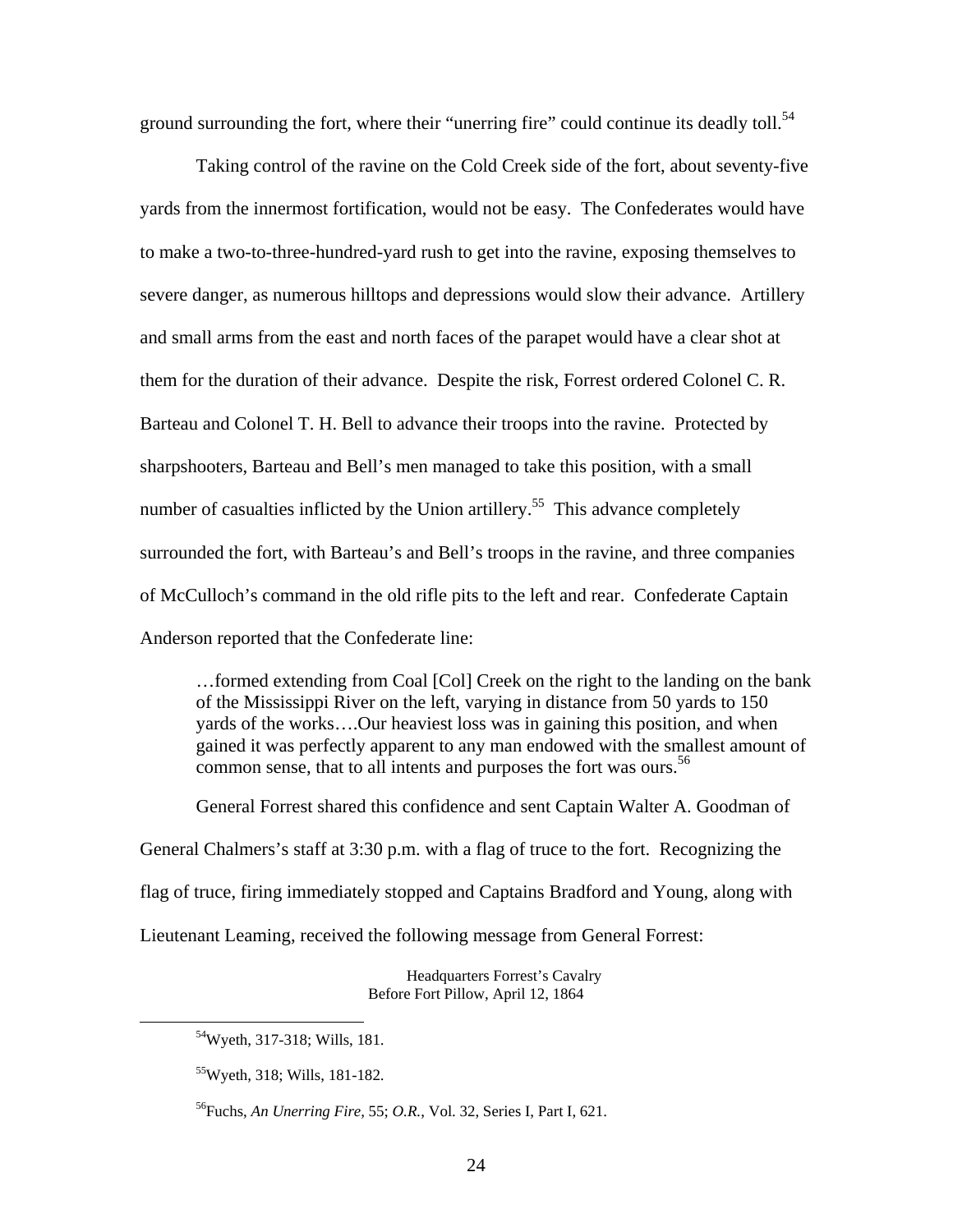Major Booth, Commanding United States Forces, Fort Pillow:

 Major—The conduct of the officers and men garrisoning Fort Pillow has been such as to entitle them to being treated as prisoners of war. I demand the unconditional surrender of this garrison, promising you that you shall be treated as prisoners of war. My men have received a fresh supply of ammunition, and from their present position can easily assault and capture the fort. Should my demand be refused, I cannot be responsible for the fate of your command. Respectfully,

> N. B. Forrest Major-General Commanding<sup>57</sup>

Major Bradford, wishing to conceal the death of Major Booth, replied to General

Forrest's demand in the following manner:

Headquarters U.S. Forces, Fort Pillow, Tenn., April 12, 1864

Major General N. B. Forrest, Commanding Confederate Cavalry:

General: Yours of this instant is received, and in reply I have to ask one hour for consultation and consideration with my officers and the officers of the gun-boat. In the meantime no preparations to be made on either side.

Very respectfully, your obedient servant. L. F. Booth Major, Commanding U.S. Forces<sup>58</sup>

 During the exchange of these two communiqués, Confederate scouts observed a steamer approaching the fort on the Mississippi River. They notified General Forrest of the approaching steamer, which they observed was loaded with Federal reinforcements headed for the landing behind Fort Pillow. General Forrest immediately rode over to the river to see for himself, and he witnessed an approaching steamer that did not seem to acknowledge the flag of truce, as it did not veer to the Arkansas shore while negotiations were underway. Fearing the steamer did not understand a flag of truce was in effect, General Forrest sent two hundred men from McCulloch's brigade to a position under the bluff, along the riverbank, to prevent any landing of reinforcements. He also sent men from Barteau's regiment of Bell's brigade to take a position near the mouth of Cold

 <sup>57</sup>*O.R.*, Vol. 32, Series I, Part I, 596.

 $58$ Ibid.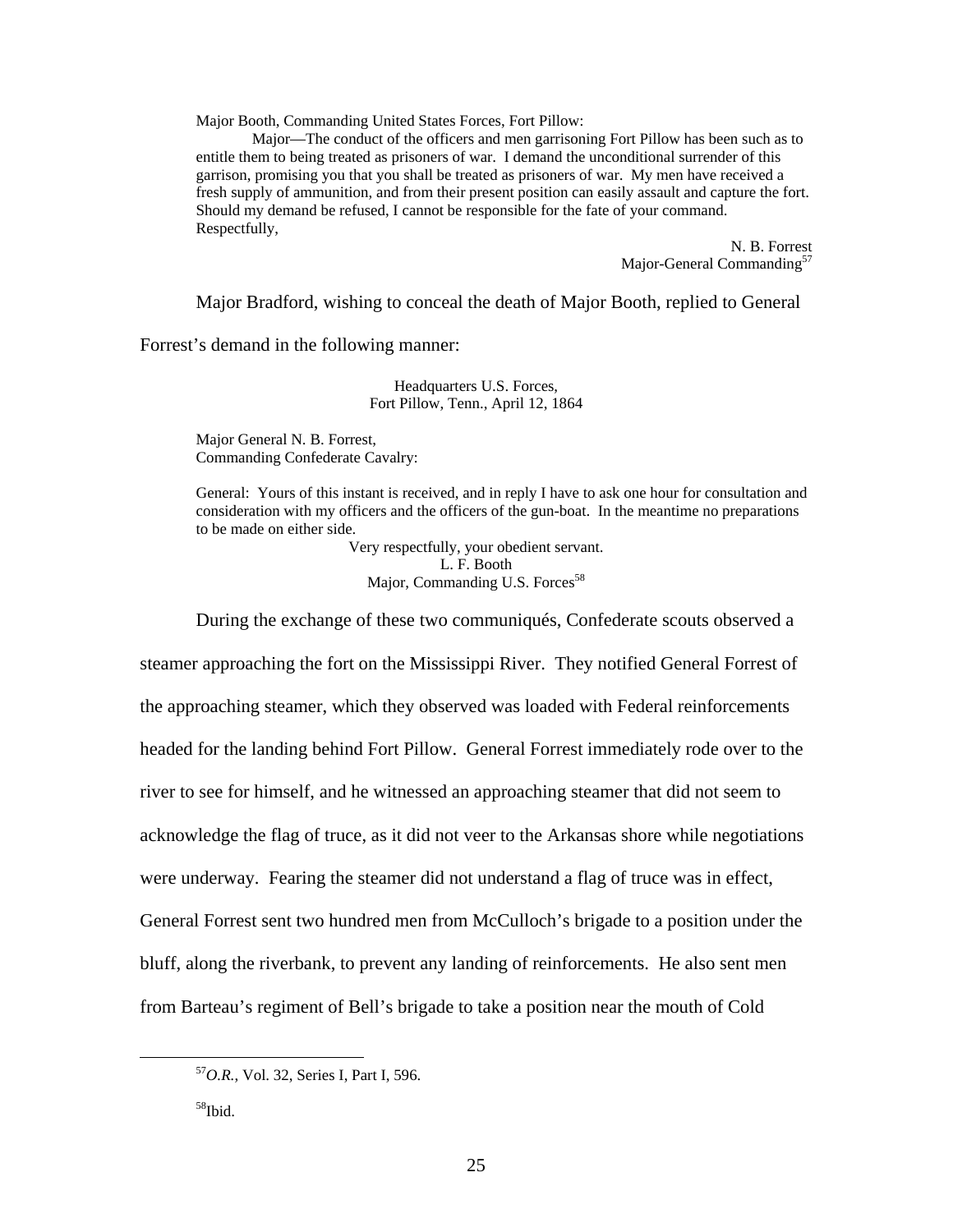Creek to prevent a landing of Federal troops there. The Confederate soldiers had orders to fire into the steamer if any effort to make a landing were to occur.<sup>59</sup>

 This movement of Confederate troops under the flag of truce has caused much controversy since the day of the battle. Union-friendly interpretations of this troop movement accuse General Forrest of taking advantage of the flag of truce to gain advantageous locations for assaulting the fort. Adjutant Leaming reported:

During the cessation of firing on both sides in consequence of the flag of truce offered by the enemy, and while the attention of both officers and men were naturally attracted to the south end of the fort, where the communications were being received and answered, Forrest had resorted to means the most foul and infamous ever adopted in the most barbarous ages of the world for the accomplishment of his design. Here he took occasion to move his troops partially under cover of a ravine and thick underbrush into the very position he had been fighting to obtain throughout the entire engagement up to  $3:30$  p.m.<sup>60</sup>

Confederate accounts of this troop movement claim that these positions along the

river were already under Confederate control and that the ravine Adjutant Leaming claims the Confederates occupied under the flag of truce was indeed already occupied. In the Confederate view, the movement of troops to the banks of the Mississippi River and Cold Creek was made to prevent a Union break of the truce by landing troops behind the fort. The later testimony of Union Brigadier General George F. Shepley supports the Confederate claim that the Union steamer *Olive Branch,* with two batteries of the Seventeenth Corps and a detachment of artillerists on board was not notified of the truce and was ordered to procure ammunition to aid the garrison at Fort Pillow:

The *Olive Branch* kept on, to report to the gunboat at the station. An officer came off from the gunboat [*New Era*] in a smaller boat and said he did not want any boat to stop; ordered us to go to Cairo and tell Captain ------- to send him immediately four hundred rounds of ammunition. There was no firing at the fort

 <sup>59</sup>Wyeth*,* 319-320; Wills, 183.

<sup>60</sup>*O.R.*, Vol. 32, Series I, Part I, 561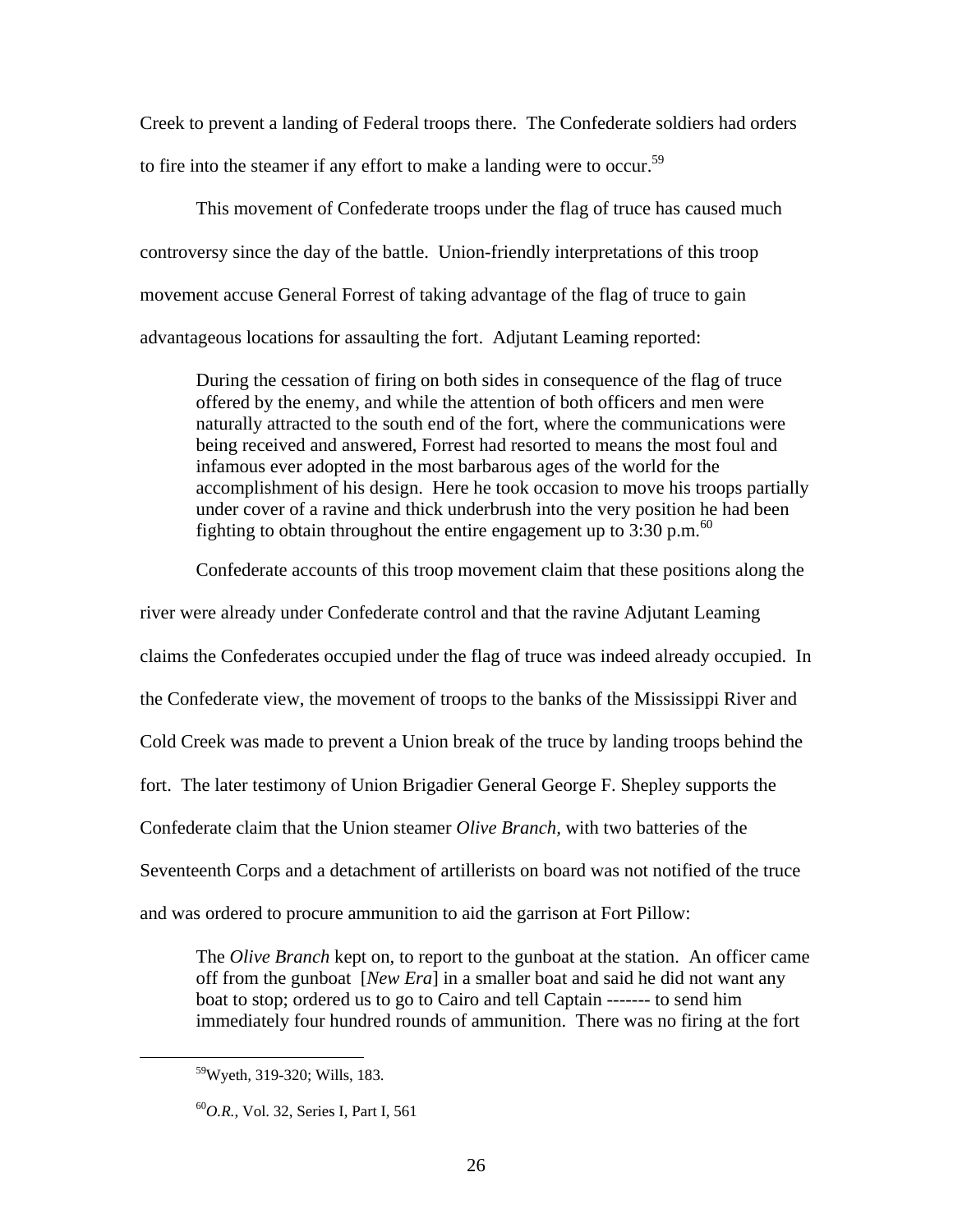at this time. The Union flag was flying, and after we had passed the fort we could see a flag of truce outside the fortifications. No signal of any kind was made to the boat from the fort or from the shore. No intimation was given us from the gunboat which had the right to order a steamer of this description, other than the order to proceed to Cairo and send down the ammunition.<sup>61</sup>

Seeking to prevent a possible Union landing, General Forrest refused Major

Bradford's request for an hour of consultation and delivered the following message

himself:

Headquarters Forrest's Cavalry Before Fort Pillow, April 12, 1864

Major L. F. Booth,

Commanding U. S. Forces, Fort Pillow:

Sir: I have the honor to acknowledge the receipt of your note, asking one hour to consider my demand for your surrender. Your request cannot be granted. I will allow you twenty minutes from the receipt of this note for consideration: if at the expiration of that time the fort is not surrendered, I shall assault it. I do not demand the surrender of the gun boat.

Very Respectfully, N. B. Forrest Major-General<sup>62</sup>

For several reasons, the officers present inside the fort decided unanimously to

reject General Forrest's request for surrender. Adjutant Leaming wrote and delivered the following message to General Forrest: "General---I will not surrender. Very respectfully, your obedient servant. L. F. Booth, Commanding U. S. Forces, Fort Pillow."<sup>63</sup> Evidence gathered after the war helps explain why the officers decided not to surrender in the face of certain defeat. Captain Marshall, commander of the Union gunboat *New Era*, testified: "We (Major Bradford and Captain Marshall) had agreed on a signal that if they (Bradford's Troops) had to leave the fort they would drop down under

 $<sup>61</sup>$ Sworn testimony of General George F. Shepley to the Committee on the Conduct of War, cited</sup> in Wyeth, 587.

 ${}^{62}$ O.R., Vol. 32, Series I, Part I, 560.

<sup>63</sup>Fuchs, *An Unerring Fire*, 57.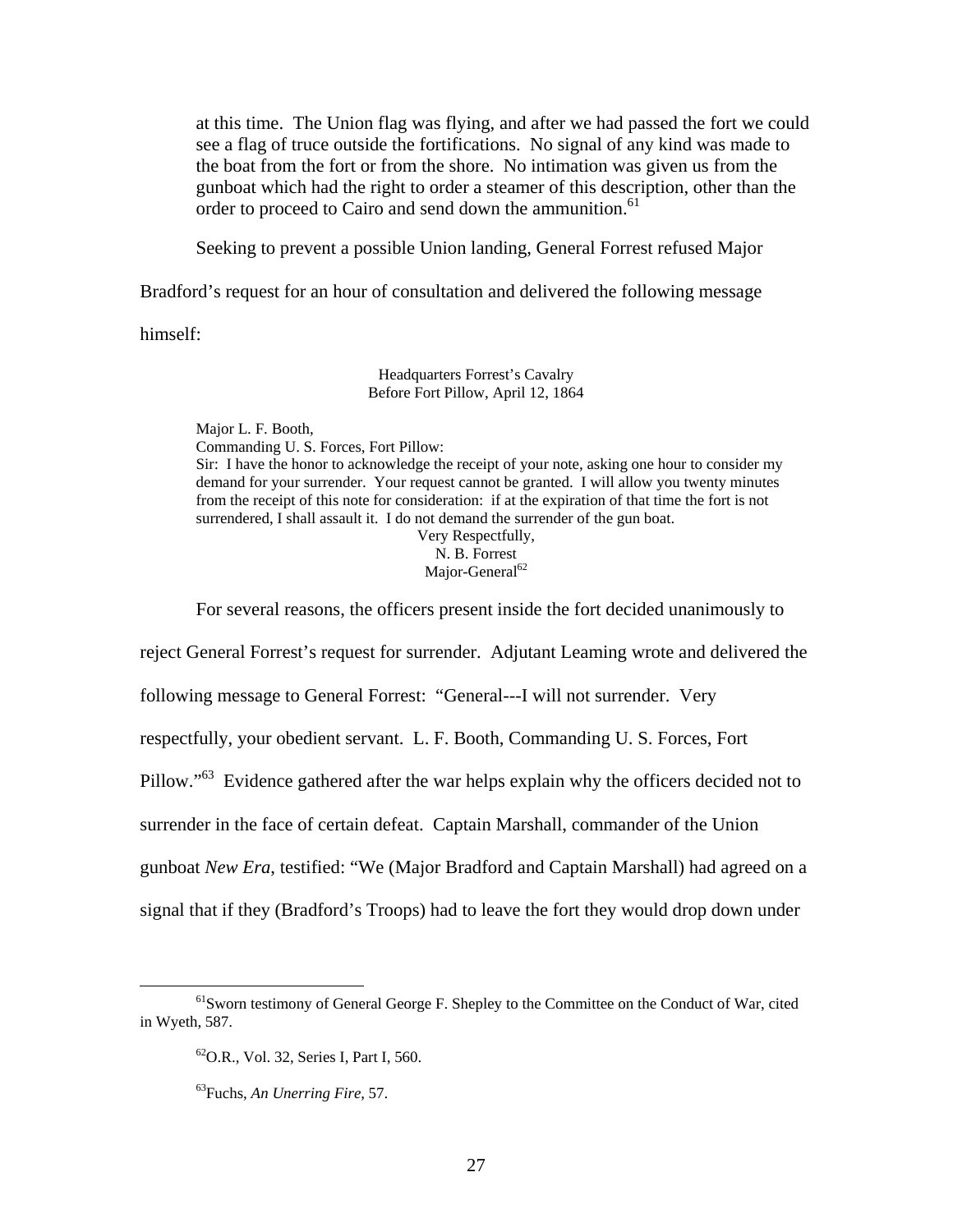the bank, and I was to give the rebels canister."64 The notion that the troops could retreat under cover of the *New Era*, along with six cases of ammunition and 275 guns stored near the riverbank for use during the retreat, gave the Union garrison at Fort Pillow a false sense of security.

 Debate also exists over whether Major Bradford distributed alcohol to his troops during the truce negotiations—although no evidence exists that any of the soldiers were intoxicated--in order to boost his men's morale. Confederate accounts of the battle describe the black troops inside the fort taunting them during the negotiations and making lewd gestures. A report from a Confederate soldier present at the battle claimed, "The enemy announced their determination not to surrender and were accordingly defiant and insolent in their demeanor. They ridiculed taking the fort, and intimated that the last man would die before surrendering."<sup>65</sup> These exchanges greatly angered the Confederates, who already harbored resentment against the Fort Pillow garrison, as it consisted of former slaves and Tennessee Unionists.<sup>66</sup> Significantly, General Forrest's men had never before faced black troops.

 Satisfied that the negotiations were over, General Forrest ordered his bugler to sound the charge, and Forrest's men attacked amidst a deafening noise of musket fire and rebel yells. Confederate troops scaled the ravine outside the fort, climbing through standing mud and water. Their sharpshooters made every effort to hit each Union soldier who emerged over the parapet to fire down on the advancing troops. When the storming

 <sup>64</sup>Wyeth, 323; *Rebellion Record*, Vol. 8, 55.

 $^{65}$ Cimprich and Mainfort, 293-306, 301.

 <sup>66</sup>Lufkin, "'Not Heard From," 133-151, 144.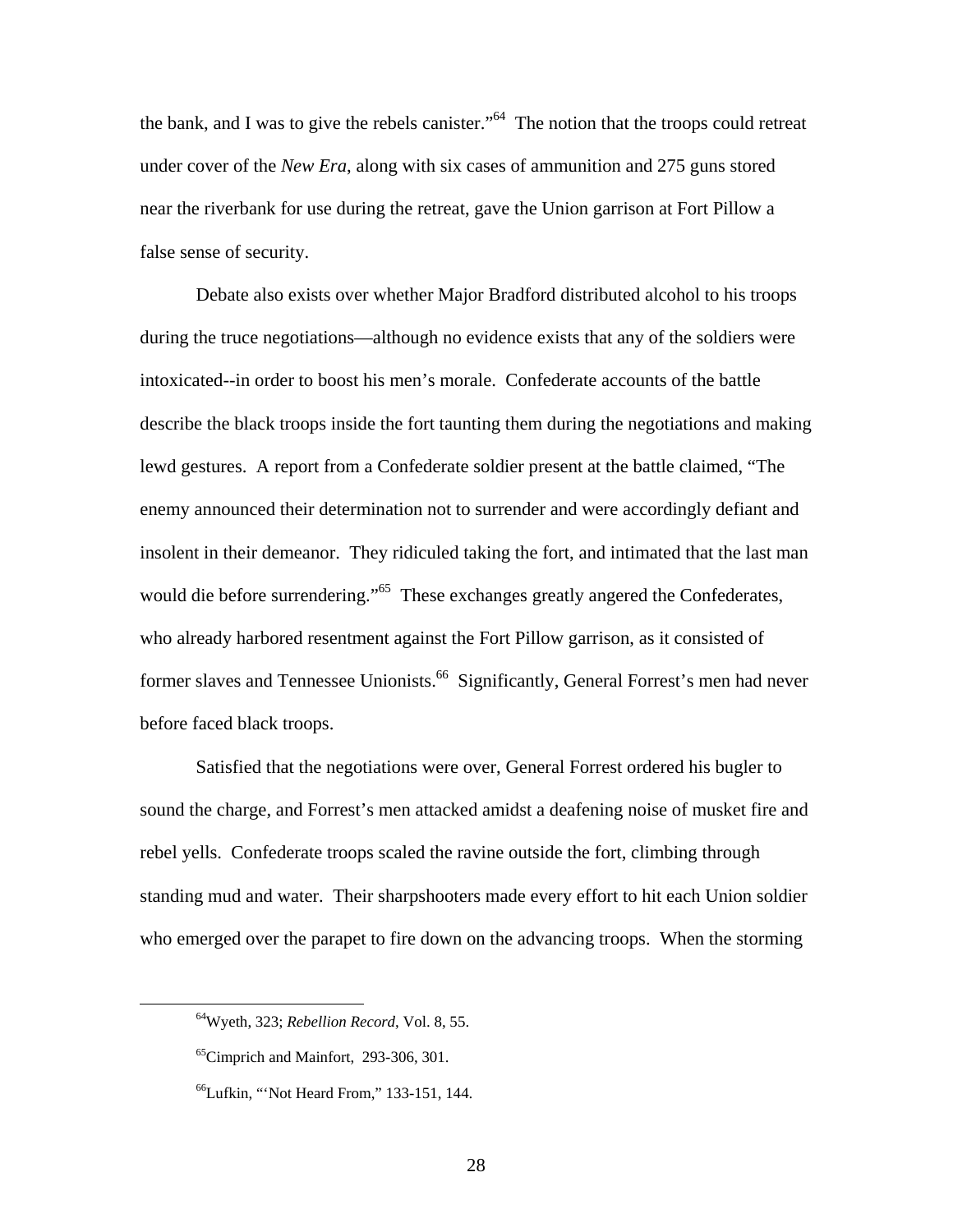Confederates reached the top of the ravine, they were met with a volley of grapeshot from the Union line. This inflicted damage on the first wave of Confederate assailants, but before the Union troops could reload, a wave of Confederates swept into the fort and unloaded their muskets and six-shooters into the nearest Union troops. After the Confederates had breached the fort's walls, Major Bradford looked to the Mississippi River to make sure the *New Era* was in place to cover his retreating troops. Much to his dismay, the ceaseless firing of the *New Era* during the day had rendered its guns useless, and she had been forced to sail upriver. Panicking, Major Bradford yelled, "Boys, save your lives...It is of no use anymore!"<sup>67</sup> Lieutenant Peter Bischoff, ranking officer of the Sixth U.S. Heavy Artillery, stood next to Major Bradford at the fort's flagpole, where he kept the flag raised and urged his black troops to keep fighting. Some followed his orders and continued fighting; others fled toward the river according to the original plan. Captain Andersen's regiment met these unfortunate souls at the bank of the river and fired a volley into the retreating troops. The Union soldiers then fled in the direction of Cold Creek, only to be met by Barteau's regiment, which also fired into the panicstricken men. From here the Union troops either jumped into the river and attempted to swim to safety, only to drown or be shot by Confederate sharpshooters, or fled back toward the fort that they had just abandoned. All of these events occurred within a span of twenty to thirty minutes.<sup>68</sup>

 Confederate soldiers, confused by the surrender of some Union soldiers and the fierce resistance of others, shot scores of Union troops, black and white, who were

29

 <sup>67</sup> *O.R.*, Vol. 32, Series I, Part I, 566.

<sup>68</sup> *O.R.*, Vol. 32, Series I, Part I, 566-568.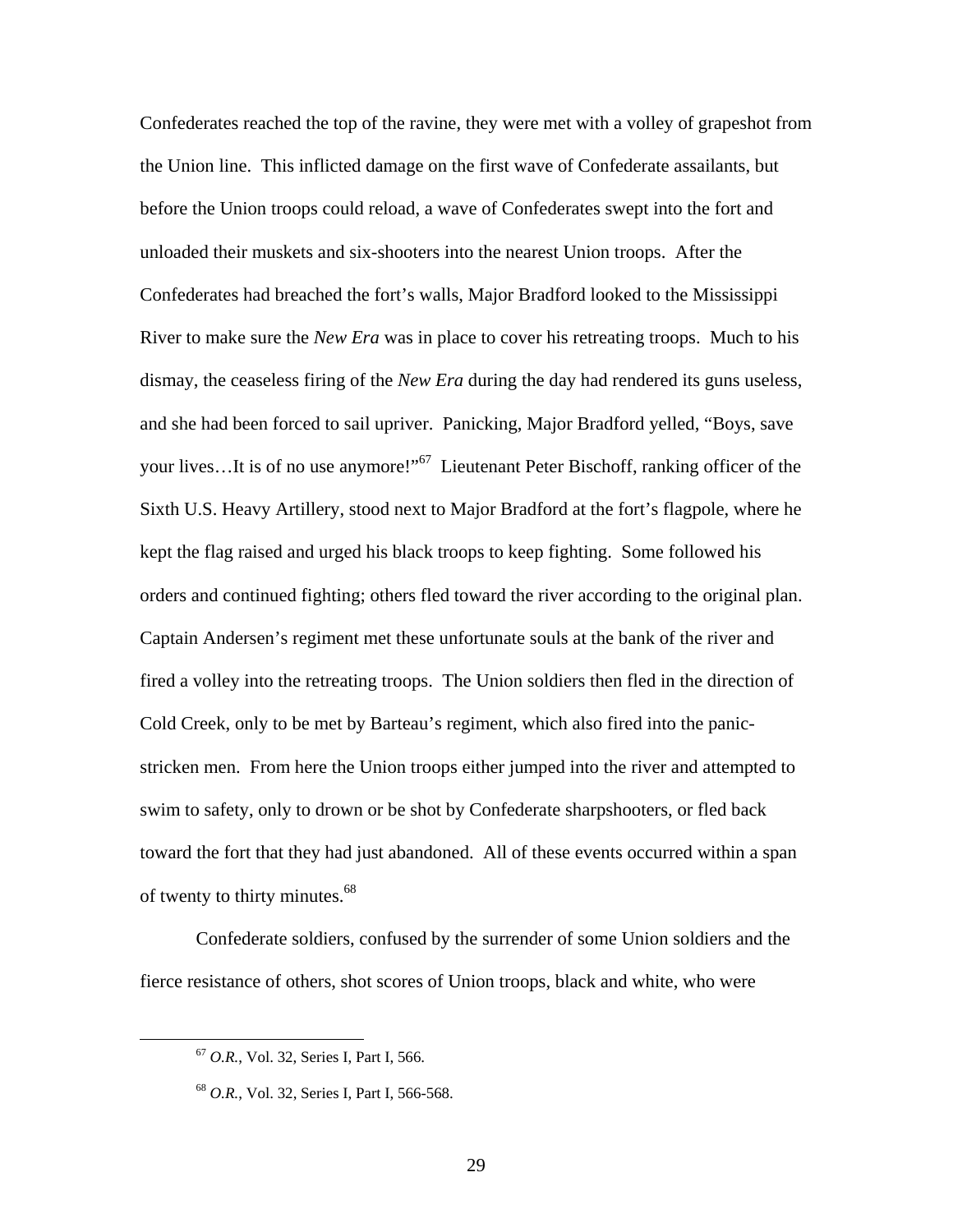frantically running about in a scene of mass chaos. Many eyewitness testimonies given after the battle stated that Confederates gunned down Union troops who were begging for mercy at the hands of their captors. Numerous troops were shot while actively resisting, while many others were gunned down after making attempts to surrender. General Forrest ordered a cease-fire when he witnessed his men taking the Union flag flying inside the fort. His officers tried to enforce this order, but some Confederates continued the slaughter. General Chalmers arrested one soldier whom he witnessed shooting an unarmed, unresisting Union soldier. General Forrest's account of the battle paints an atrocious scene: "The River was dyed with the blood of the slaughtered for 200 yards."69

When the shooting was over, between 277 to 297 Union troops had lost their lives, or from 47% to 49% of the total garrison (exact figures are not available). The percentage of troops killed in action was much higher than most Civil War battles. In addition to this high overall casualty rate, the casualty rate of black Union soldiers at the fort was nearly twice that of white Union soldiers. One hundred and ninety-five of those killed were African-American, 64% of the black forces at Fort Pillow, a statistic that would forever shroud this battle in controversy.<sup>70</sup> Confederate losses numbered 14 killed and 86 wounded.

 Colonel McCulloch ordered the surviving Union troops to bury their dead in a mass grave near the fort. While this work commenced, Captain Anderson took a Union prisoner of war, Captain John T. Young of the Twenty-Fourth Missouri Infantry, to deliver a message from General Forrest to Captain Marshall of the *New Era*:

 <sup>69</sup> *O.R.*, Vol. 32, Series I, Part I, 610.

<sup>70</sup>Cimprich and Mainfort, 837.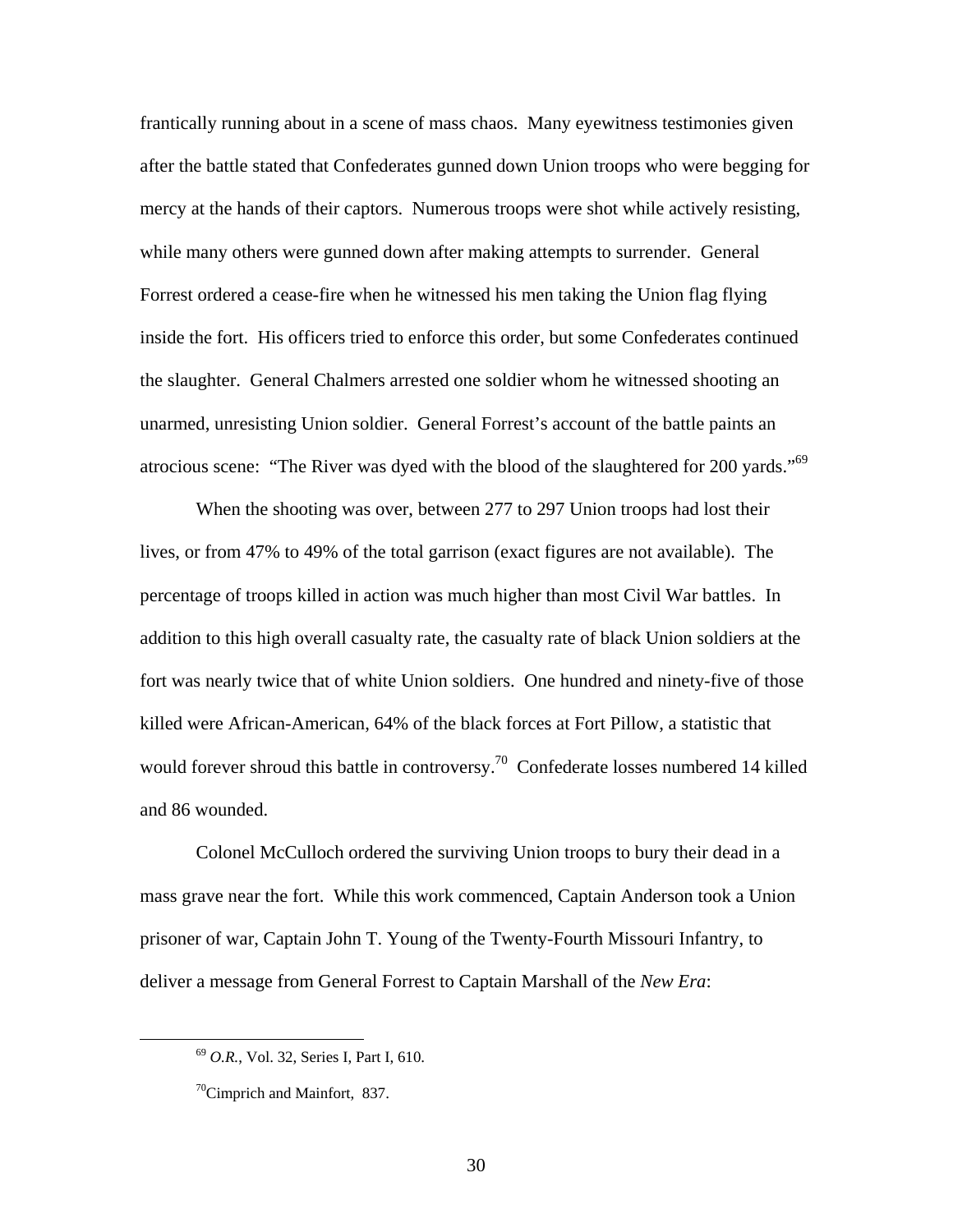Captain Marshall, Commanding Gunboat No. 7, United States Navy: Sir: My aide-de-camp, Captain Charles W. Anderson, is fully authorized to negotiate with you for the delivery of the wounded of the garrison at this place on board your vessel. I am, very respectfully yours, etc. N. B. Forrest, Major-General<sup>71</sup>

 Not until the morning of April 13 would the Union gunboat *Silver Cloud* accept this offer and landed at the fort to retrieve the wounded Union soldiers. Acting Master William Ferguson landed his vessel at 8 a.m. and loaded all the wounded, white and black, onto his boat. He also hailed the *Platte Valley* to assist him in this effort. By 4 p.m. the wounded had boarded the ships, and they set off for a Union hospital at Cairo, Illinois. The Confederates finished gathering their bounty of ammunition, horses, and firearms at the fort and burned the remaining barracks and buildings.<sup>72</sup>

# Aftermath of the Battle: "Remember Fort Pillow"

 After the smoke had cleared at Fort Pillow, two versions of what actually occurred there emerged. One version of the events, espoused mostly by northerners, accused General Forrest and his men of perpetrating an intentional massacre of Union troops, particularly African American troops. The other version, which circulated throughout the South, insisted that Forrest and his men fought a fair fight and that the Union's botched plan of retreat was to blame for the large number of casualties. Both sides of this argument are bitterly argued to this day, although most modern interpretations of the battle agree that some of the Confederates carried out extralegal

 <sup>71</sup>Wyeth*,* 330.

<sup>72</sup>*O.R.*, Vol. 32, Series I, Part I, 598.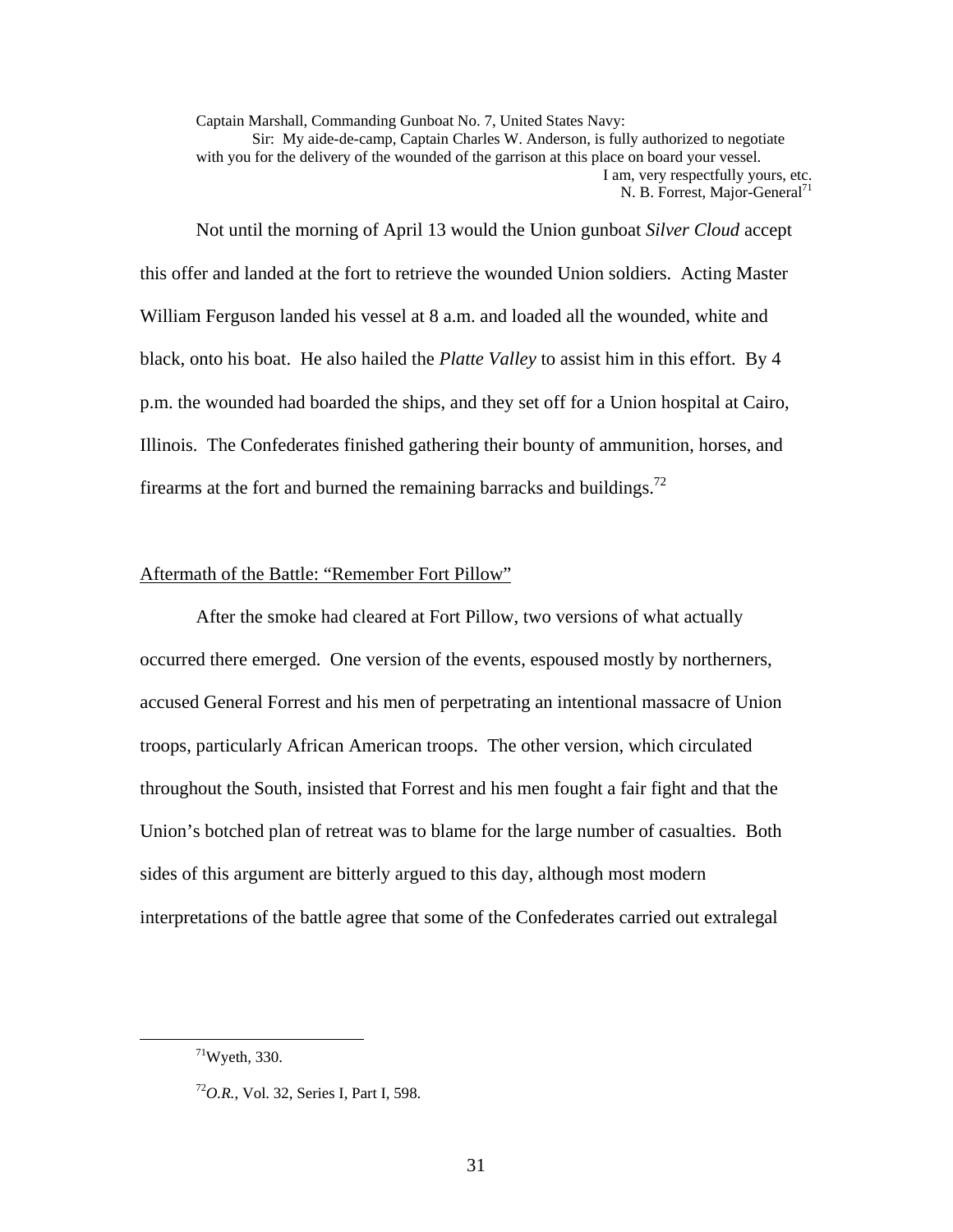violence at Fort Pillow.<sup>73</sup>

Almost immediately after the battle, stories of Confederate atrocities began to circulate among Union soldiers and in northern newspapers. Survivors interviewed in the hospital at Cairo gave numerous accounts of the events that had transpired. The accusations included the Confederates showing no quarter to African-American troops, shooting down Union soldiers after they had surrendered, burying wounded Union soldiers alive, and torturing and burning African-American troops.

Among northern newspapers, the *New York Evening Post* and the *New York Times*

and led the way in calling for outright retaliation for the Confederate massacre at Fort

Pillow. The *Post* on April 15, 1864 reported the battle in gory terms:

Enraged by the stubborn resistance offered to them by its heroic defenders, when they were enabled to seize it at last by overwhelming numbers, they fell upon the victims without mercy or quarter. Our brave troops, white and black, were put to death in cold blood, tender women and little children were bayoneted; neither age nor sex were a protection against the bloodthirsty fury of these savages and out of a noble garrison of six hundred men scarcely one-third remain alive. $^{74}$ 

The following account of the battle ran in the April 24, 1864, issue of the *New* 

*York Times:*

No quarter was intended for them. The blacks and their officers were shot down, bayoneted and put to the sworn in cold blood---the helpless victims of the perfidy by which they were overpowered, and of the savage, barbarous, brutal, devilish blood-thirstiness that burned in the hearts and impelled the arm of their victors reveling in their fraudulently gotten victory.<sup>75</sup>

In Washington, D.C., such accounts immediately prompted Radical Republicans

<sup>&</sup>lt;sup>73</sup> Cimprich and Mainfort, "The Fort Pillow Massacre: A Statistical Note," 830, 833; Cimprich, *Fort Pillow, A Civil War Massacre.*<br><sup>74</sup>*New York Evening Post,* 15 April 1864.<br><sup>75</sup>Fuchs, *An Unerring Fire, 84; New York Times,* 24 April 1864.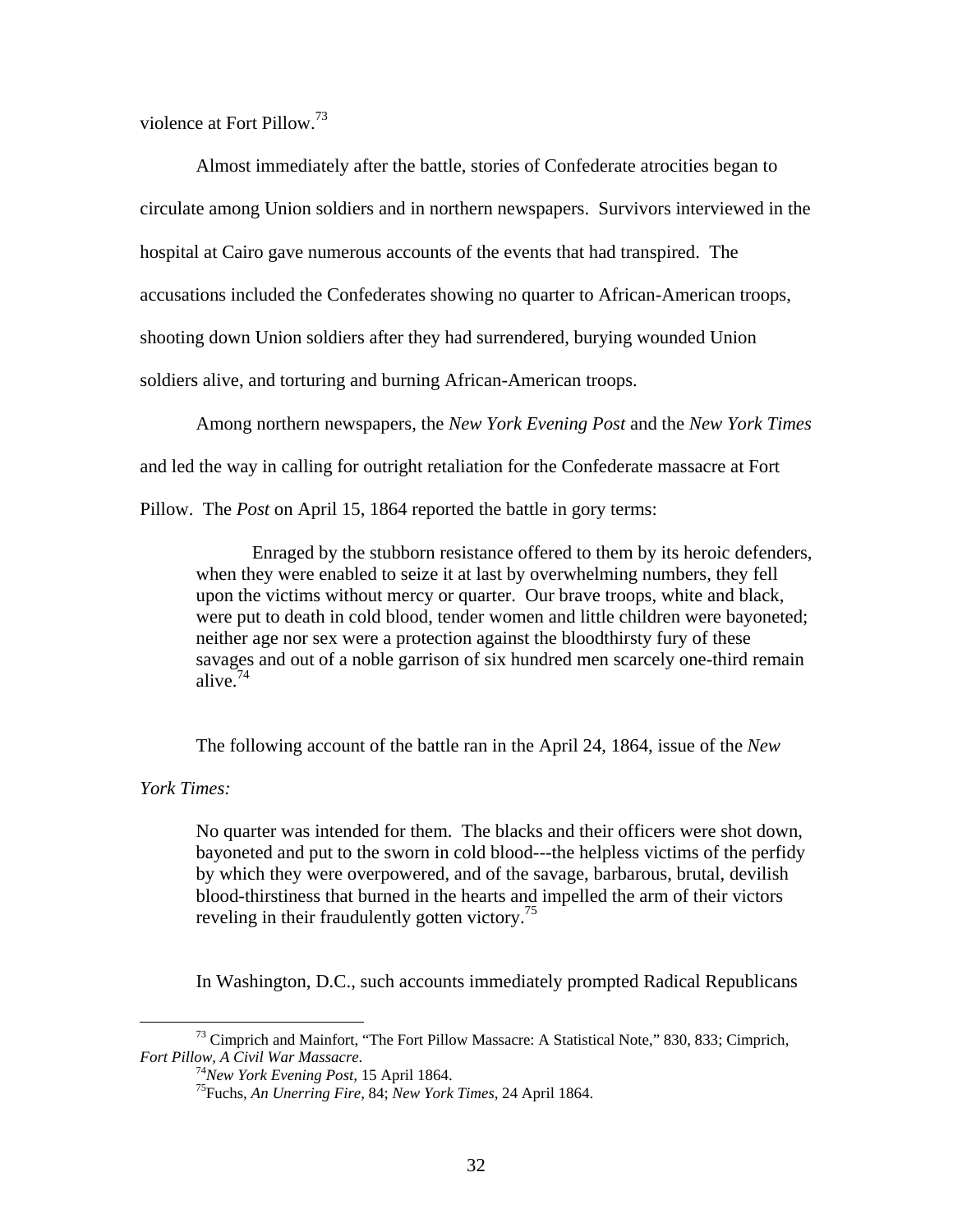to take the Senate floor and demand an explanation. On April 18, 1864, the Joint Committee on the Conduct and Expenditures of the War decided to investigate the occurrences at Fort Pillow. Senator Benjamin F. Wade and Representative Daniel W. Gooch of Massachusetts, both Radical Republicans, headed the inquiry. They traveled to Cairo and Mound City, Illinois; Columbus, Kentucky; and Fort Pillow and Memphis to interview survivors and record their accounts of the tragedy, which northern newspapers had dubbed "The Fort Pillow Massacre."<sup>76</sup>

 Dr. Charles Fitch, a Union surgeon present at the battle, gave his testimony on April 30, 1864. He claimed that when Union troops threw down their weapons and cried for quarter, none was shown: "...the Rebs paying no attention to their cries except to reply if you Damm scoundrels surrender, fall into line, there were over 20 who fell into one line, near the edge of the River, when there was a volley fired into them bringing them all down but two." Also according to Fitch, after the battle was over, "some drunken Rebel soldiers came up and fired in among the Prisoners with their Revolvers, wounding some four or five."<sup>77</sup>

 James R. Bingham, a clerk in the store at Fort Pillow, claimed that "the Federals threw down their arms in token of surrender, but….an indiscriminate massacre commenced." He also claims he heard "officers say they would never recognize negroes as prisoners of war, but would kill them whenever taken." Finally, when returning to the fort the next day, he said he saw "Lieutenant Ackerstrom nailed to a house, and supposed burned alive." He also testified that the bodies of two African-American soldiers were

 <sup>76</sup> Frisby, *"Remember Fort Pillow,"* 112.

 $77$ Cimprich, "Dr. Fitch's Report," 27-39, 36-37.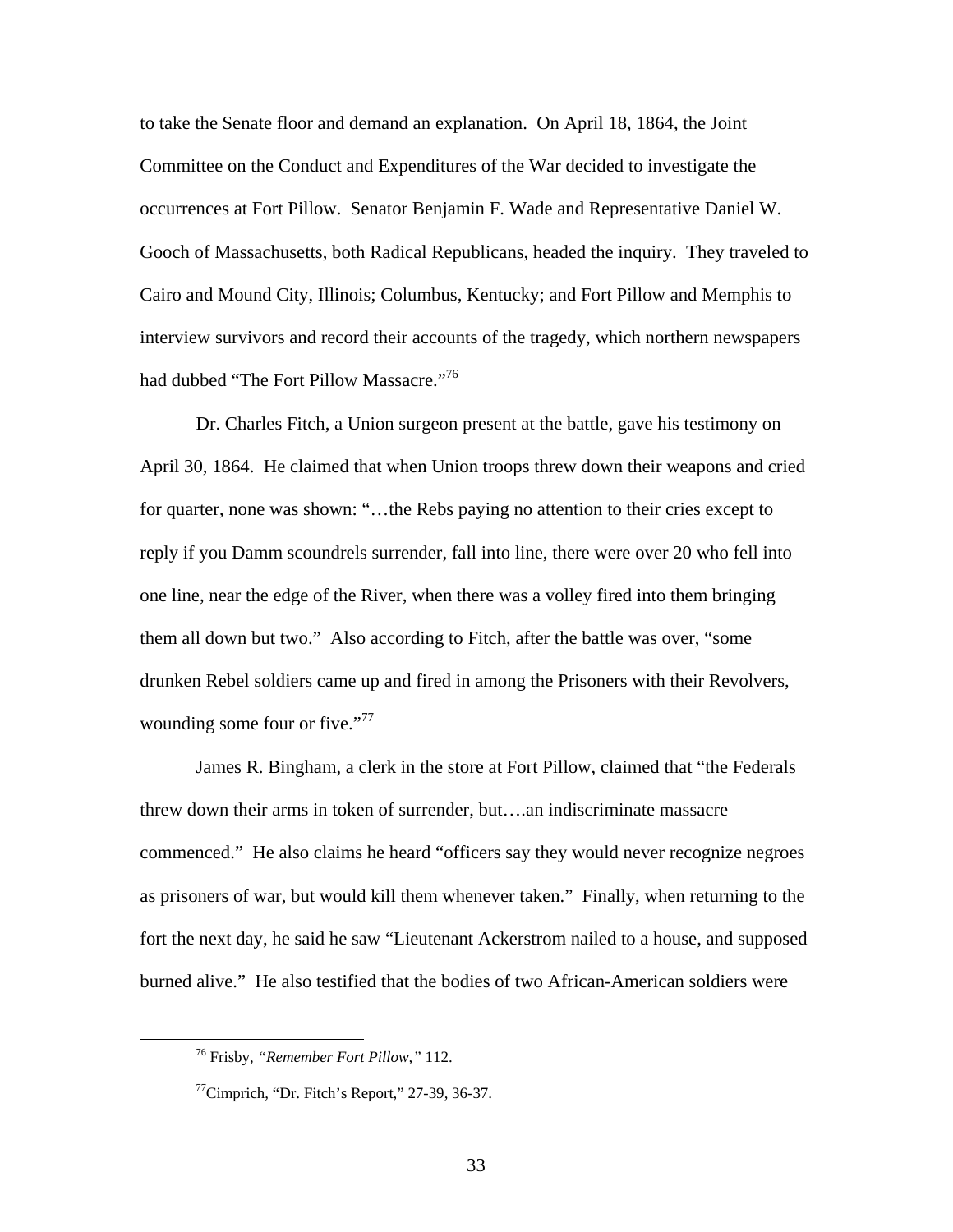also present in the house, apparently nailed to the floor. Finally, he claimed to have "found a negro partially buried with his head out of the ground alive. I went for assistance and water for him…I cannot recount but a small part of the barbarities I saw on that fatal day, when hundreds of loyal soldiers were murdered in cold blood."<sup>78</sup>

 According to accounts collected by Wade and Gooch, the Confederate soldiers targeted both African-American soldiers and native Tennesseans of the  $13<sup>th</sup>$  Tennessee Cavalry. Daniel Stamps, a private in this regiment, reported that Confederate soldiers showed no quarter to their Unionist Tennessean counterparts or the African-American soldiers they fought beside. He heard one soldier yell, "Kill 'em, kill 'em; God damn 'em; that's Forrest's orders, not to leave one alive!" Another called out, "Damn you, I have nothing for you fellows; you Tennesseans pretend to be men, and you fight side by side with niggers; I have nothing for you." When one of Stamps's comrades in the 13<sup>th</sup> Tennessee Cavalry begged for quarter, a Confederate soldier answered him, "God damn you, you fight with the niggers, and we will kill every last one of you!"<sup>79</sup>

William Dickey of the 13th Tennessee Cavalry, Company B, testified that African-American troops were thrown in the river and shot while struggling to swim for safety. He claimed to have been "shot while I had my hands up begging for mercy." Elias Falls, of the same company, testified that Union soldiers were fired upon while marching as prisoners of war. Testimonies from numerous members of the 13th Tennessee Cavalry corroborated these accusations, including reports from William Mays, James Taylor, William Walker, and others. Stamps gave perhaps the most chilling

34

 <sup>78</sup>*O.R.*, Vol. 32, Series I, Part I, 520-522.

<sup>79</sup>Bruce Tap, "These Devils Are Not Fit to Live on God's Earth," *Civil War History* 42 (1996): 116-132, 123.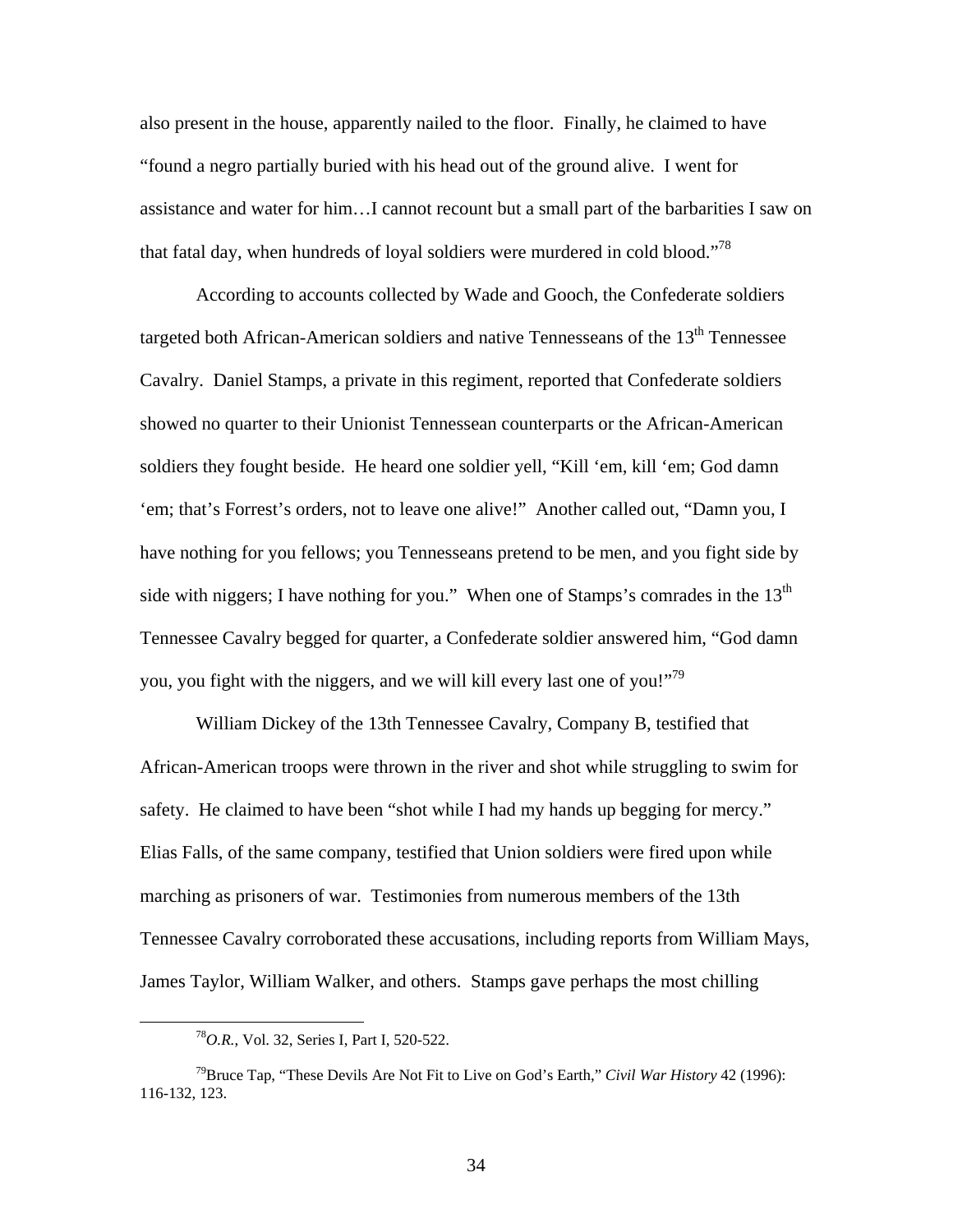account: "They said they had orders from Forrest to show no quarter, but to 'kill the last God damn one of [the fort's defenders]'.…I heard a rebel officer shout out an order….seeming crazy with rage that he had not been obeyed….I was myself also shot some two hours after I had surrendered."<sup>80</sup>

 Along with nearly ninety sworn testimonies from soldiers, white and black, involved in the battle, the surgeons at Union hospitals offered their version of the events, judging from the wounded they received from the battle. Chief Surgeon Horace Wardner of the Mound City Hospital testified, "They were the worst butchered men I have ever seen…Nearly all were attacked after they had thrown down their arms, surrendered, and asked for quarter."<sup>81</sup>

 Finally, Wade and Gooch received testimony that Major Bradford, taken prisoner at the battle, was shot and killed on the march to Brownsville, Tennessee, with General Forrest's regiment. W. R. McLagan, a recent Confederate conscript who had escaped from Forrest's forces in Jackson, Tennessee, and made it to Memphis, gave the following account of the incident:

Five guards took Major Bradford out about fifty yards from the road. He seemed to understand what they were going to do with him. He asked for mercy, and said that he had fought them manfully, and wished to be treated as a prisoner of war. Three of the five guards shot him… They said that he was a Tennessean, and had joined the Yankee army, and they showed them no quarter. I think myself that the order for shooting Major Bradford was given by Colonel Duckworth.<sup>82</sup>

Having ample evidence that a massacre did indeed occur at Fort Pillow on April

12, 1864, Wade and Gooch returned to Washington to report their findings to the Senate

 ${}^{81}$ Frisby, 113.

 <sup>80</sup>*O.R.*, Vol. 32, Series I, Part I, 520-531.

<sup>82</sup>*O.R.*, Vol. 32, Series I, Part I, 557.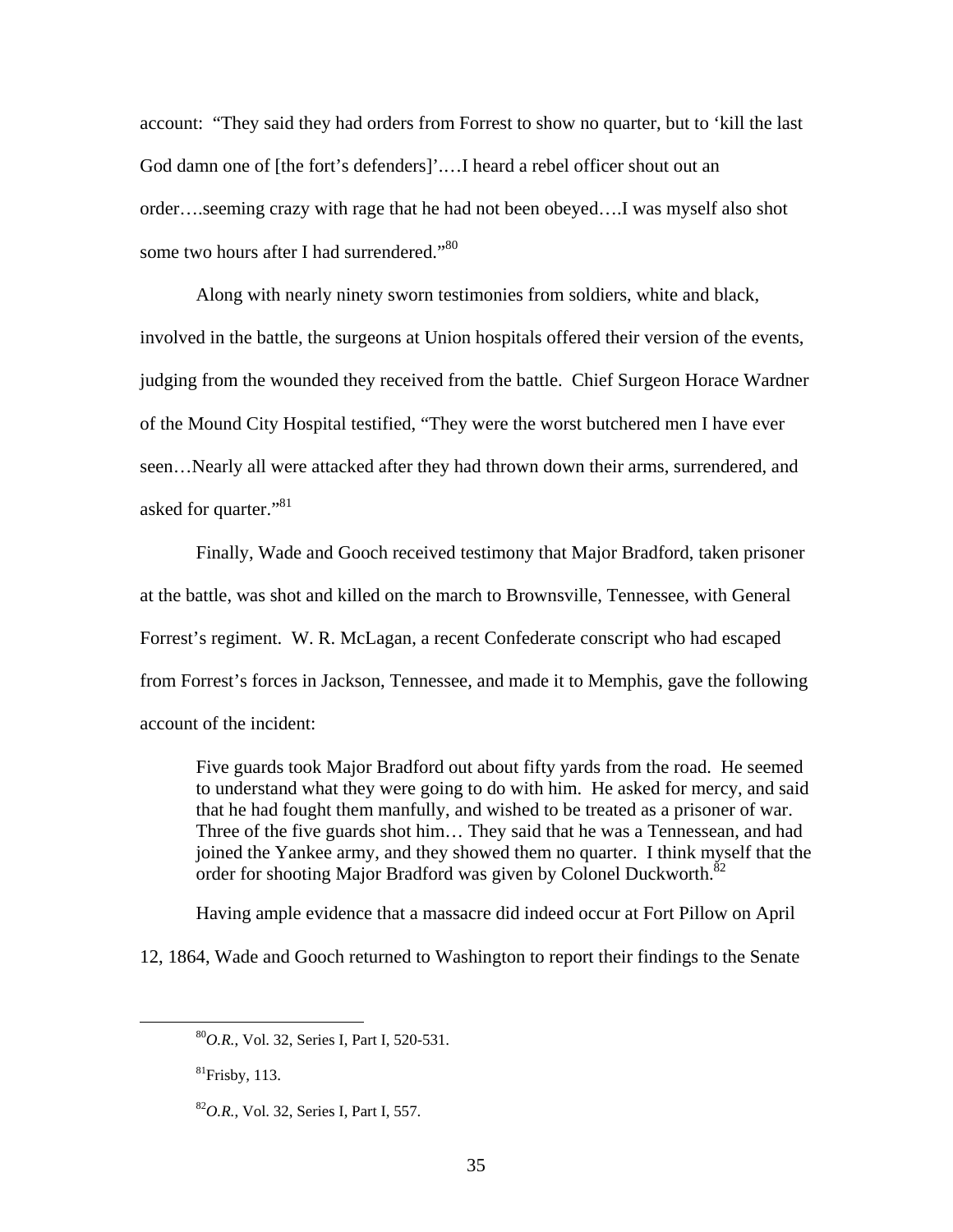and President Lincoln. While the congressmen had been interrogating survivors,

President Lincoln had given a speech in Baltimore, where he responded to questions of

the Union response to such events:

There seems to be some anxiety in the public mind whether the government is doing its duty to the colored soldier…We do not today know that a colored soldier…has been massacred…We fear it, believe it, I may say, but we do not know it. We are having the Fort Pillow affair thoroughly investigated…If there has been the massacre of three hundred there, or even the tenth part of three hundred, it will be conclusively proved; and being so proved, retribution shall surely come. $83$ 

Lincoln never did order any retaliation for Fort Pillow, although he did suspend the

prisoner exchange system in the aftermath of the battle, because Confederates would not

exchange African-American soldiers.<sup>84</sup>

Copies of Wade and Gooch's report for the Joint Committee on the Conduct and

Expenditures of the War circulated throughout political circles in the North. This report

contained some exaggerated descriptions of the battle, based on interviews with twenty-

six army or navy officers, fifty enlisted men, and sixteen civilians.<sup>85</sup> The following

excerpt appeared in the report:

Then followed a scene of cruelty and murder without a parallel in civilized warfare, which needed but the tomahawk and scalping-knife to exceed the worst atrocities ever committed by savages. The rebels commenced an indiscriminate slaughter, sparing neither age nor sex, white or black, soldier or civilian. The officers and men seemed to vie with each other in the devilish work; men, women, and even children, wherever found, were deliberately shot down, beaten, and hacked with sabers;…All around heard cries of "No quarter!" "No quarter!" "Kill the damned niggers; shoot them down!"…No cruelty which the most

1

<sup>83</sup>Roy P. Basler, ed., *The Collected Works of Abraham Lincoln,* 8 vols. (New Brunswick, N.J.: Rutgers University Press, 1953-1955), 7:301-303, as quoted in Frisby, 113.

<sup>84</sup> Frisby, 121.

<sup>85</sup>John L. Jordan, "Was There a Massacre at Fort Pillow?" *Tennessee Historical Quarterly* 6 (1947): 99-133, 101.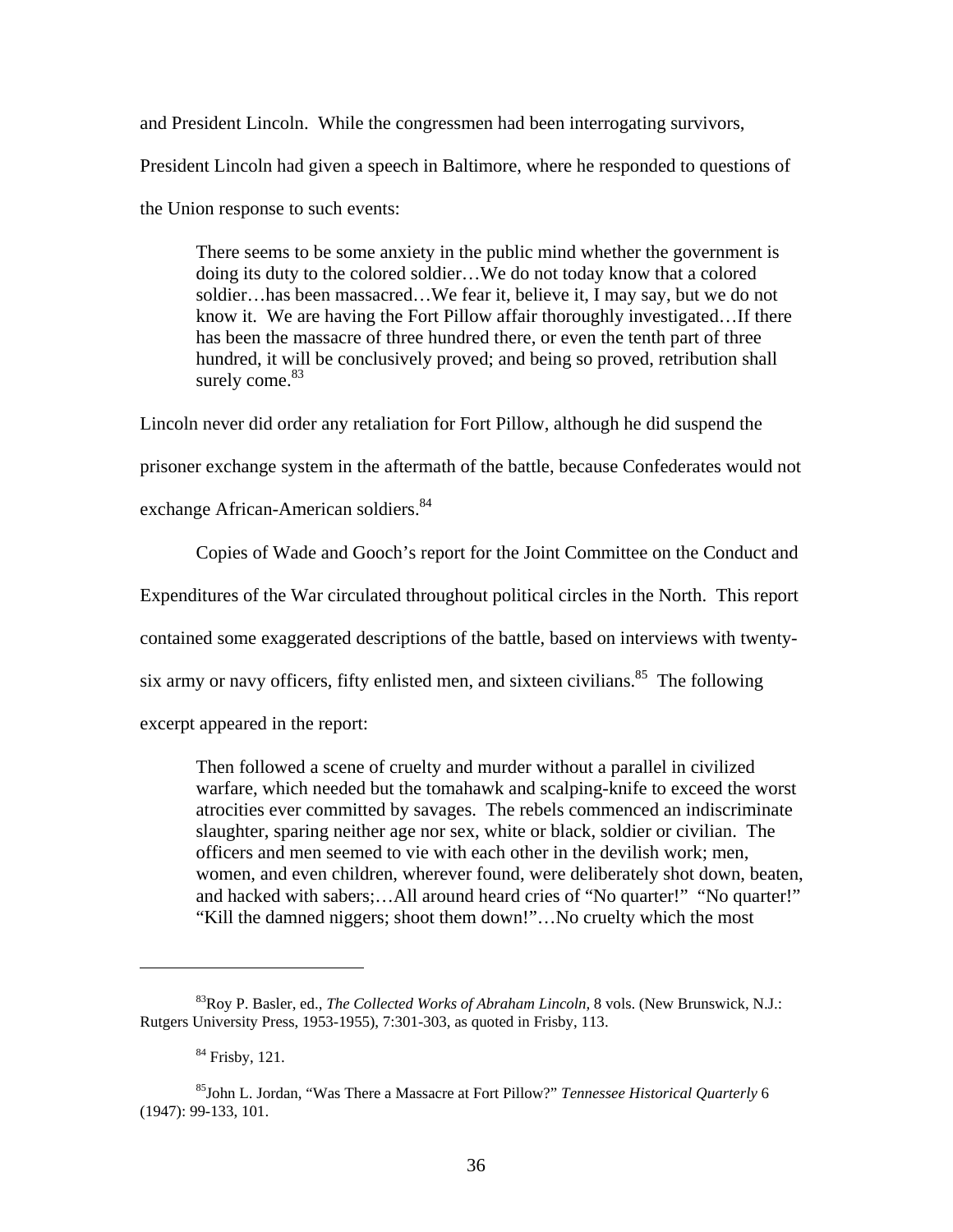fiendish malignity could devise was omitted by these murderers.<sup>86</sup>

Northern press coverage about the Battle of Fort Pillow portrayed General Forrest and his troops as sub-human perpetrators of vicious acts of violence against an innocent Union garrison. The Congressional report and newspaper stories, while based on fact, clearly aimed to convince the public that southern society and culture bred monsters capable of such acts. The desired end was to enrage abolitionists, politicians, and military men of the North so they would do whatever necessary to bring about Union victory and restructure southern society after the war with a radical plan of Reconstruction. Soldiers in the field responded to the Congressional report and the attention it brought to the atrocities committed at Fort Pillow. Some Union troops committed atrocities against Confederate soldiers in retaliation. "Remember Fort Pillow!" became a battle cry of Union soldiers throughout the South for the remainder of the war and then became a salvo for Radical Republicans during Reconstruction.<sup>87</sup>

The Confederacy never acknowledged that anything untoward took place at Fort Pillow. Contemporary Confederate newspaper accounts described the battle as a great victory and argued that the garrison got what it deserved. After receiving General Forrest's report on the battle and others in his West Tennessee campaign, Confederate President Jefferson Davis and Secretary of War James A. Seddon approved of General Forrest's actions at Fort Pillow. On May 23, 1864, the Congress of the Confederate States of America adopted a resolution expressing its appreciation for Forrest and his

 $\overline{a}$ 

 $^{86}$ U.S. Government. House Reports, no. 65, 38<sup>th</sup> Congress, 1<sup>st</sup> Session, Joint Committee on the Conduct of the War, *Fort Pillow Massacre.* Washington, D.C.: 1864.

 ${}^{87}$ Frisby, 118-119.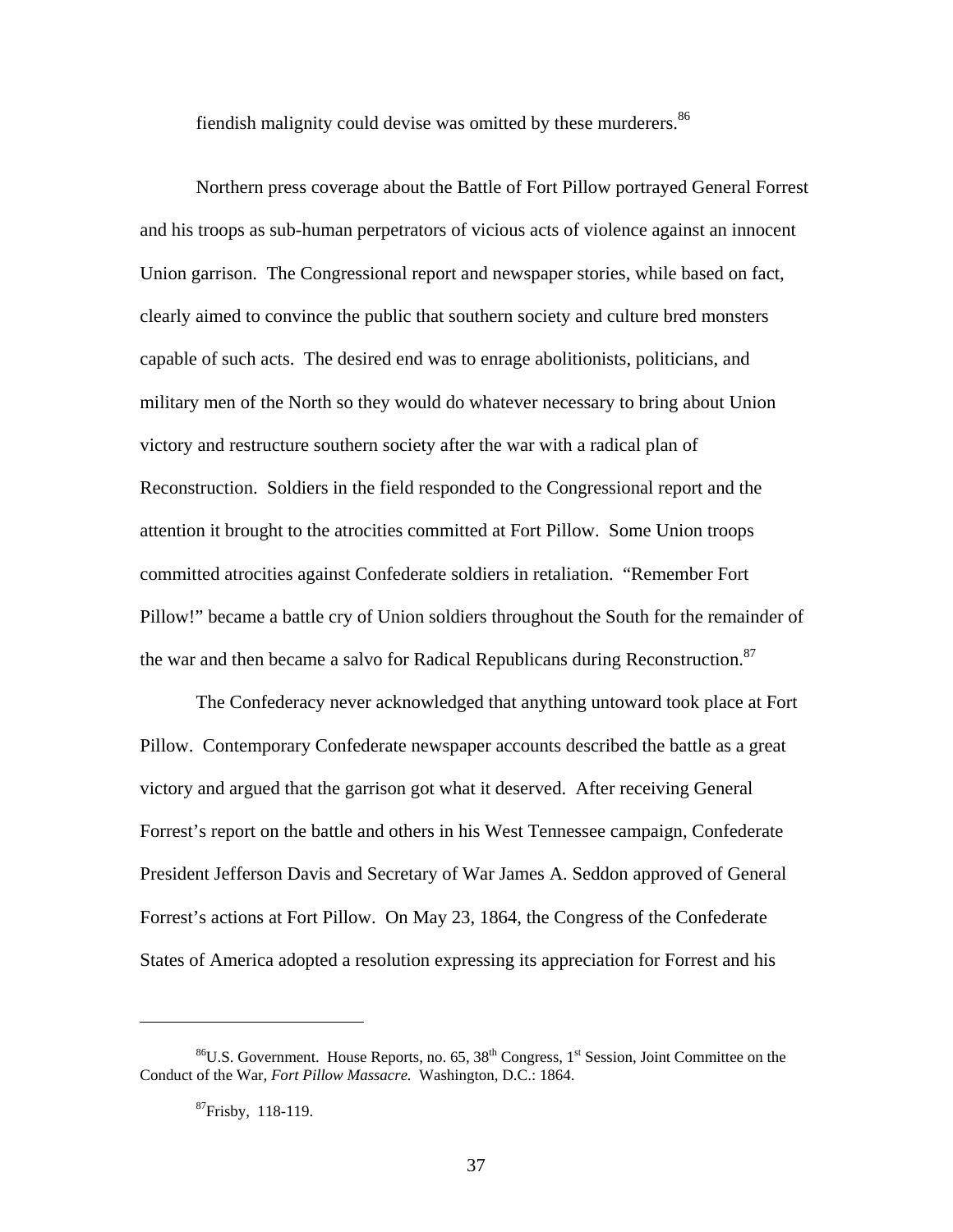"brilliant and successful campaign" in Mississippi, Kentucky, and West Tennessee.<sup>88</sup>

After the Battle of Fort Pillow, Forrest reported, "It is hoped that these facts will demonstrate to the Northern people that negro soldiers cannot cope with Southerners."<sup>89</sup> Still, while he defended himself against accusations that a massacre had taken place at Fort Pillow, he also indicated that these accusations weighed heavily on him. He next fought against black troops at the Battle of Brice's Crossroads in Mississippi. When some of the Union soldiers were captured, Forrest assured them that they would be safe in the hands of his officers.  $90<sup>90</sup>$ 

General Forrest's defenders argue that what occurred at Fort Pillow was a botched Union retreat that turned catastrophic when poorly trained soldiers received conflicting orders from their superior officers. In this Confederate version, the alleged drunken state of some of the Federal troops also played a significant role in their chaotic defense of the fort and subsequent retreat. Pro-Confederate interpretations of the battle often cite Forrest's "superior strength and tactics" as the reason Fort Pillow fell so easily to the Confederate invaders, and, they contend, while some Federal soldiers may have been killed while trying to surrender, no intentional massacre occurred.<sup>91</sup> Furthermore, Forrest's defenders claim, the findings in the Congressional Report drafted by Wade and Gooch included large amounts of hearsay evidence that was intentionally exaggerated to further the Radical Republican plan for Reconstruction after the war. One historian notes

 $\overline{a}$ 

 $\rm{^{90}C}$ imprich and Mainfort, 837.

<sup>88</sup> Fuchs, *An Unerring Fire,* 75.

<sup>89</sup>*O.R.*, Vol. 32, Series I, Part I, 610.

 $^{91}$ Maness, 287-315, 315.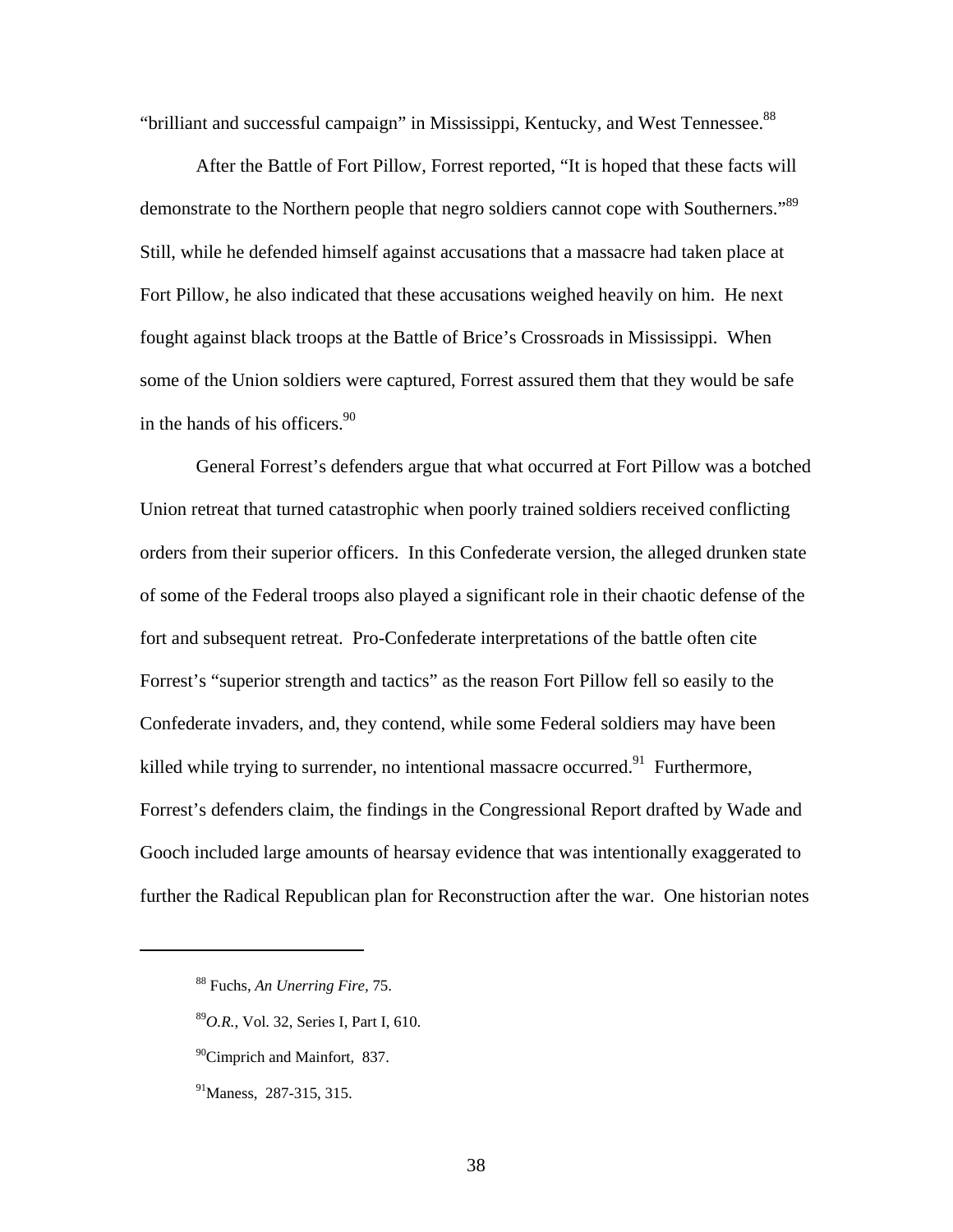that thirty-one of the people who testified in this document were not present at Fort Pillow on the day of the engagement.<sup>92</sup> Wade and Gooch sought to convince Congress that southern society needed to be revolutionized, and the events that occurred at Fort Pillow gave them a scapegoat in Forrest, argue his defenders.  $93$ 

 Until his death in 1877, Forrest never escaped the controversy associated with Fort Pillow, and historians today continue to debate the degree of his involvement in the carnage that took place that day in 1864.

#### Fort Pillow Historic Area

 After the battle of April 12, 1864, the Fort Pillow site slowly sank into obscurity. Once the Civil War ended, the land reverted back to private owners for just over a century. Local residents in Lauderdale County farmed portions of the land, but the majority of it lay unused until the late 1960s when residents expressed an interest in creating a state park in their county. Hoping to increase tourism and provide facilities for outdoor recreation in Lauderdale County, in 1971 the Tennessee Department of Conservation acquired 1,628 acres along the Mississippi River at the Fort Pillow site. The Fort Pillow State Historic Area became a state park for historical interpretation and outdoor recreation. Before any serious work could be done to preserve and interpret the site, it needed to be placed on the National Register of Historic Places, which took place on April 11, 1974; later study raised its listing to national significance and the site is now classified as a National Historic Landmark.

<sup>&</sup>lt;sup>92</sup>Jordan, "Was There a Massacre at Fort Pillow?" 99-133, 101.

<sup>&</sup>lt;sup>93</sup>Ibid., 99-133, 132-133.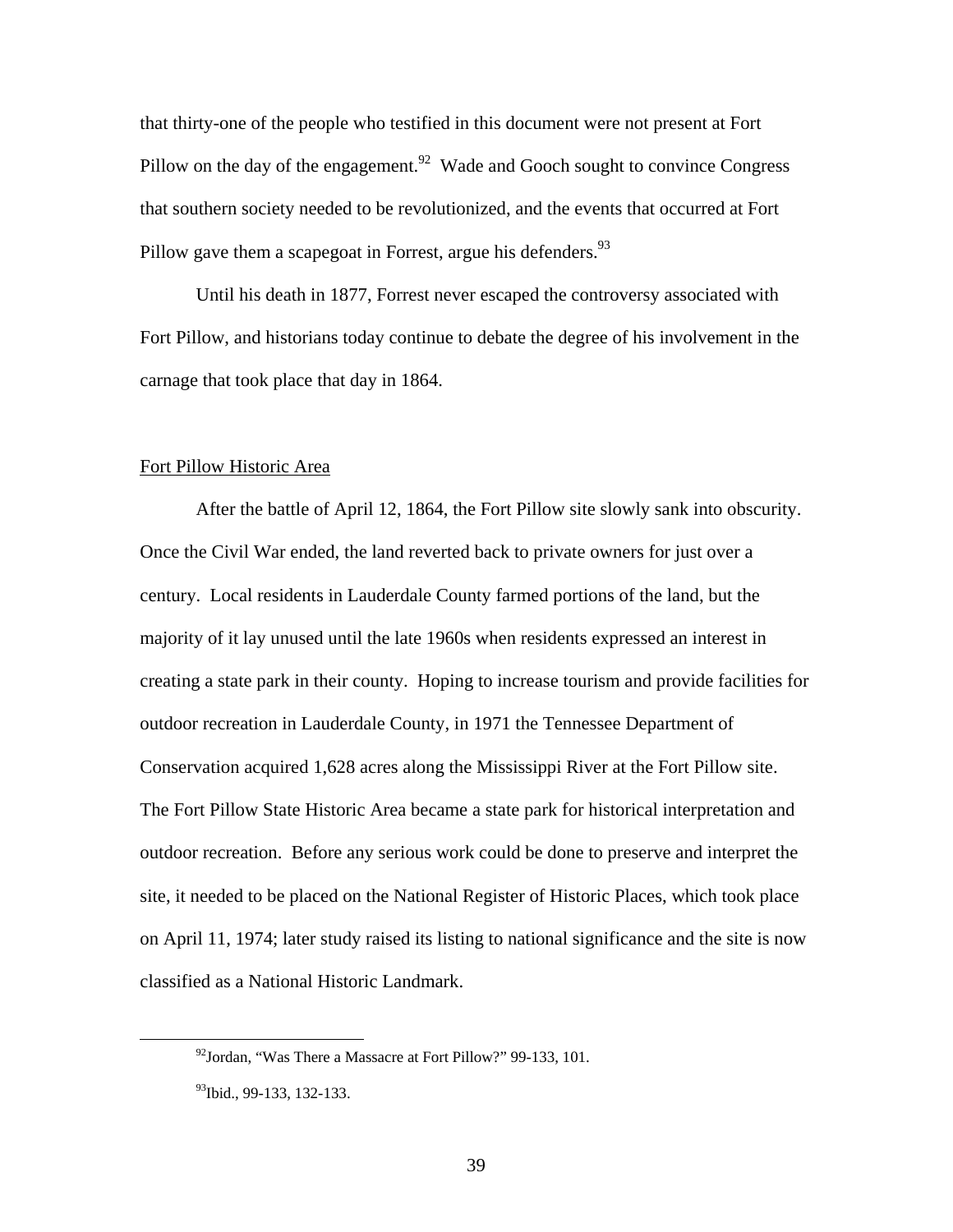Federal support provided the means for archaeological investigations at the site. The Tennessee Department of Conservation, Division of Archaeology, received \$20,466.22 for excavations from July 15 through September 30, 1976. During this field session, archaeologists found artifacts related to the small Confederate fort constucted before General Gideon Pillow ordered a larger fort in July of 1861. The excavation also produced numerous artifacts, including bullets, glass and ceramic shards, and twelve alcoholic beverage vessels. Three of these vessels were patent medicine bottles for Dr. J. Hostetter's Stomach Bitters, a 94-proof tonic issued to Union troops as "an invigorant before dangerous battles." This is the only physical evidence that Union troops had access to alcohol products—but when the soldiers drank the elixirs is unknown.  $94$ 

 Archaeological excavations continued during the next field session from August 1 to September 9, 1977. Archaeologists conducted an extensive metal detector survey of the park, attempting to locate campsites and other areas of wartime activity. They located the site of an 1866 memorial cemetery, where the bodies of troops killed in action during the battle were buried before being moved to the National Cemetery in Memphis a year later. Researchers also collected and archived additional artifacts, such as bullets, cooking utensils, and glass shards.<sup>95</sup> At the same time of the excavations, the state park service began work on an interpretive center, ranger station, and camping area, which brought the site to the status of a functioning state park.  $96$ 

The third and final phase of archaeological investigations ran from April 17 to

 <sup>94</sup>Mainfort, *Archaeological Investigations*, 2, 36-38.

<sup>95</sup>*Ibid*, 77-88.

<sup>&</sup>lt;sup>96</sup>Author interview with N. Kent Moran, 30 June 2004, Memphis, Tenn. Moran served as a seasonal interpreter at the park from 1991-1996.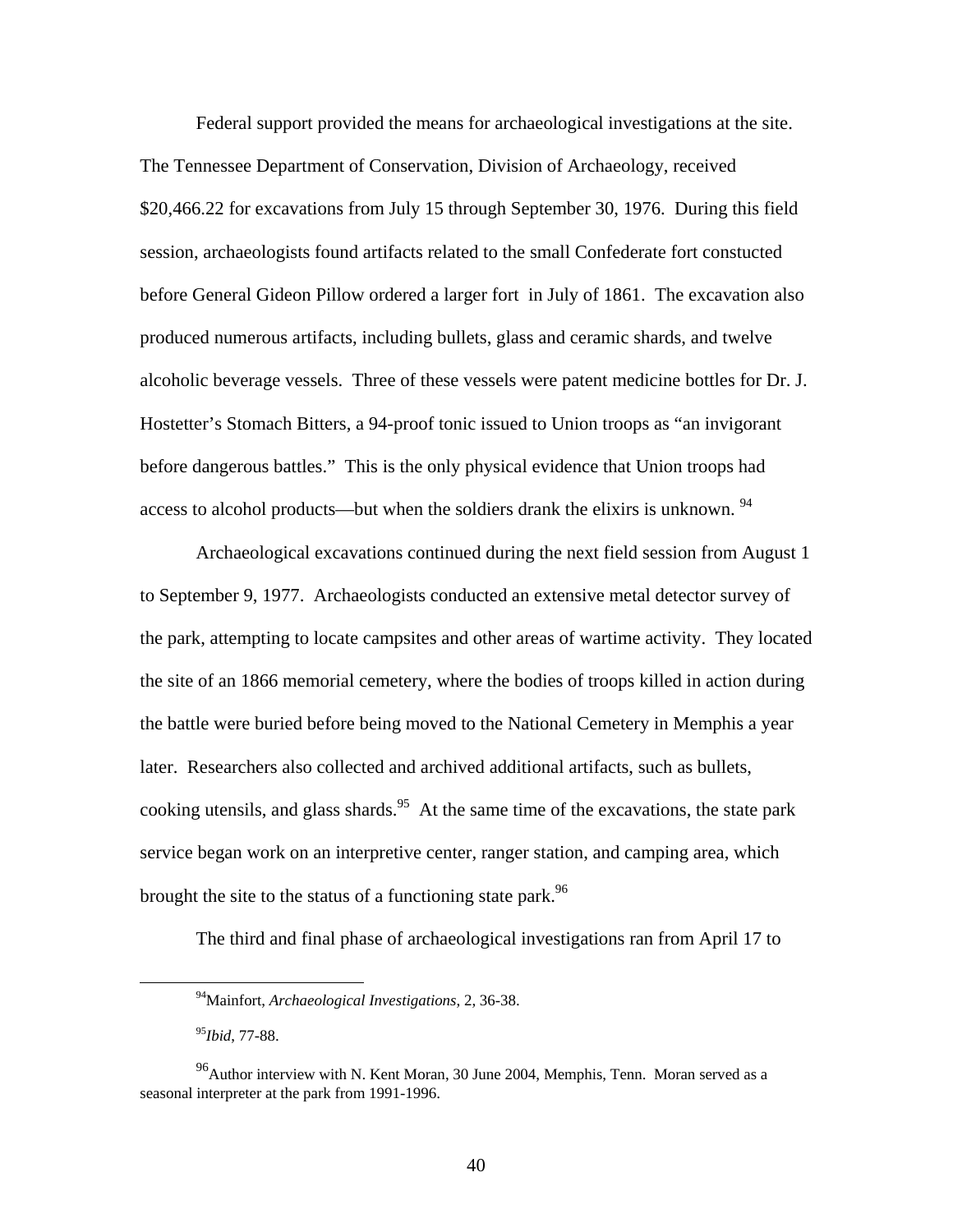September 15, 1978. In November 1977, the federal Economic Development Administration awarded the state \$1,837,000 for implementing additional construction, including \$45,844.22 for more archaeological investigations and expanded research. During this field session, final artifacts were collected and archived.<sup>97</sup>

 Reconstruction of the fortification commenced in June 1979. The Tennessee Department of Conservation, Division of Archaeology, provided the plans for the reconstructed fort based on observations from field work conducted during the 1976- 1978 field sessions. Modifications had to be made to the original fort's plans in order to make the reconstruction a longer-lasting structure, as the Civil War fort was only intended for temporary use. While rebuilding the fort, the construction team, following an erroneous map of the fort's location made by a consulting engineer, stopped recreating the southernmost end of the restoration forty feet short of where they should have ended. The team also destroyed portions of the original earthwork during a period when a fulltime archaeologist was not on site. $98$ 

 Fort Pillow State Historic Area contains a rich and diverse history from its first Chickasaw inhabitants through the events of April 12, 1864. Early European explorers settled here, the nearby town of Fulton witnessed debates between Unionists and secessionists, the first naval engagement of the Civil War occurred upriver at Plum Point Bend, both the Confederacy and the Union used the site for defense of the strategically significant Mississippi River, and untold suffering took place here during a bloody

 <sup>97</sup>*Ibid*., 132.

<sup>&</sup>lt;sup>98</sup>*Ibid.*, 191. The possibility exists that the reconstruction of the earthworks is inaccurate in another way. The earthworks may actually be taller than they were at the time of the battle, making them historically inaccurate. The slope behind the inner fort has also eroded, so the area inside the fort was larger at the time of the battle.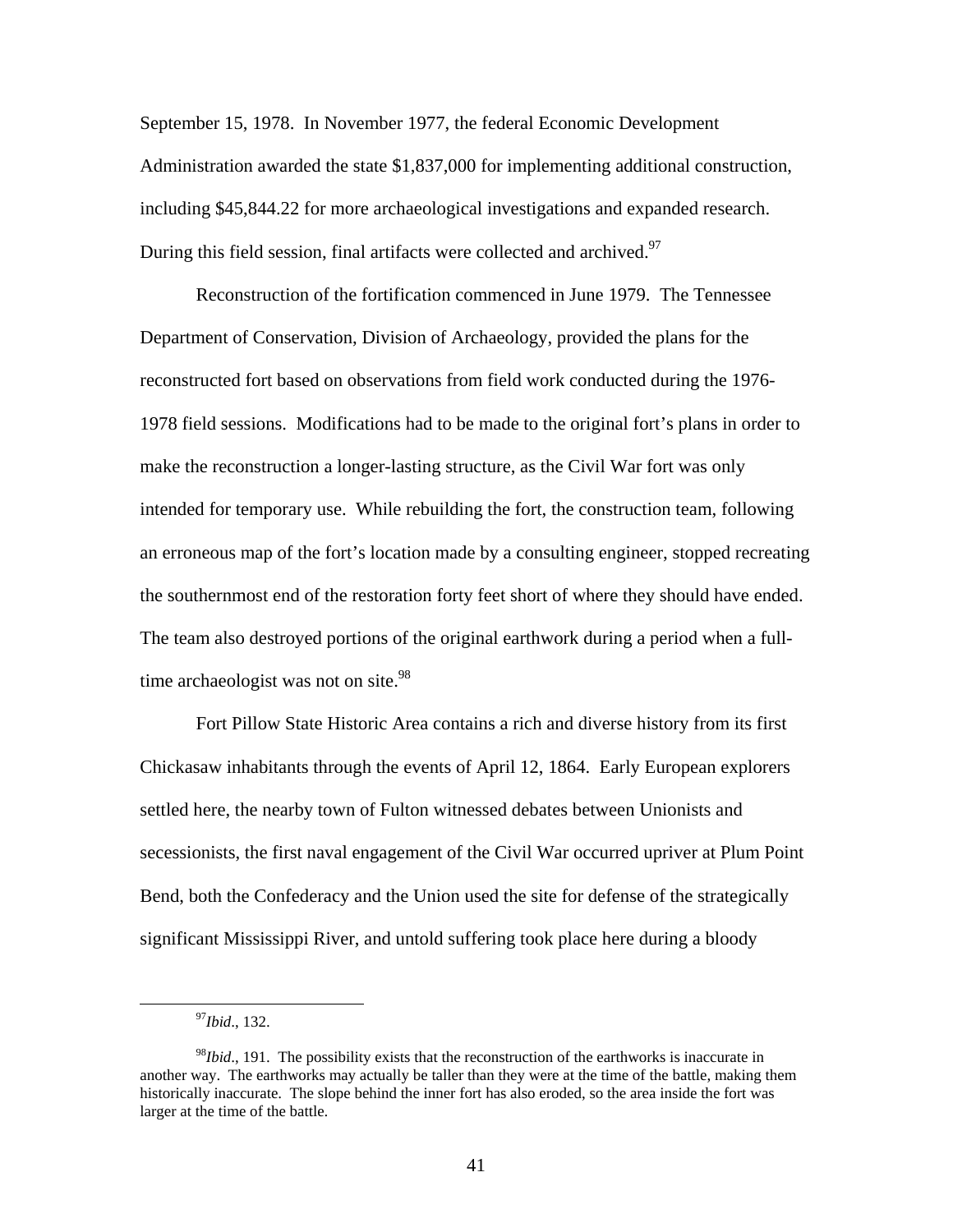confrontation between Union and Confederate troops. Fort Pillow State Historic Area is a testament to the importance of preserving and telling the whole story of the Civil War and Reconstruction, even the parts that painfully expose that era's deep hostilities.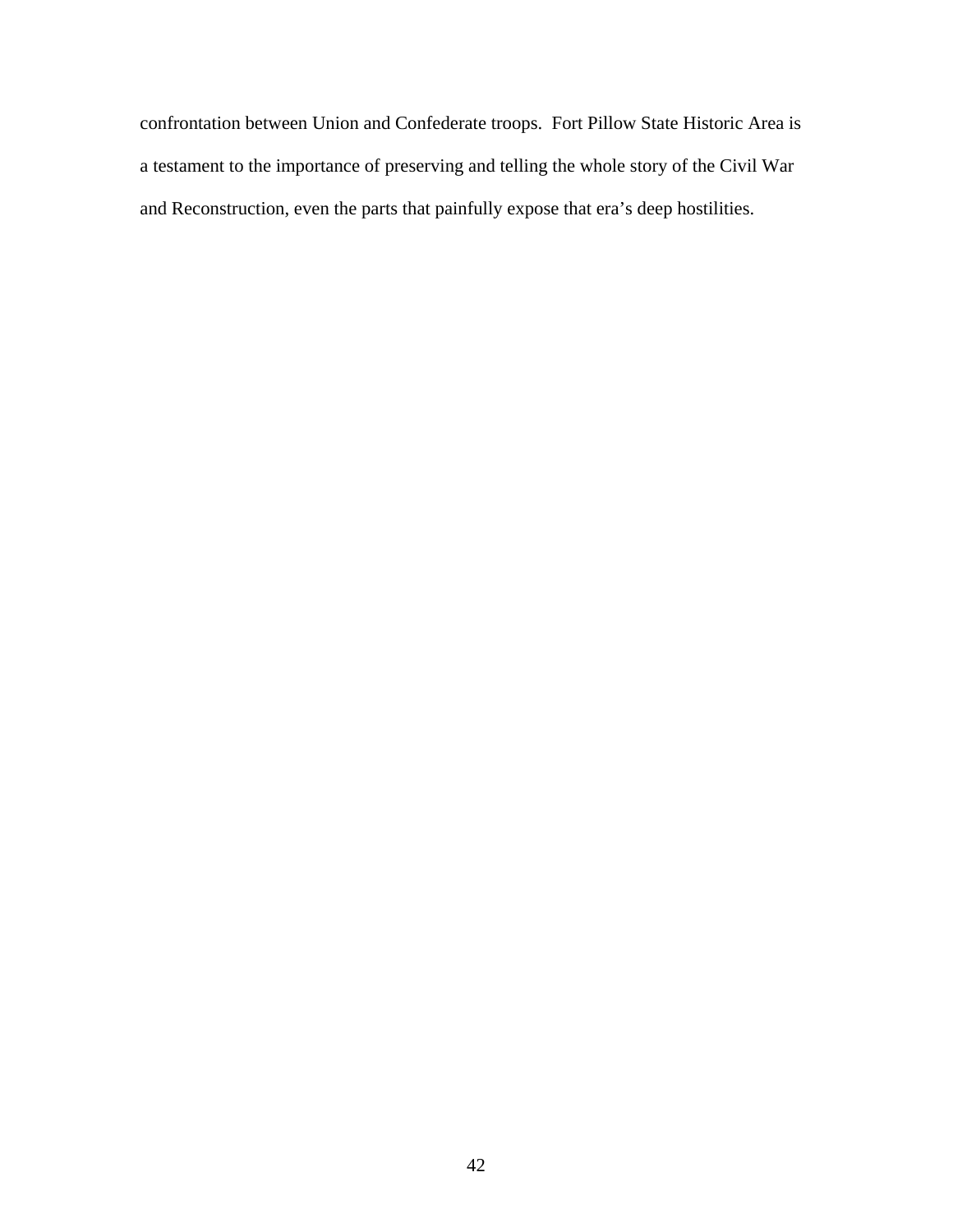## **Additional Readings**

- Carney, Court. "The Contested Image of Nathan Bedford Forrest." *Journal of Southern History*, 67 (2001), 601-630.
- Castel, Albert. "The Fort Pillow Massacre: A Fresh Examination of the Evidence." *Civil War History* 4 (1958), 37-50.
- Cimprich, John Vincent, Jr. "Dr. Fitch's Report on the Ft. Pillow Massacre." *Tennessee Historical Quarterly* 44 (1985): 27-39.

Cimprich, John. Fort Pillow, A Civil War Massacre . . . . Baton Rouge: Louisiana State University Press, 2005.

- Cimprich, John and Robert C. Mainfort, Jr. "The Fort Pillow Massacre: A Statistical Note." *Journal of American History (JAH)* 76, no. 3 (1989): 830-837.
- Cimprich, John and Robert C. Mainfort, Jr. "Fort Pillow Revisited: New Evidence About an Old Controversy." *Civil War History* 28, no. 4 (1982): 293-306.
- Frisby, Derek W. "Remember Fort Pillow!' Politics, Atrocity Propaganda, and the Evolution of Hard War" in *Black Flag Over Dixie: Racial Atrocities and Reprisals in the Civil War* (ed. Gregory J. W. Urwin). Carbondale: Southern Illinois University Press, 2004. Pp. 104-131.
- Fuchs, Richard L. *An Unerring Fire: The Massacre at Fort Pillow.* Mechanicsburg: Stackpole Books, 2002.
- Glatthaar, Joseph T. *Forged in Battle: The Civil War Alliance of Black Soldiers and White Officers.* London: The Free Press, 1990.
- Gosnell, H. Allen. *Guns on the Western Waters: The Story of River Gunboats in the Civil War.* Baton Rouge, La.: Louisiana State University Press, 1949.
- Lockett, James D. "The Lynching Massacre of Black and White Soldiers at Fort Pillow, Tennessee, April 12, 1864." *Western Journal of Black Studies* 22 (1998): 84-93.
- Lufkin, Charles L. "'Not Heard From Since April 12, 1864' [the Fort Pillow Massacre]: The Thirteenth Tennessee Cavalry, U.S.A." *Tennessee Historical Quarterly* 45, no. 2 (1986): 133-151.